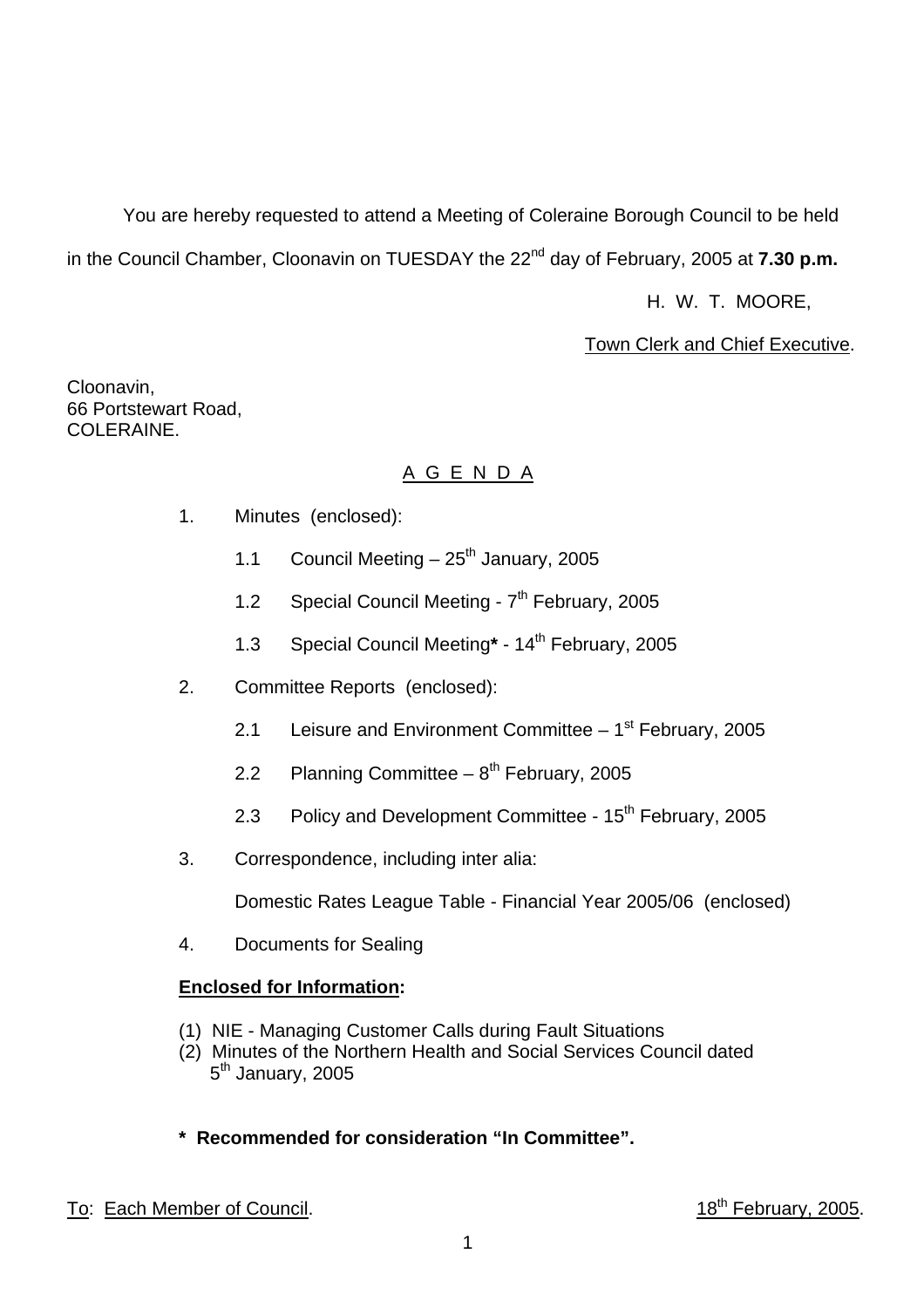#### **COLERAINE BOROUGH COUNCIL**

 Minutes of proceedings of Coleraine Borough Council held in the Council Chamber, Cloonavin on Tuesday, 25<sup>th</sup> January, 2005 at 7.30 p.m.

- **Convened:** As per Notice attached
- **Present:** The Mayor, Councillor R. A. McPherson, in the Chair

The Deputy Mayor, Alderman W. J. McClure

#### **Aldermen**

E. T. Black (Mrs.) B. Leonard W. T. Creelman

#### **Councillors**

- C. S. Alexander (Ms.) E. A. Johnston (Mrs.) D. D. Barbour W. A. King J. M. Bradley D. McClarty (Items 4.1 - 13.0) (Items 1.0 - 4.1) O. M. Church (Mrs.) A. McQuillan J. J. Dallat E. M. Mullan T. J. Deans R. D. Stewart E. P. Fielding (Mrs.) W. J. Watt N. F. Hillis
- 

# **Officers in**

 **Attendance:** Town Clerk and Chief Executive, Director of Corporate Services, Director of Environmental Health, Director of Leisure Services, Director of Technical Services, Senior Environmental Health Officer (Item 4.1) and Administrative Assistant

**Apology:** Alderman Mrs. Armitage

#### **1.0 WELCOME**

The Mayor welcomed everyone to the meeting.

#### **2.0 MINUTES**

The minutes of the Council Meeting of 21<sup>st</sup> December, 2004 were confirmed and signed.

Matters arising:

2.1 NILGA Annual Conference Councillor McClarty advised that he did not 2005 - Radisson SAS Hotel, require overnight accommodation regarding his Limavady attendance at this conference.

Noted.

#### **3.0 COMMITTEE REPORTS**

 3.1 Leisure and Environment The Chairman, Councillor McQuillan, moved the **Committee Committee Committee Committee Committee Committee Committee Committee Committee Committee Committee**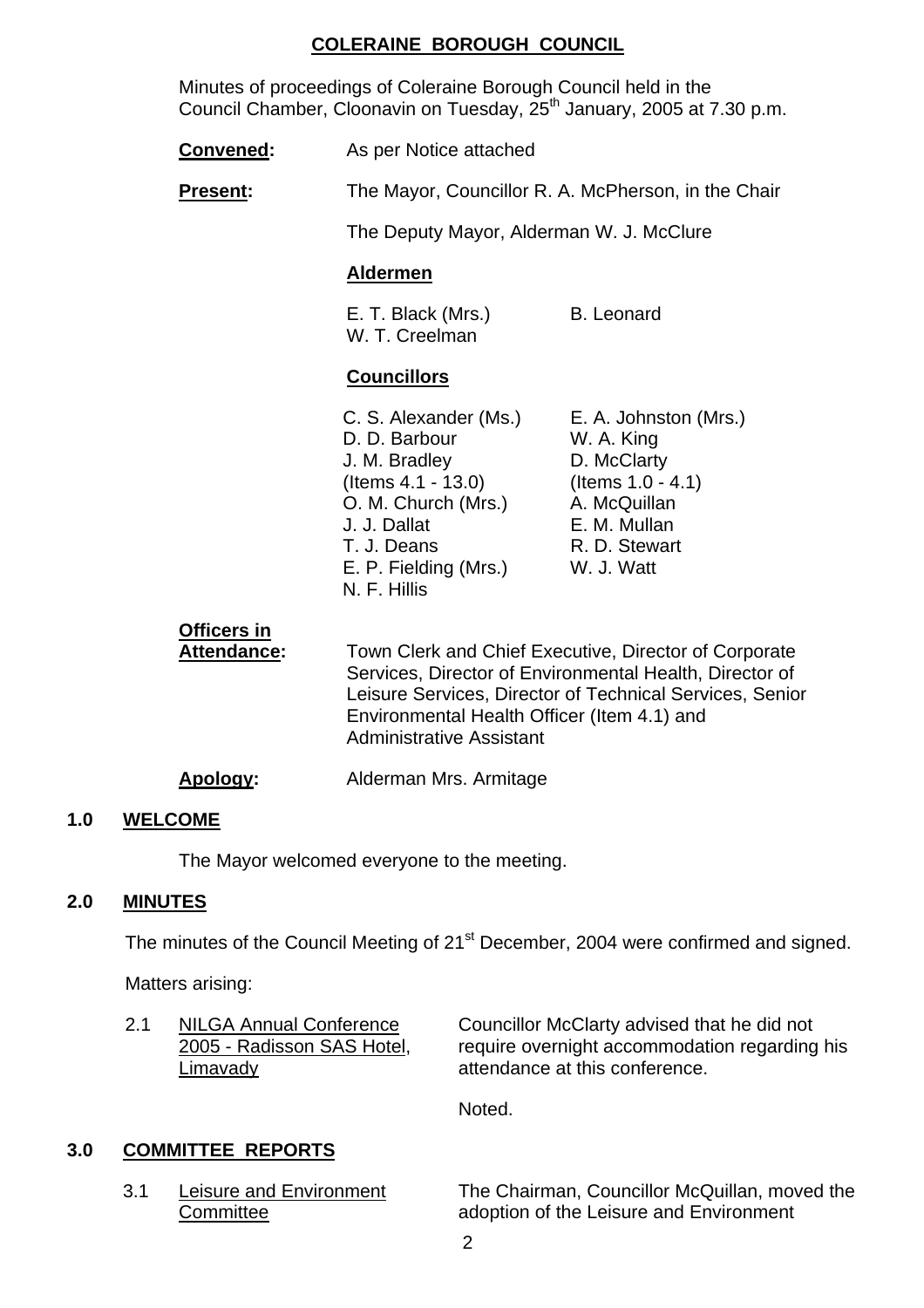Councillor Stewart and agreed. 3.2 Planning Committee The Chairman, Councillor King, moved the adoption of the Planning Committee Report; this was duly seconded by Councillor Watt.

Matters arising:

 3.2.1 Sewerage Systems Consideration was given to a letter from the Chairman of Portballintrae Residents' Association regarding Portballintrae Waste Water Treatment (previously supplied).

> Following discussion it was agreed that the concerns raised by Portballintrae Residents' Association be incorporated into Council's letter to Ms Angela Smith, Parliamentary Under Secretary of State.

Committee Report; this was duly seconded by

- 3.2.2 C/2004/0368/LB Following a period of discussion on this item it Demolition of Existing was proposed by Councillor Watt, seconded by Building on Site the Mayor and agreed that Council move to the Adjacent to Comfort next business. Hotel, 73 Main Street, Portrush
- 3.2.3 Social Housing Reference was made to the need for an inventory of Council land that could be made available for social housing.

It was agreed that the officers investigate the legislation that Government was proposing in Great Britain regarding this topic.

The Committee Report was, therefore, adopted.

- 3.3 North West '200' Councillor Mrs. Johnston moved the adoption<br>Sub-Committee of the North West '200' Sub-Committee Repor of the North West '200' Sub-Committee Report: this was duly seconded by Councillor Stewart and agreed.
- 3.4 Policy and Development The Vice Chairman, Councillor Deans, moved Committee **the adoption of the Policy and Development**  Committee Report; this was duly seconded by Councillor McQuillan and agreed.

#### **4.0 LOCAL GOVERNMENT (MISCELLANEOUS) PROVISIONS (N.I.) ORDER 1985 - CLOSING ORDER - LEISURE AND ENVIRONMENT COMMITTEE - 7TH DECEMBER, 2004 (ITEM 9.2)**

It was proposed by Councillor Dallat, seconded by Councillor McLaughlin and agreed: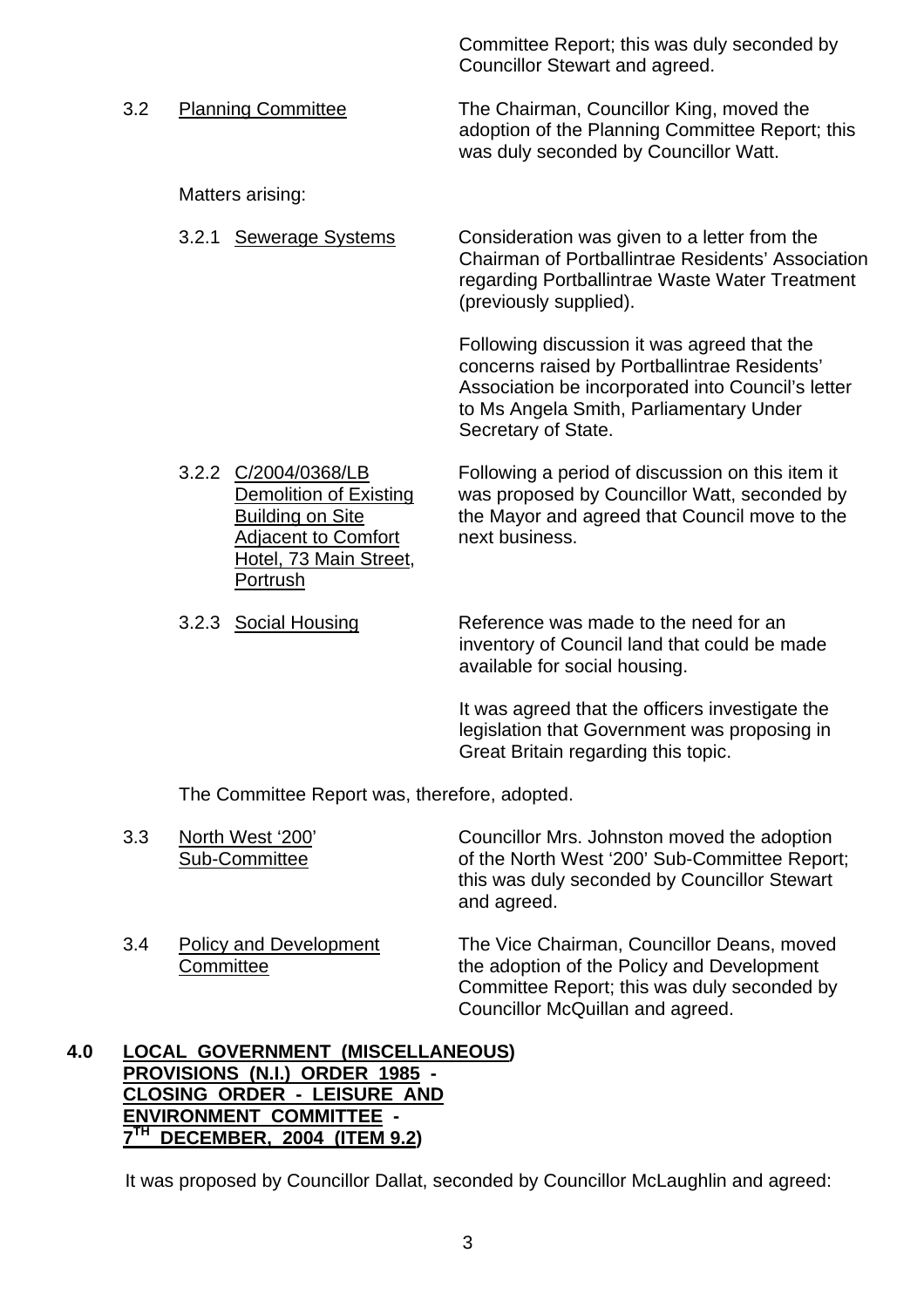That this item be heard "In Committee".

#### **5.0 NORTHERN IRELAND FEDERATION OF HOUSING ASSOCIATIONS**

The Mayor welcomed Mr. Chris Williamson, Director of Northern Ireland Federation of Housing Associations (NIFHA), Ms. Bridie Doherty, Fold Housing Association and Mr. Chris Alexander, Triangle Housing Association who were in attendance to address Council on the role and contribution of housing associations in the area.

Mr. Chris Williamson (NIFHA) addressed Council on the following main themes:

- (a) Definition of a housing association;
- (b) General points about housing associations;
- (c) Registered housing associations;
- (d) Flaws in the recent Housing Report of the Parliamentary N.I. Affairs Sub-Committee;
- (e) Matters that housing associations bring to Councils;
- (f) Matters that housing associations ask of Council.

The Mayor thanked Mr. Williamson for his informative presentation and a full discussion ensued during which Messrs. Williamson and Alexander and Ms. Doherty answered various members' questions.

The Mayor thanked the representatives for their attendance.

#### **6.0 HOUSING ASSOCIATION RENTAL/ PURCHASE SCHEMES**

Consideration was given to a letter dated 21<sup>st</sup> December, 2004 from the Private Secretary to John Spellar M.P., in response to Council's letter regarding Housing Association Rental/Purchase Schemes (previously supplied).

Following discussion it was agreed that the Town Clerk and Chief Executive send a follow-up letter to the Minister regarding the provision of social housing in Portstewart.

#### **7.0 DIVISIONAL ROADS MANAGER**

Consideration was given to a letter dated 23<sup>rd</sup> December, 2004 from the Divisional Roads Manager in response to issues raised at the Council Meeting on 23<sup>rd</sup> November, 2004 (previously supplied) and the contents noted.

#### **8.0 SOCIAL HOUSING IN NORTHERN IRELAND**

Consideration was given to a letter dated  $14<sup>th</sup>$  January, 2005 from the Private Secretary to John Spellar M.P. in response to Council's letter regarding the provision of social housing in Northern Ireland and the contents noted.

#### **9.0 TRANSLINK**

Read letter from Mr. K. Moffatt, Chief Executive of Translink, in response to the Town Clerk and Chief Executive's recent letter on behalf of the Northern Corridor Railways Group.

Mr. Moffatt clarified Translink's intended use of the new C3K trains on the Londonderry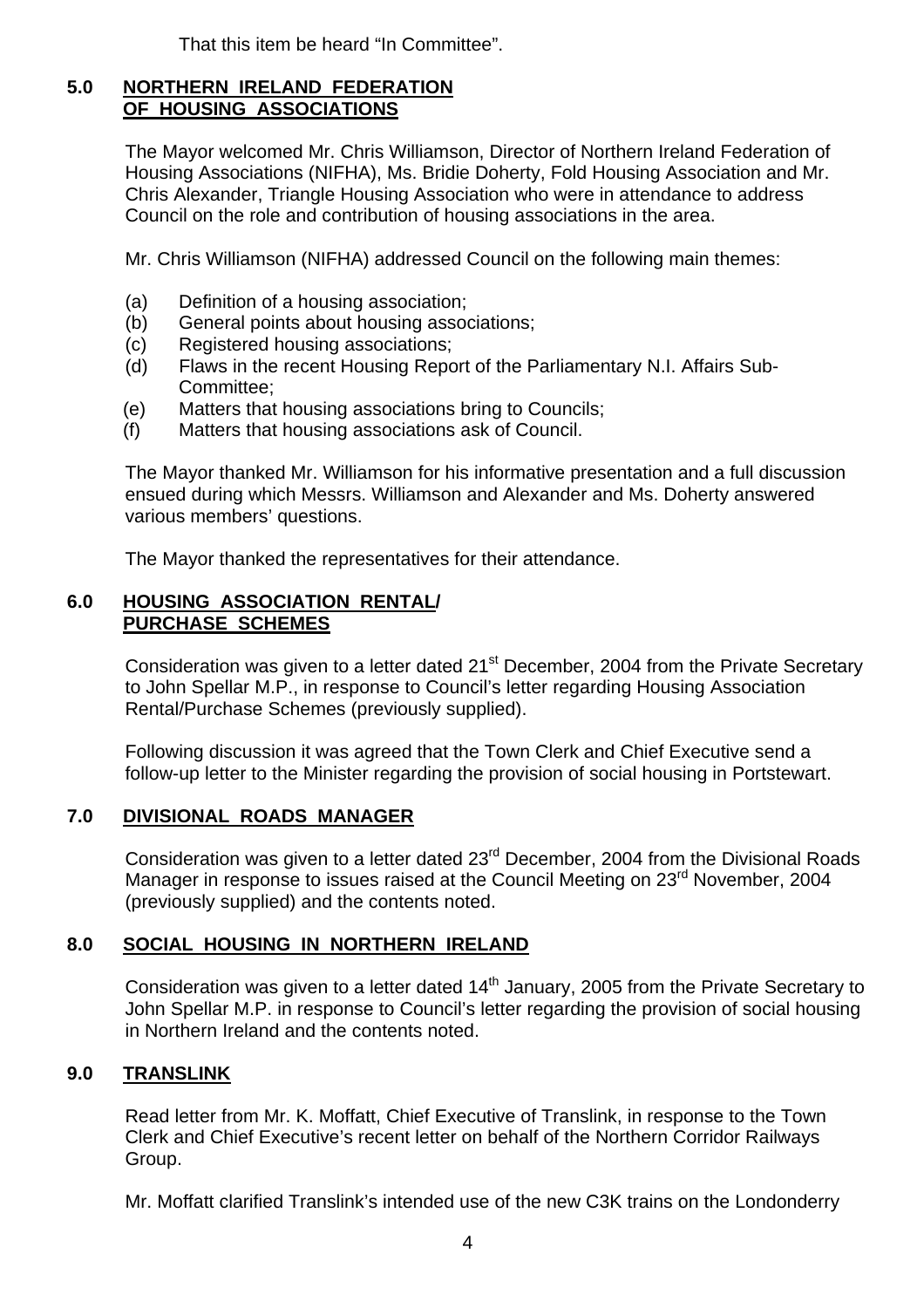line. Translink anticipated achieving full conversion to new trains by late summer and were presently developing a revamped increased frequency timetable for possible introduction by December 2005. Council noted that Mr. Moffatt would be attending a forthcoming Northern Corridor Railways Group meeting to discuss joint measures to enhance the rail link.

#### **10.0 NATIONAL ASSOCIATION OF COUNCILLORS - NORTHERN IRELAND REGION**

Read letter from the Secretary of the National Association of Councillors - Northern Ireland Region advising of a Special Meeting to be held at the Seagoe Hotel, Portadown on Wednesday, 9<sup>th</sup> February, 2005 to further discuss the Review of Public Administration.

Noted.

#### **11.0 DOCUMENTS TABLED**

- (i) Arts Council of Northern Ireland Annual Report 2003 2004
- (ii) Enterprise Ulster Annual Report 2003/2004
- (iii) Roads Service Annual Report and Accounts 2003-04
- (iv) The Electoral Commission Annual Report 2003-04
- (v) Department of Health, Social Services and Public Safety Home Accident Prevention Strategy and Action Plan 2004 - 2009

#### **12.0 SPECIAL COUNCIL MEETING - "IN COMMITTEE"**

The Town Clerk and Chief Executive reported that a Special Council Meeting "In Committee" would be held on Monday,  $14<sup>th</sup>$  February, 2004 at 7.30 p.m. to consider the management of Council's Caravan Parks.

Noted.

#### **13.0 DOCUMENTS FOR SEALING**

Resolved:

That the following documents be sealed:

| 1. | <b>Land Registry Transfer Form</b><br>(In Triplicate) | N.I. Housing Executive to Council -<br>Land at Kinard Park, Garvagh |                                           |
|----|-------------------------------------------------------|---------------------------------------------------------------------|-------------------------------------------|
| 2. | <b>Cemetery Titles</b>                                | Nos. 3070 - 3079 (inclusive):                                       | Grant of Right of Burial - Deeds Register |
|    |                                                       | Agherton                                                            | 2                                         |
|    |                                                       | <b>Ballywillan</b>                                                  | 2                                         |
|    |                                                       | Coleraine                                                           | 3                                         |
|    |                                                       | Kilrea                                                              |                                           |
|    |                                                       | Portstewart                                                         | 3                                         |
|    |                                                       |                                                                     | Advanced Deeds Degister Nes 0100<br>n.    |

Advanced Deeds - Register Nos. 0100 - 0101 (inclusive):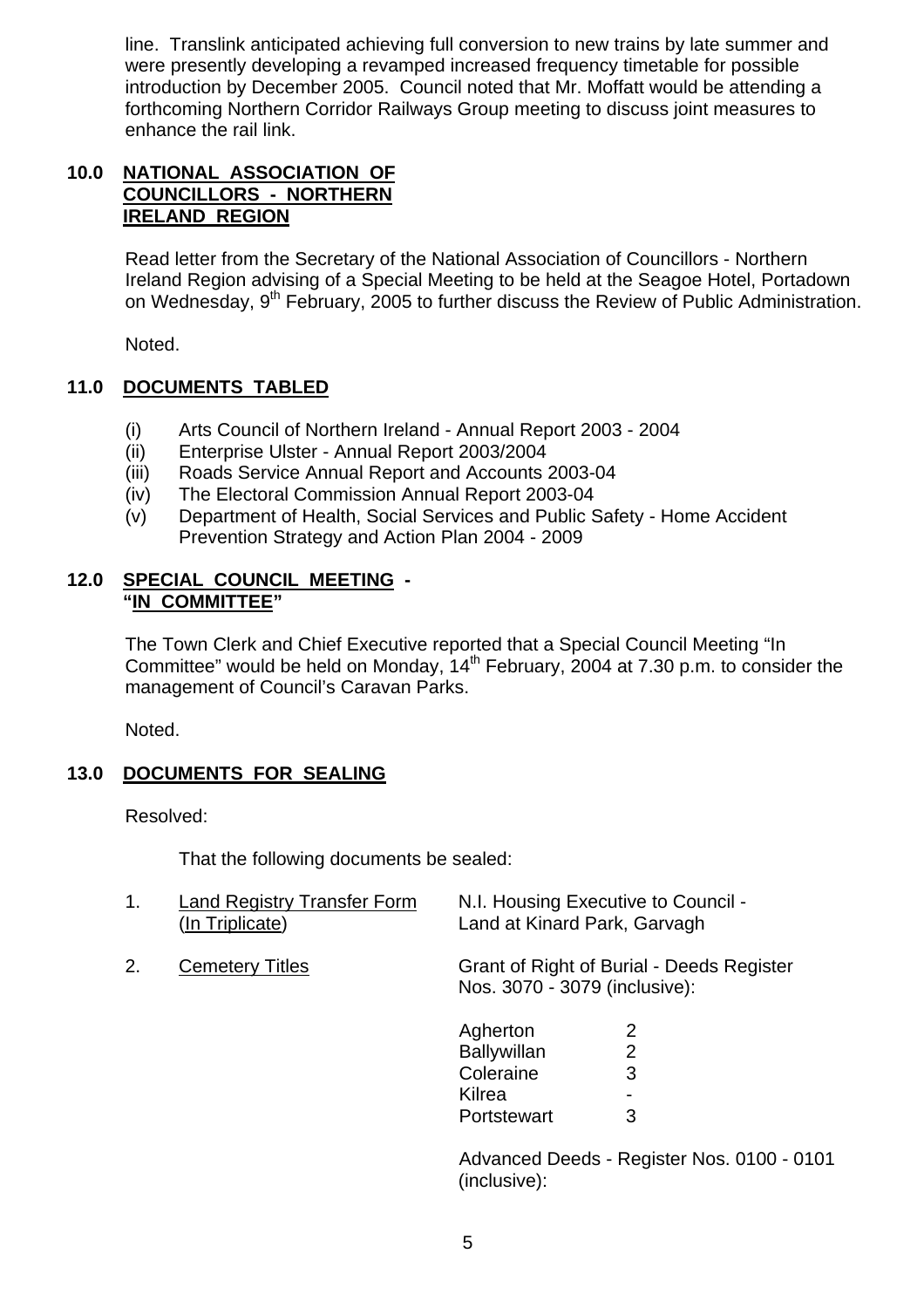| Agherton           | $\overline{\phantom{0}}$ |
|--------------------|--------------------------|
| <b>Ballywillan</b> | າ                        |
| Coleraine          | $\overline{\phantom{0}}$ |
| Portstewart        | $\overline{\phantom{0}}$ |
|                    |                          |

3. Deed and Counterpart Council and Kelvin Properties Ltd., c/o King & Gowdy, Solicitors, 298 Upper Newtownards Road, Belfast - Storm Water Pipe for B&Q Unit, Riverside Regional Centre, Coleraine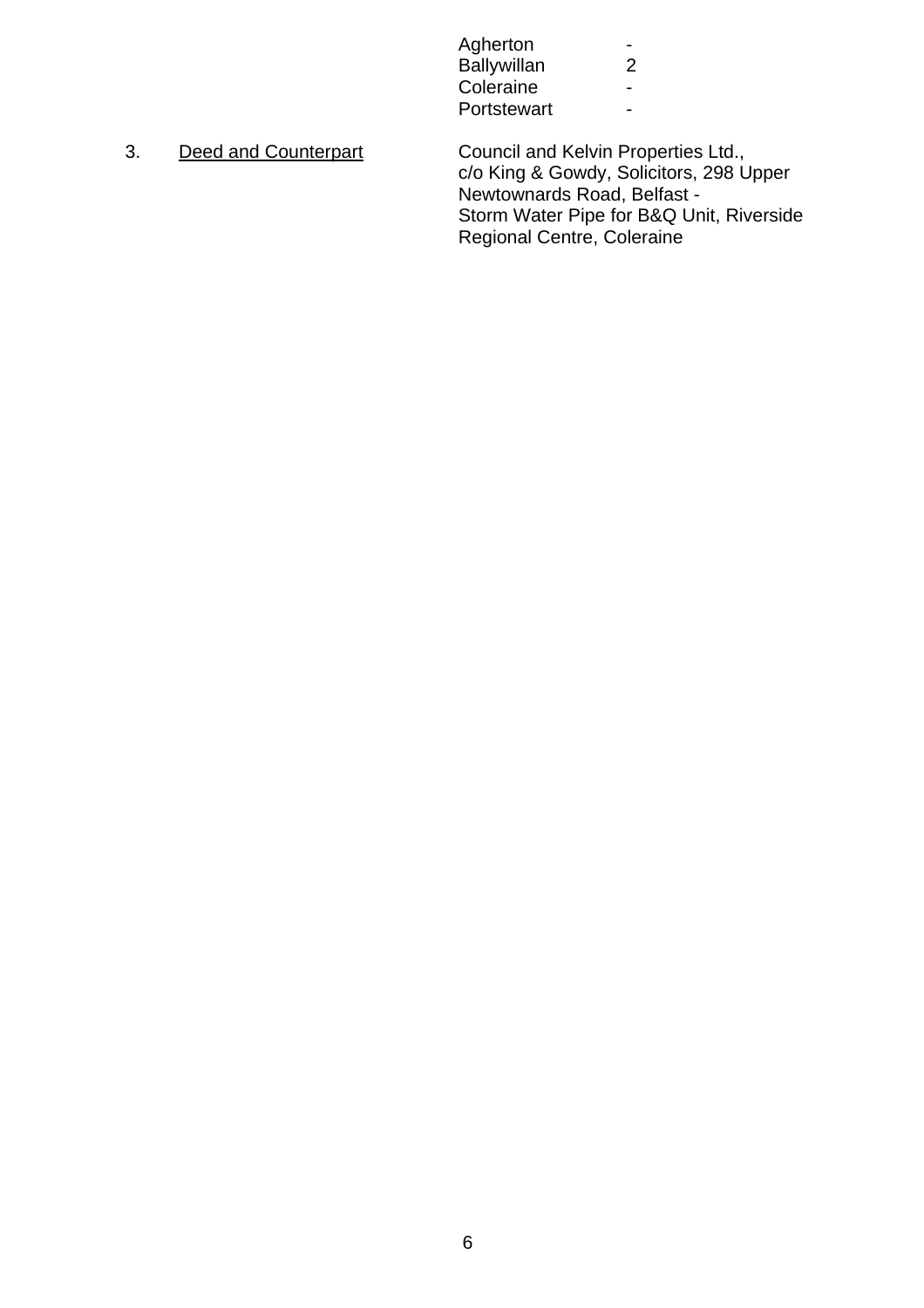#### **SPECIAL MEETING**

# **7th February, 2005.**

| Convened:                                | To consider the Rate Estimates and strike a<br>Borough Rate for the year ending 31 <sup>st</sup> March, 2006.                                                                                                                |                                                                                                              |
|------------------------------------------|------------------------------------------------------------------------------------------------------------------------------------------------------------------------------------------------------------------------------|--------------------------------------------------------------------------------------------------------------|
| <b>Present:</b>                          | The Mayor, Councillor R. A. McPherson, in the Chair                                                                                                                                                                          |                                                                                                              |
|                                          | The Deputy Mayor, Alderman W. J. McClure                                                                                                                                                                                     |                                                                                                              |
|                                          | <b>Aldermen</b>                                                                                                                                                                                                              |                                                                                                              |
|                                          | E. T. Black (Mrs.)                                                                                                                                                                                                           | W. T. Creelman                                                                                               |
|                                          | <b>Councillors</b>                                                                                                                                                                                                           |                                                                                                              |
|                                          | C. S. Alexander (Ms.)<br>D. D. Barbour<br>O. M. Church (Mrs.)<br>J. J. Dallat<br>T. J. Deans<br>E. P. Fielding (Mrs.)<br>N. F. Hillis<br>E. A. Johnston (Mrs.)                                                               | W. A. King<br>D. McClarty<br>G. L. McLaughlin<br>A. McQuillan<br>E. M. Mullan<br>R. D. Stewart<br>W. J. Watt |
| <b>Officers in</b><br><b>Attendance:</b> | Town Clerk and Chief Executive, Director of Corporate<br>Services, Director of Environmental Health, Director of<br>Leisure Services, Director of Technical Services, Finance<br><b>Officer and Administrative Assistant</b> |                                                                                                              |
| <b>Apologies:</b>                        | Aldermen Mrs. Armitage and Leonard, Councillors<br><b>Bradley and King</b>                                                                                                                                                   |                                                                                                              |

#### **1.0 WELCOME**

The Mayor welcomed everyone to the meeting.

#### **2.0 RATE ESTIMATES 2005/2006**

The Director of Corporate Services presented his report on the Rate Estimates for 2005/2006 (previously supplied) and members noted the main factors which gave rise to the proposed increase viz:

#### • **Payroll Costs**

The overall payroll cost was expected to rise by around £400,000 (5.4%).

The main constituents of this increase were:

(a) Annual pay awards would add around 3% (£200,000) to the total payroll cost. This was in line with inflation.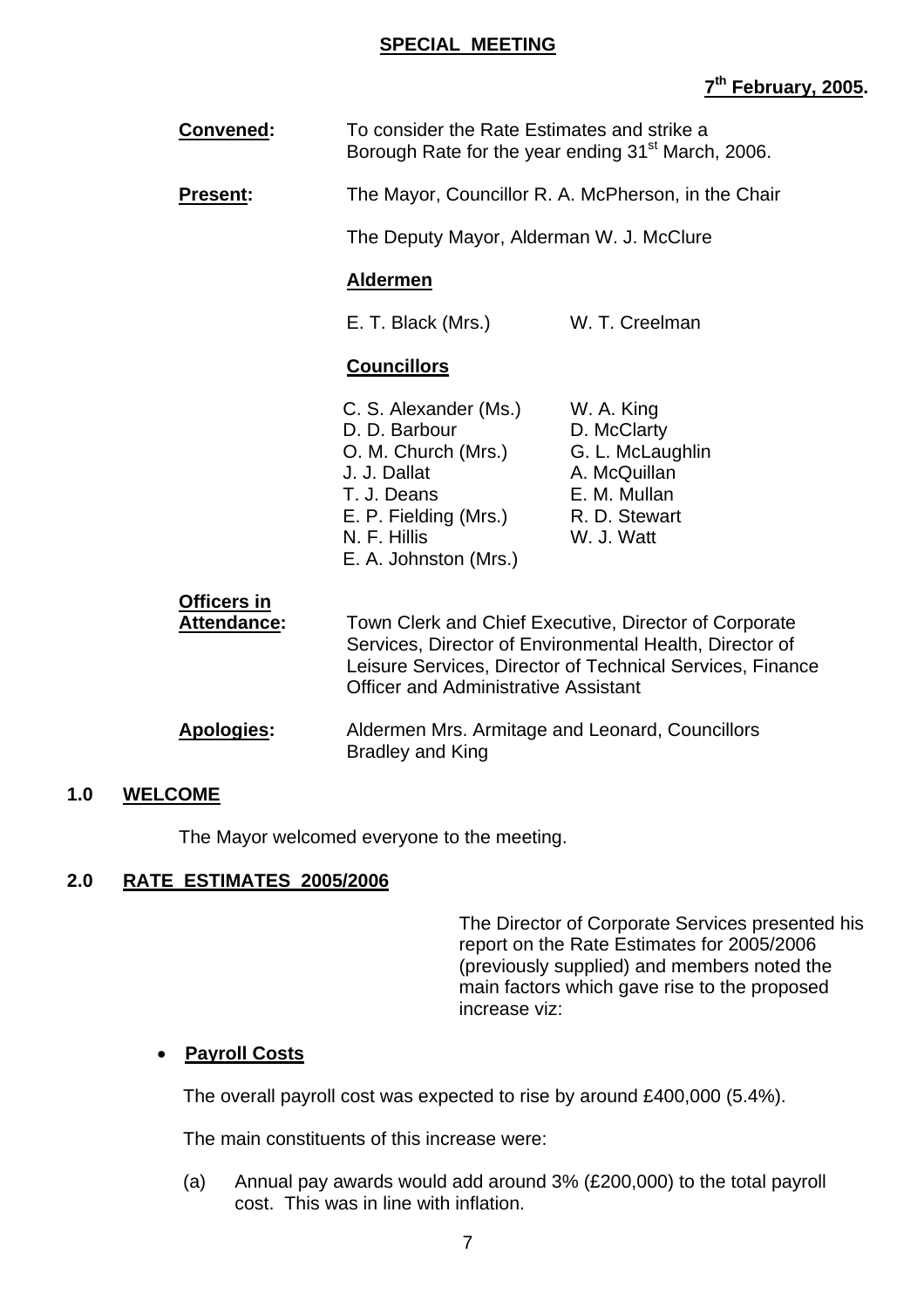- (b) Employers' Pension Contributions would increase from 4.6% of gross pay to 8.5%. This was as a result of an actuarial valuation of the Northern Ireland Local Government Officers' Superannuation Scheme. This would cost an additional £183,000 in 2005/2006. Further increases of 2.5% and 2% would occur in the next two financial years. These increases applied to all local authorities.
- (c) Staffing costs at Civic Amenity Sites would rise due to the continued impact of new regulations. This would cost around £48,000.
- (d) Provision had been made for a number of new posts.

#### • **Loan Charges**

Council continued to expend significant capital sums on both new and re-furbished facilities and infrastructure throughout the Borough. The current four year capital programme contained gross expenditure proposals amounting to £11.3 million. Such an extensive programme continued to have an impact in revenue terms, and in 2005/06, loan charges were budgeted to increase by £290,000 (13.08%). The majority of this significant increase reflected borrowing required to fund expenditure incurred in 2004/05. Projects contributing to the rise, therefore, included:

- Anderson Park Phase 3
- Dunluce Centre Upgrade
- **Portrush Town Hall Refurbishment**
- **Marina Upgrade**
- **Various new and refurbished Play Areas**
- **Example 1** Landfill Site Development and Closure
- **Portrush Civic Amenity Site**

A number of new projects were scheduled to commence in 2005/06. Amongst these projects were:

- Refurbishment of Peter Thompson Hall and Coleraine West Community **Centre**
- Crescent, Portstewart
- Landfill Sites Development and Closure
- Civic Amenity Site Upgrades
- Over £1 million of minor works schemes throughout the Borough

#### • **Other Expenditure**

This category of expenditure showed an estimated rise of around £174,000 (2.4%). The key issues surround waste management and recycling costs:

- landfill tax payments would rise by around £125,000 reflecting the £3 per tonne rise levied by Central Government. This level of increase could be expected to be maintained for the next number of years
- disposal of recyclable materials to an appropriate contractor would cost around £110,000 more in 2005/06, as the whole Borough would now be covered by the "blue bin" scheme
- composting costs were anticipated to rise from £25,000 to £70,000 as a result of the increased activity carried out in order to divert green waste from landfill

Other matters included within this heading were as follows: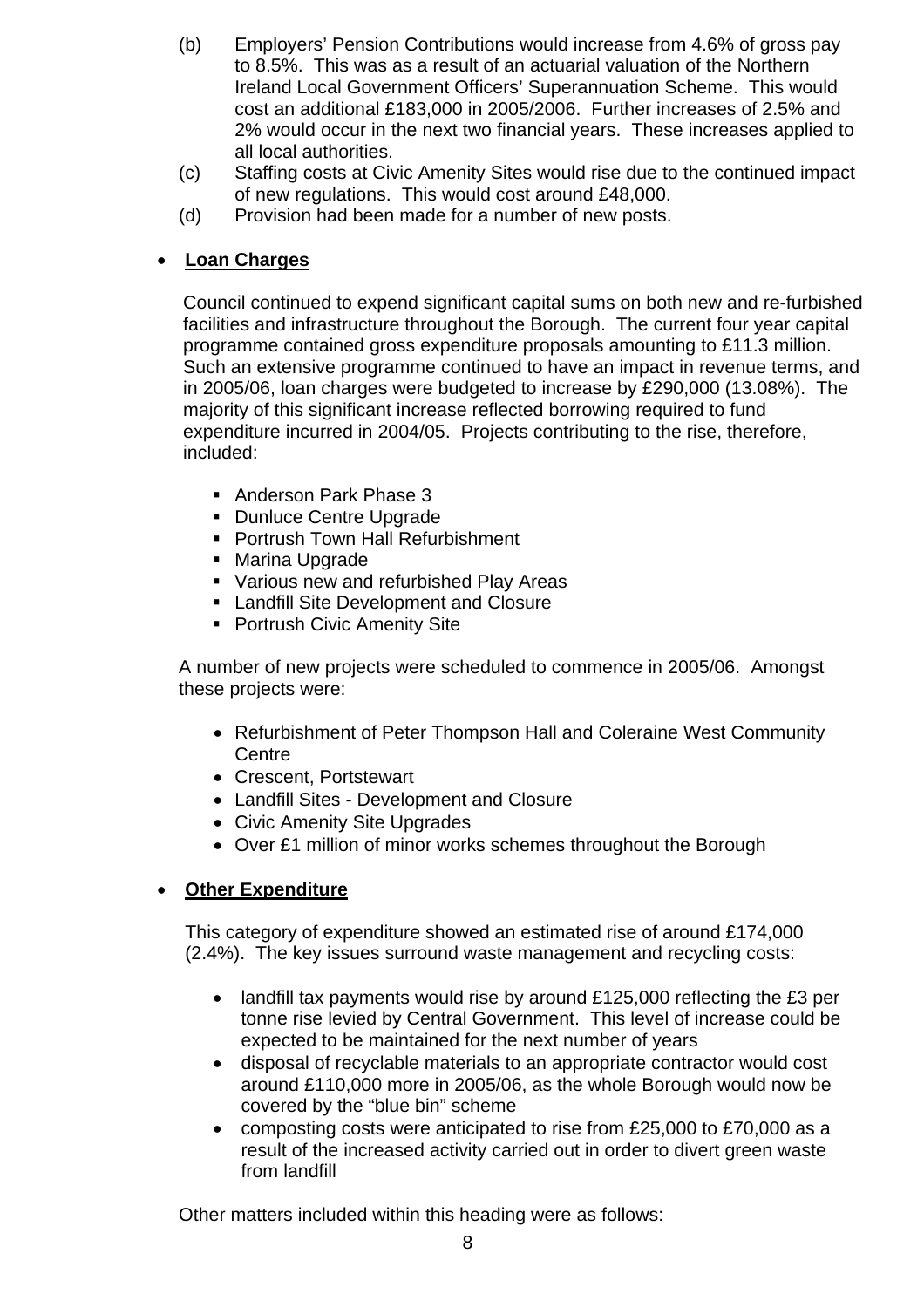- Increased fuel and oil costs would add around £50,000 to Council's expenditure
- Council's contribution towards CCTV would increase by £33,000 to an estimated £77,000
- An increased commitment to boosting local economic development would cost £102,000
- Council's overall support to the Milk Cup would increase by £42,000
- The cost of Council elections was estimated to be £40,000

#### • **Income**

Income estimates showed a rise of £144,000 (2.6%). The main material increase was an additional £81,000 allowed for refuse disposal income.

#### • **Overall Position**

Council's overall net expenditure was projected to grow by £724,000 (6.4%). However, the rates base in the Borough continues to expand, and this was reflected in a 2.4% rise in the estimated product of a 1p rate (ie how much income Council receives from each penny levied).

The derating element of the General Grant, which compensated Council for loss of rates on derated properties, fell by £65,000 (10.7%) reflecting the commencement of partial rating of such properties from April 2005. This Grant would continue to fall each year until 2011 when it would cease.

 A period of discussion ensued during which various members' questions were answered by the Director of Corporate Services and other matters noted by the Directors.

| 2.1 | <b>Estimate Summary</b> | The estimate of rates culminated in the following<br>rate requirement:                          |                 |
|-----|-------------------------|-------------------------------------------------------------------------------------------------|-----------------|
|     |                         | <b>Net Cost of Services</b>                                                                     | £<br>11,967,727 |
|     |                         | <b>Less General Grant</b>                                                                       | 547,573         |
|     |                         | Amount to be raised                                                                             | 11,420,154      |
|     |                         | Estimated product of 1p rate                                                                    | 674,900         |
|     |                         | It was proposed by Councillor Watt, seconded by<br>Councillor Stewart and agreed:               |                 |
|     |                         | That Council strike a Borough Rate for<br>the 2005/2006 year as follows:                        |                 |
|     |                         | (a) Non-Domestic Rate of 16.92 pence<br>(b) Domestic Rate of 128.50 pence                       |                 |
|     |                         | This represented a percentage increase of 4.9%<br>which was likely to result in Coleraine heing |                 |

which was likely to result in Coleraine being among the lowest-rated Councils in the Province.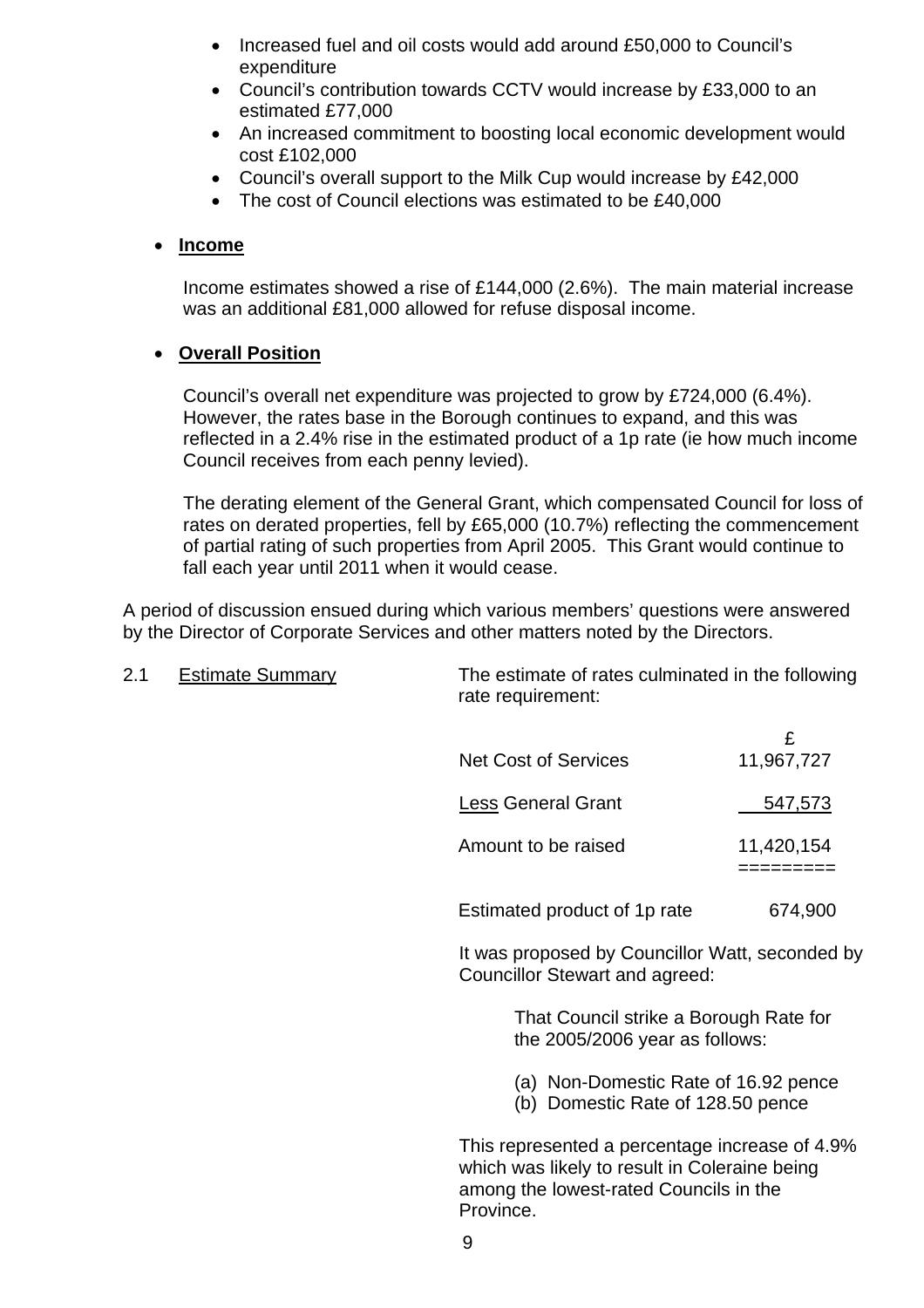2.2 Congratulations Members congratulated all the staff who had contributed to the extensive estimates exercise.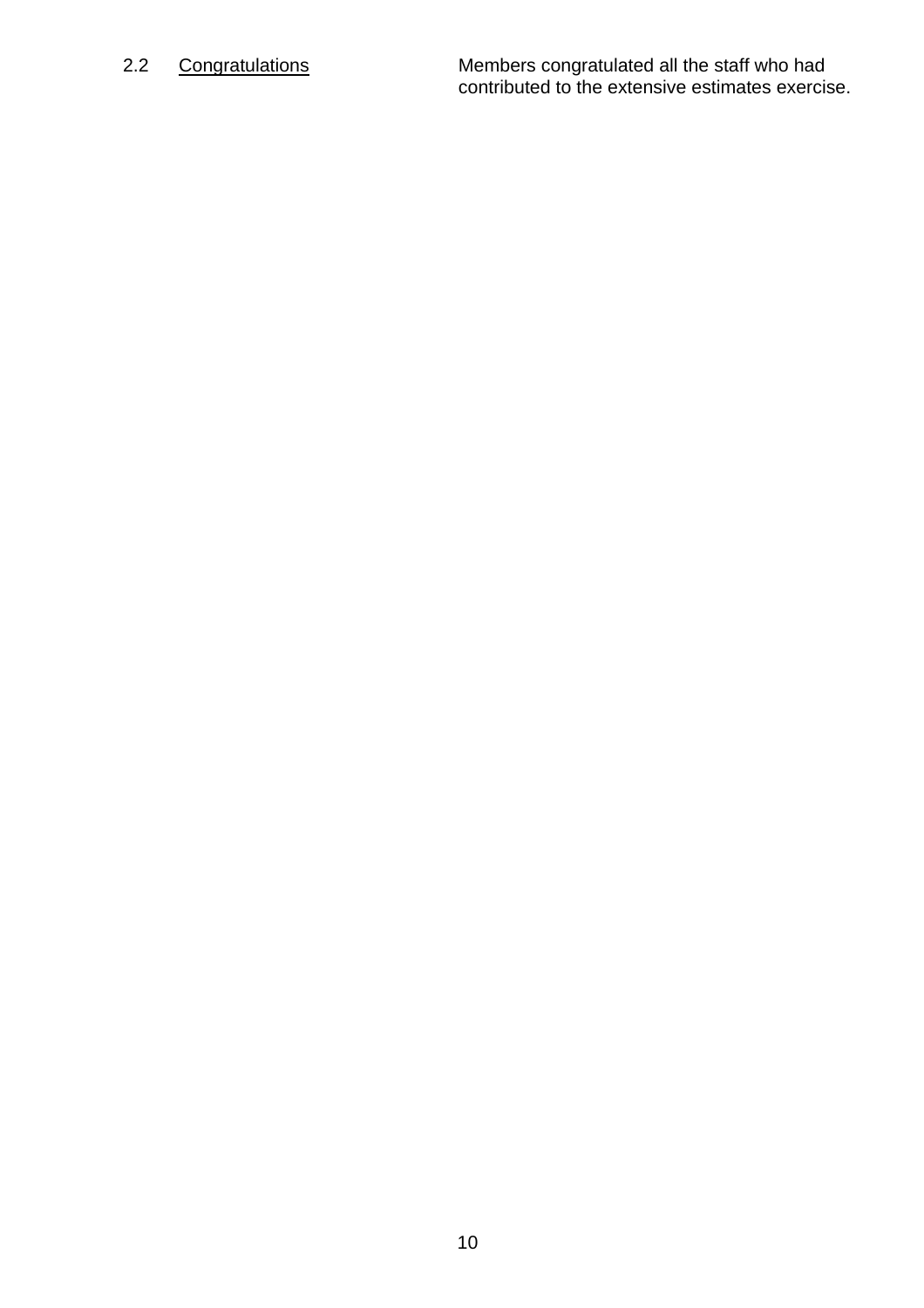#### **LEISURE AND ENVIRONMENT COMMITTEE**

#### **1st February, 2005.**

**Present:** Councillor A. McQuillan, in the Chair

The Mayor, Councillor R. A. McPherson

 The Deputy Mayor, Alderman W. J. McClure (Items 1.0 - 8.0)

#### **Aldermen**

P. E. A. Armitage (Mrs.) W. T. Creelman E. T. Black (Mrs.) B. Leonard

#### **Councillors**

C. S. Alexander (Ms.) E. A. Johnston (Mrs.) D. D. Barbour D. McClarty (Items 1.0 - 3.2) (Items 1.0 - 2.3) J. M. Bradley G. L. McLaughlin (Items 2.2 - 12.0) (Items 2.2 - 12.0) O. M. Church (Mrs.) E. M. Mullan J. J. Dallat R. D. Stewart T. J. Deans W. J. Watt (Items 1.0 - 3.2) (Items 2.2 - 8.0) E. P. Fielding (Mrs.) N. F. Hillis (Items 2.0 - 3.2)

# **Officers in**

Attendance: Town Clerk and Chief Executive, Director of Leisure Services, Director of Technical Services, Director of Environmental Health, Principal Building Control Officer (Items 1.0 - 2.7), Senior Environmental Health Officer (Items 1.0 - 3.2), Leisure Services Officer (Services) and Administrative Assistant

**Apology:** Councillor King

#### **1.0 WELCOME**

The Chairman welcomed everyone to the meeting.

#### **2.0 TECHNICAL SERVICES REPORT**

The report of the Director of Technical Services was considered (previously supplied).

Matters arising:

2.1 Tender - Refurbishment of Six tenders had been received for the Harbour Hill Viewing Point, refurbishment of Harbour Hill Viewing Point,<br>Portstewart viz: Portstewart viz: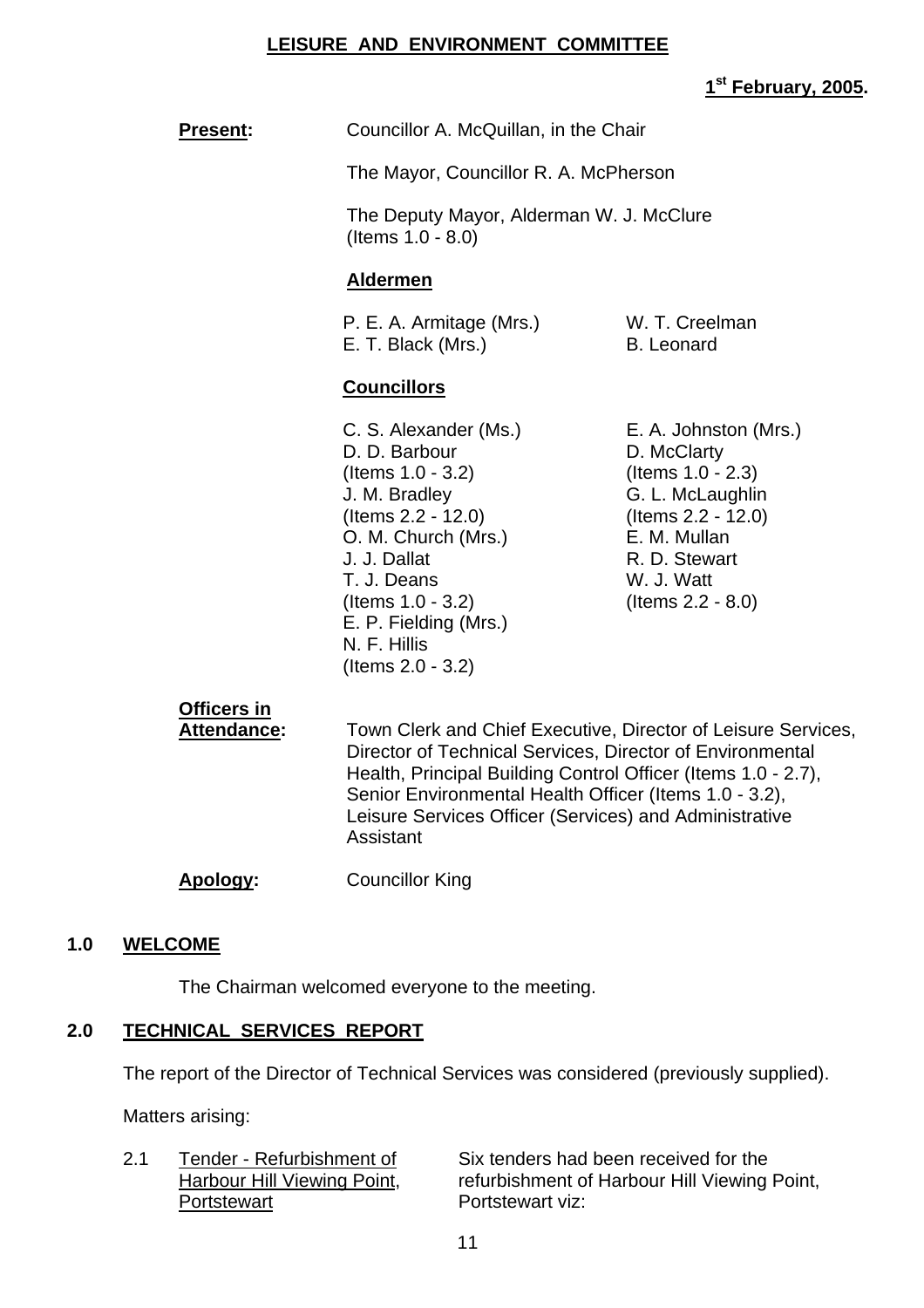|     |                                                      |                         |                                                                                                                                                                                                                                                                                                                                                      | £         |
|-----|------------------------------------------------------|-------------------------|------------------------------------------------------------------------------------------------------------------------------------------------------------------------------------------------------------------------------------------------------------------------------------------------------------------------------------------------------|-----------|
|     |                                                      | Road, Kilrea            | W. G. Killough, 31 Blackrock                                                                                                                                                                                                                                                                                                                         | 56,975.00 |
|     |                                                      | Road, Aghadowey         | Conway Bros., 20/25 Glenkeen                                                                                                                                                                                                                                                                                                                         | 60,267.50 |
|     |                                                      | T.D. McKane & Son,      | 35 Ednagee Road, Castlederg                                                                                                                                                                                                                                                                                                                          | 63,417.50 |
|     |                                                      | Road, Omagh             | McFadden Ltd., 46 Campsie                                                                                                                                                                                                                                                                                                                            | 65,285.35 |
|     |                                                      | Patrick Bradley Ltd.,   | Craigall Quarry, Kilrea                                                                                                                                                                                                                                                                                                                              | 73,604.00 |
|     |                                                      |                         | J.P.M. Contracts Ltd.,<br>79 Main Street, Dungiven                                                                                                                                                                                                                                                                                                   | 83,700.00 |
|     |                                                      | £56,975.00.             | Council is recommended to accept the lowest<br>tender from W.G. Killough for the sum of                                                                                                                                                                                                                                                              |           |
|     |                                                      | funds.                  | Committee noted that this scheme was approved<br>by Council in September 2004 and was subject to<br>a grant of £50,000.00 from Peace II N.R.R.T.I.                                                                                                                                                                                                   |           |
| 2.2 | Waste Management - Landfill<br><b>Site Selection</b> |                         | Consideration was given to two options, as<br>detailed in the report, regarding landfill site<br>selection. Committee noted that following<br>advertisement in the Official European Journal<br>and local press a number of expressions of<br>interest for such provision of possible landfill sites<br>for the North West Region had been received. |           |
|     |                                                      |                         | A full discussion ensued on this topic during<br>which the Director of Technical Services<br>answered various members' questions.                                                                                                                                                                                                                    |           |
|     |                                                      | <b>Councillor Watt:</b> | It was proposed by the Mayor and seconded by                                                                                                                                                                                                                                                                                                         |           |
|     |                                                      |                         | That Council accept the proposed criteria<br>for the selection of a landfill site (Stage 1)<br>and Stage 2 assessments) as set out in<br>the North West Regional Waste Manage-<br>ment Group paper dated January 2005.                                                                                                                               |           |
|     |                                                      | thus:                   | On a request for a recorded vote the proposal<br>was put to the meeting and the members voted                                                                                                                                                                                                                                                        |           |
|     |                                                      | <u>For:</u>             | The Mayor and Deputy Mayor,<br>Aldermen Mrs. Black, Creelman,                                                                                                                                                                                                                                                                                        |           |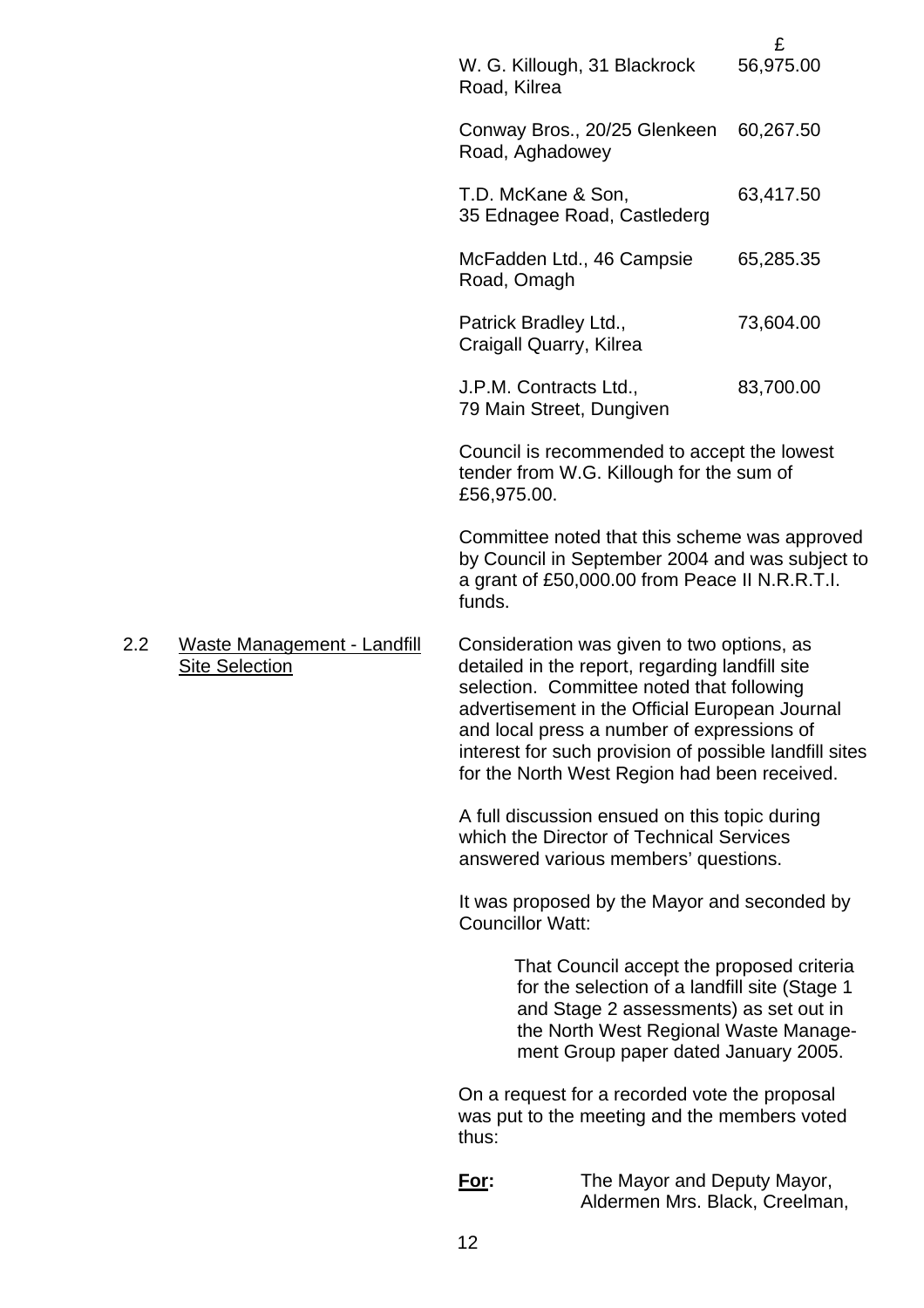Councillors Barbour, Bradley, Mrs. Church, Deans, Mrs. Fielding, Hillis, Mrs. Johnston, McClarty, McQuillan, Stewart and Watt (15)

 **Against:** Councillors Dallat, McLaughlin and Mullan (3)

 **Abstentions:** Aldermen Mrs. Armitage and Leonard and Councillor Ms. Alexander (3)

 The proposal was, therefore, carried by fifteen votes to three.

 2.3 Best Practicable Environmental A period of discussion ensued during which Option (BPEO) Committee noted information, as detailed in the report, regarding a meeting in Ballymena on 21<sup>st</sup> January, 2005 at which the Department of the Environment presented information regarding the development of the Best Practicable Environmental Option process and detailed issues with relation to timetables and planning regarding waste management infrastructure.

 2.4 End of Life Vehicles (ELV) Consideration was given to information, as detailed in the report, regarding End of Life Vehicles (ELV). Committee noted that the Department of Trade and Industry were making funding available to local authorities in Northern Ireland for additional costs in dealing with abandoned vehicles as a consequence of the

> Following discussion it was recommended that the Director of Technical Services advise the Environment and Heritage Service that Council would wish to proceed cautiously regarding the transfer of DVNI power for the removal of unlicensed vehicles situated on public roads.

proposed transposition of this directive.

# 2.5 Best Kept Town Competition Recommended:

That Portrush be entered in Ireland's Best Kept Town 2005 Competition.

 The Director of Technical Services would consider how more publicity and community support could be generated in relation to the entry.

#### 2.6 Building Control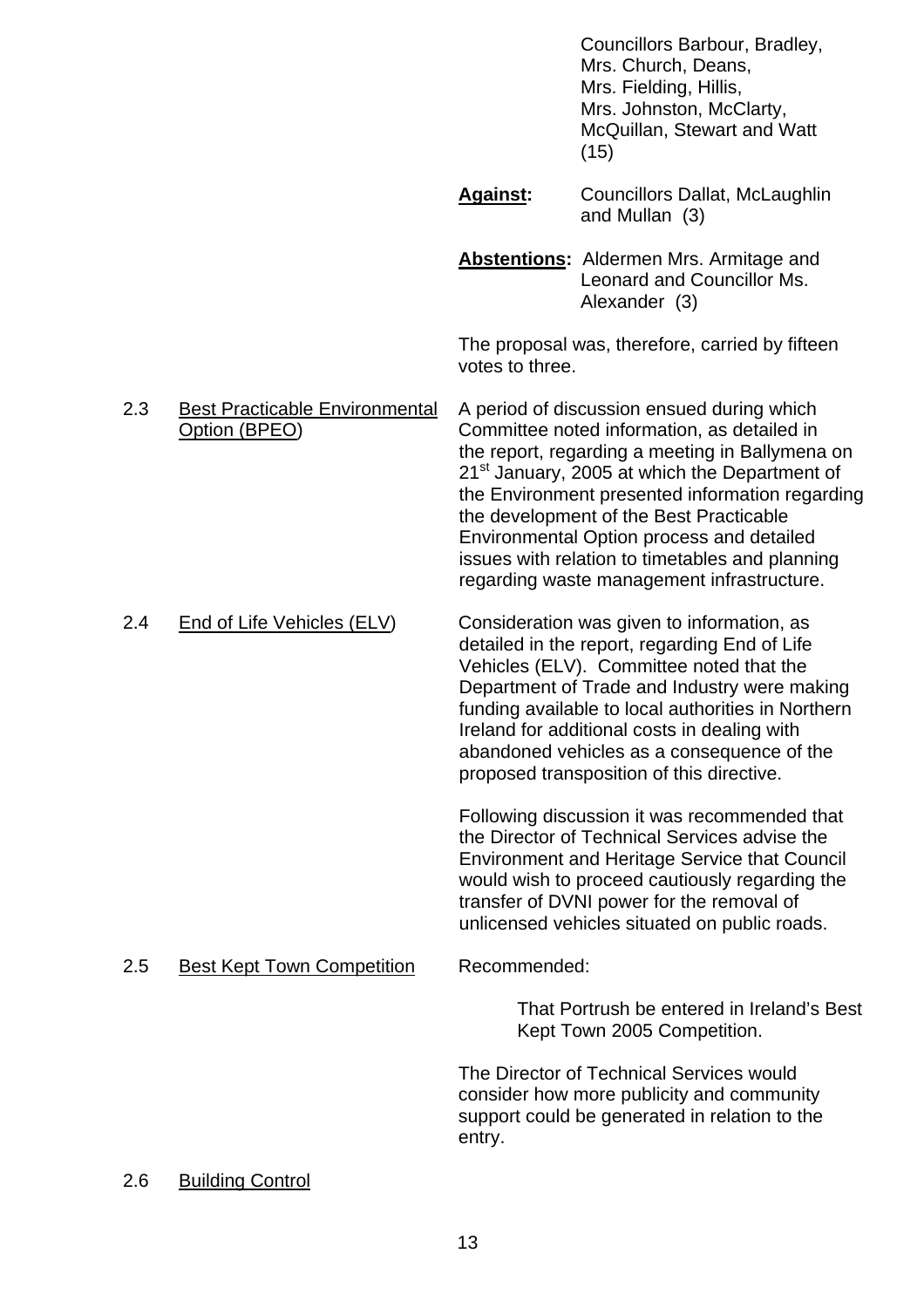| Approvals                 | Approval had been given for fifty-one                                                                                                                                     |
|---------------------------|---------------------------------------------------------------------------------------------------------------------------------------------------------------------------|
| 2.6.1                     | applications.                                                                                                                                                             |
| 2.6.2 Plans for Rejection | Recommended:                                                                                                                                                              |
| <b>Under Building</b>     | That nine applications, as detailed in                                                                                                                                    |
| <b>Regulations</b>        | the report, be rejected under Building                                                                                                                                    |
|                           | Regulations due to insufficient<br>information having been submitted.                                                                                                     |
| 2.7<br>Portstewart        | In response to a member's question the<br>Director of Technical Services agreed to<br>investigate whether two locations in Portstewart<br>were established rights of way. |

# **3.0 ENVIRONMENTAL HEALTH REPORT**

The report of the Director of Environmental Health was considered (previously supplied).

Matters arising:

| 3.1 | Welcome                                                   | The Chairman welcomed Mr. R. Donnelly,<br>Senior Environmental Health Officer, who was<br>attending his first meeting of Committee.                                                                                                                                              |
|-----|-----------------------------------------------------------|----------------------------------------------------------------------------------------------------------------------------------------------------------------------------------------------------------------------------------------------------------------------------------|
| 3.2 | <b>Progress on Emergency</b><br>Planning                  | Consideration was given to information, as<br>detailed in the report, regarding progress on<br>emergency planning.                                                                                                                                                               |
|     |                                                           | Following a period of discussion it was<br>recommended that members continue to support<br>the work of the Department in preparing Council's<br>role for a major emergency.                                                                                                      |
|     |                                                           | Committee noted that new legislation on this<br>topic would give an enhanced role to Council.                                                                                                                                                                                    |
| 3.3 | Noise Awareness Campaign                                  | Committee noted information, as detailed in the<br>report, regarding a noise awareness campaign by<br>the Environment and Heritage Service. The<br>campaign would run for a four week period from<br>24 <sup>th</sup> January, 2005 utilising television and<br>newspaper media. |
|     |                                                           | The Environmental Health Department were<br>making arrangements to resource the anticipated<br>increase in the number of noise related<br>complaints during this period.                                                                                                         |
| 3.4 | Good Dog Campaign - Local<br><b>Authority Awards 2004</b> | Committee noted that the Department had been<br>informed that it had reached the final of this<br>competition. The Department had been invited<br>to be represented at the award ceremony to be<br>held at the House of Lords on 11 <sup>th</sup> February,<br>2005.             |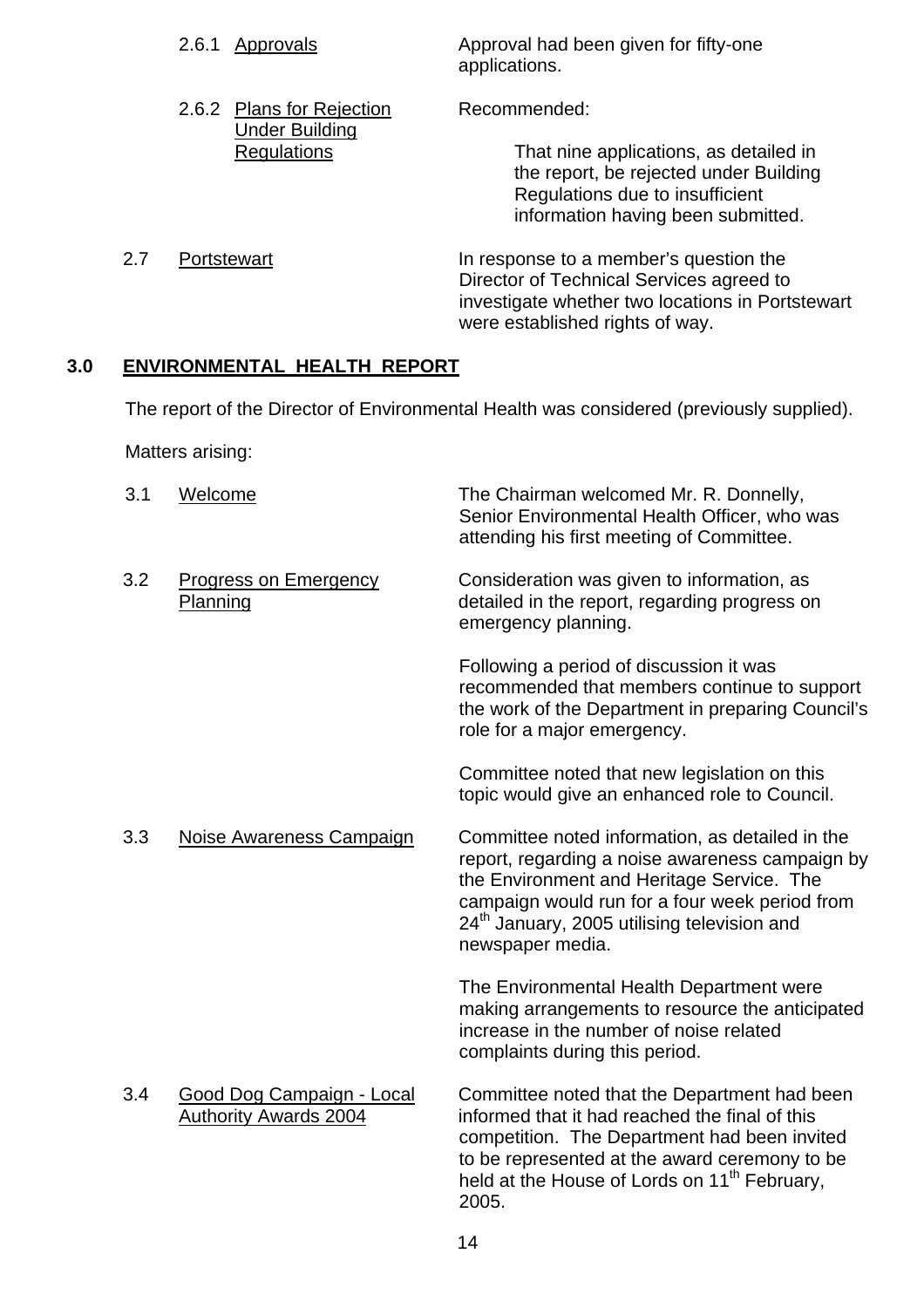Council is recommended to agree to two members of the dog warden service attending the award ceremony.

 3.5 Water Service Discharges Consideration was given to information, Report **Report as detailed in the report, regarding the** Environment and Heritage Service's Water Service Discharges Report for the year 2002/2003.

> A period of discussion ensued during which the Director of Environmental Health answered various members' questions. He agreed to seek information from the Water Service regarding discharges to the River Bann.

It was recommended:

That the Director of Environmental Health write to Water Service urging them to incorporate all areas of the Borough in the North Coast Waste Water Treatment Works.

 3.6 Environmental Health - Committee noted information, as detailed in the Quarter - October - December report, regarding the main elements of work 2004 achieved by the Department for the third quarter of the 2004/2005 year. 3.7 Dog Related Issues The Director of Environmental Health agreed

 to provide further information to Councillor Mrs. Johnston regarding this topic.

#### **4.0 LEISURE SERVICES REPORT**

The report of the Director of Leisure Services was considered (previously supplied).

Matters arising:

| 4.1 | Irish Room, Coleraine                             | Committee expressed its concern that the North<br>Eastern Education and Library Board had closed<br>the Irish Room situated in County Hall, Coleraine.<br>The Board had transferred all of the local<br>Coleraine material to the branch library in the<br>town. The remaining stock of general Irish items<br>would be stored in Ballymena. |
|-----|---------------------------------------------------|----------------------------------------------------------------------------------------------------------------------------------------------------------------------------------------------------------------------------------------------------------------------------------------------------------------------------------------------|
|     |                                                   | Following a period of discussion it was agreed<br>that the Director of Leisure Services take up with<br>the North Eastern Education and Library<br>Board both the short and medium term future of<br>the Irish Room exhibits.                                                                                                                |
| 4.2 | Coleraine International<br><b>Choral Festival</b> | Committee welcomed the news that for the first<br>time three overseas choirs would be                                                                                                                                                                                                                                                        |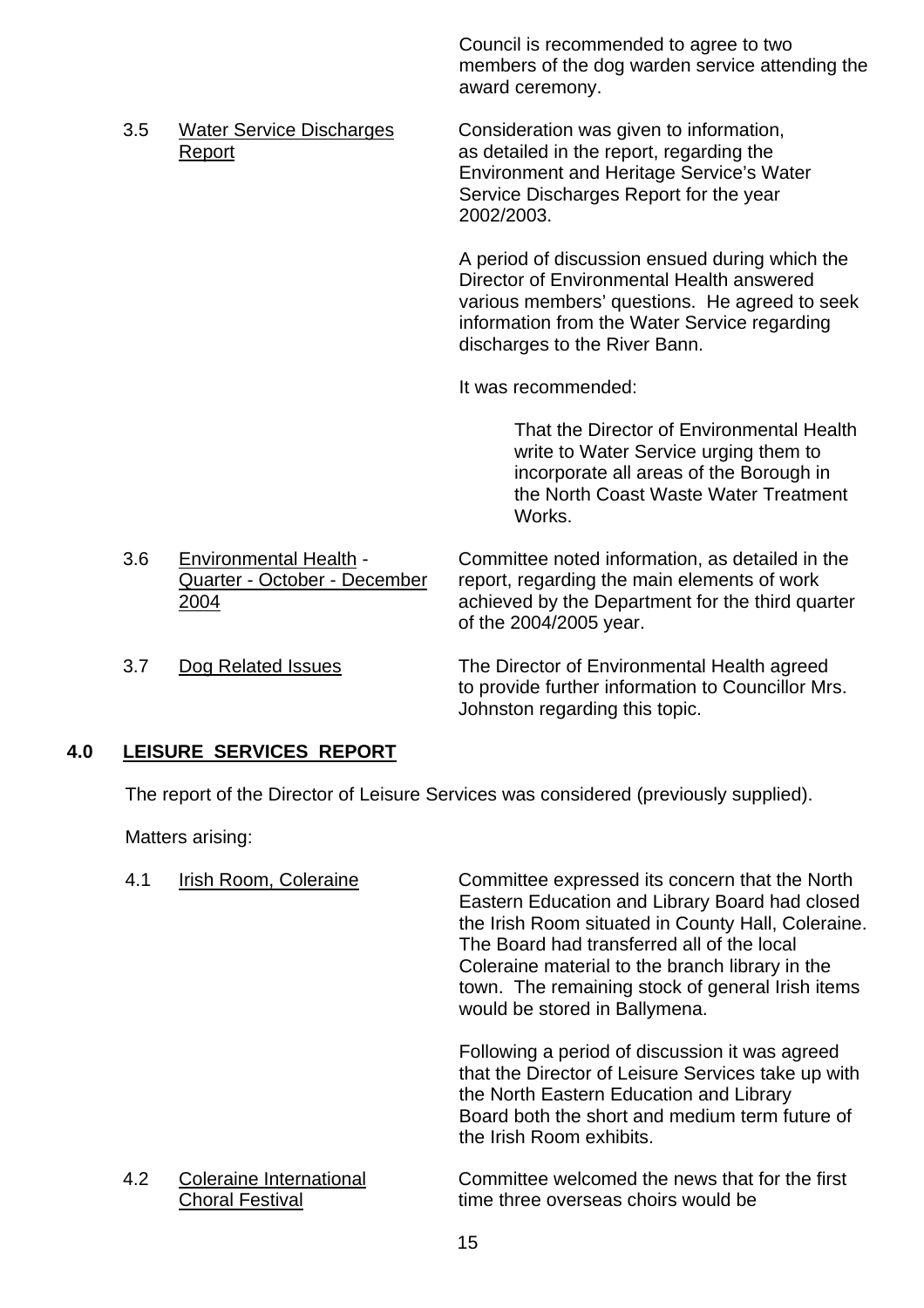participating in this year's International Choral Festival  $(4^{th}$  and  $5^{th}$  March, 2005).

4.3 Juniper Hill Caravan Park Recommended:

That Council accept an offer from Mrs. J. Johnston, Ballymena to provide a small retail service at Juniper Hill Caravan Park for the 2005 season.

 Mrs. Johnston would pay Council £250.00 and be responsible for the appropriate rates.

- 4.4 Coleraine Sports Council Council is recommended to contribute £7,750.00 to Coleraine Sports Council for 2005.
- 4.5 The Ulster Sports and Council is recommended to contribute Recreation Trust **E1,000.00** to The Ulster Sports and Recreation Trust for 2005.
- 4.6 The Crescent, Portstewart Committee noted that the Director of Leisure Services would be reporting to a future meeting regarding planned work at The Crescent, Portstewart after September 2005.
- 4.7 Port-an-Doo, Portrush In response to a member's question the Director of Technical Services advised that he was considering work at Port-an-Doo in the short term in conjunction with the Water Service project at this location.
- 4.8 For Information The Director of Leisure Services provided information in his report on the following:
	- (a) Causeway Skills4Sport;
	- (b) Flowerfield Arts Centre Courses February - April 2005;
	- (c) Causeway Museum Service Activity Report 2003 - 2004;
	- (d) Irish Museums Association Annual Conference, Cork -  $25^{th}$  -  $27^{th}$  February, 2005.

#### **5.0 NORTHERN IRELAND WATER COUNCIL**

Read letter from the Rt. Hon. John Spellar M.P. (Department for Regional Development), Minister of State for Northern Ireland advising that the Department was proposing to abolish the Northern Ireland Water Council following expiry of the existing Council's term of office in March 2006.

Noted.

#### **6.0 COLERAINE SPORTS COUNCIL**

Read letter from the Hon. Secretary of Coleraine Sports Council enquiring if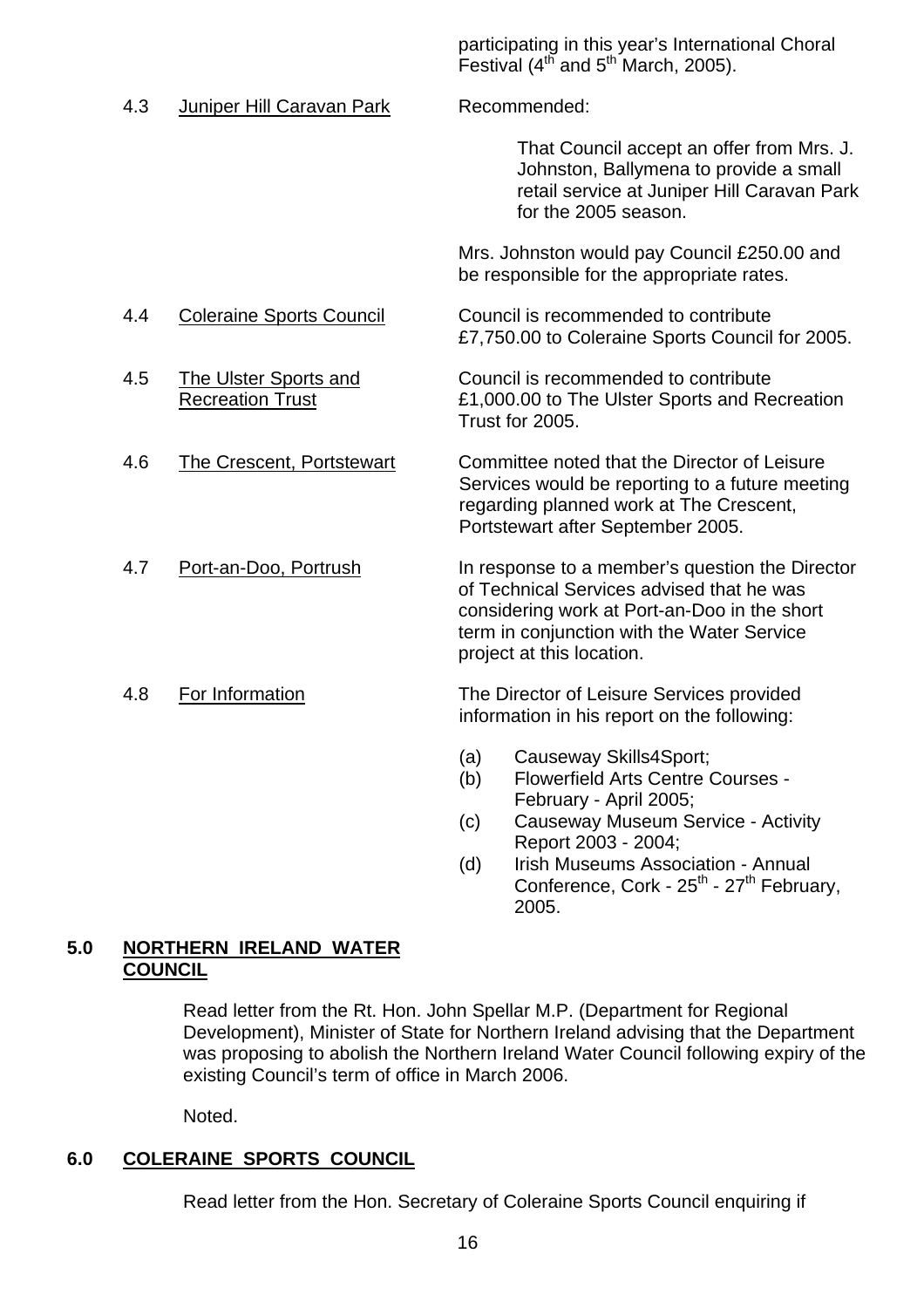Council, in partnership with the Local Sports Council and interested others, would participate in a Working Group to examine how best to perpetuate the achievements and memory of the late Bertie Peacock.

Recommended:

 That the Director of Leisure Services represent Council on the Working Group.

#### **7.0 POLLING STATION SCHEME**

A copy of the Polling Station Scheme for all forthcoming elections, including the District Council elections, in May 2005 was circulated to each member. Any comments in relation to the scheme were to be forwarded directly to the Chief Electoral Officer for Northern Ireland, 15 Church Street, Belfast.

Noted.

#### **8.0 THE ELECTORAL COMMISSION**

Read letter from the Electoral Commission advising that in conjunction with the Electoral Office for Northern Ireland and Royal Mail they would be holding three information seminars ahead of the forthcoming elections viz:

- 21<sup>st</sup> February, 2005 Royal Mail, Mallusk 5.00 pm 7.00 pm
- 

• 1<sup>st</sup> March, 2005 City Hotel, Londonderry 5.00 pm - 7.00 pm

• 23rd March, 2005 Royal Mail, Mallusk 5.00 pm - 7.00 pm

Members interested in attending any of these information seminars should contact the Electoral Commission, 28 - 32 Alfred Street, Belfast (Tel: 9089 4020) by 15<sup>th</sup> February, 2005.

Noted.

#### **9.0 BALLOT REFORM**

 Reference was made to ballot reform in relation to elections. The Town Clerk and Chief Executive advised that such reform related to ballots in Great Britain.

#### **10.0 COLERAINE CEMETERY**

| 10.1 | Vandalism     | Reference was made to ongoing incidences of<br>vandalism at Coleraine Cemetery.                                                                                    |
|------|---------------|--------------------------------------------------------------------------------------------------------------------------------------------------------------------|
|      |               | The Director of Leisure Services advised that<br>staff were currently monitoring this situation. If<br>the problem increased he would report back to<br>Committee. |
|      | 10.2 Car Park | Reference was made to increased usage of the<br>Car Park at Coleraine Cemetery by University of<br>Ulster staff.                                                   |
|      |               | The Town Clerk and Chief Executive advised the                                                                                                                     |

The Town Clerk and Chief Executive advised that Council was aware of this situation and had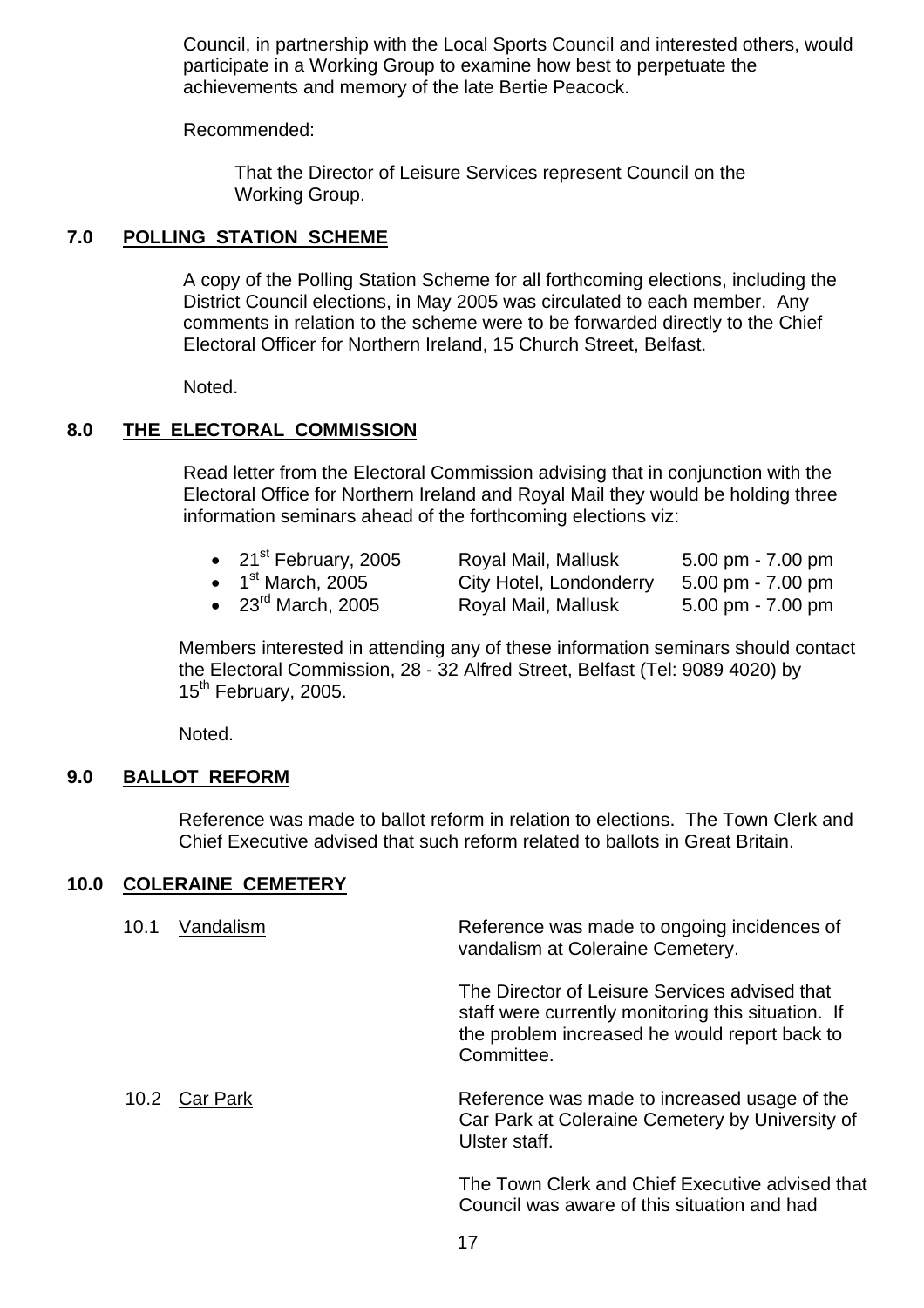made representation to the University; monitoring of the usage would continue.

#### **11.0 KILREA CEMETERY**

The Director of Leisure Services was congratulated regarding recent work carried out at Kilrea Cemetery.

#### **12.0 ECONOMIC DEVELOPMENT SECTION - "AWAY DAY"**

 Congratulations were extended to the officers regarding the Economic Development Section "Away Day" held on 1<sup>st</sup> February, 2005.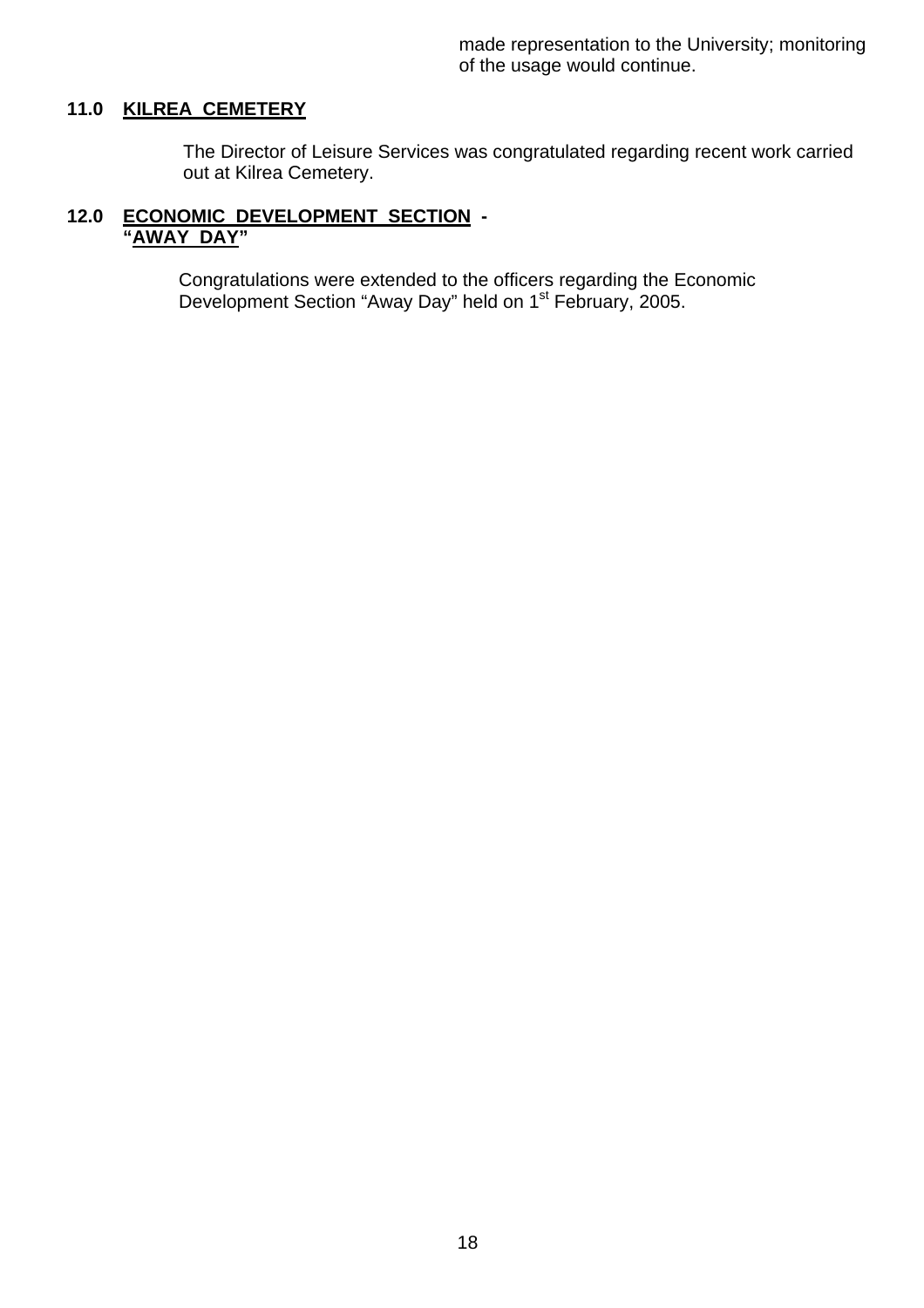#### **PLANNING COMMITTEE**

| <b>Present:</b>                          | Councillor R. D. Stewart in the Chair                                                                                                     |                                                                                                                                   |
|------------------------------------------|-------------------------------------------------------------------------------------------------------------------------------------------|-----------------------------------------------------------------------------------------------------------------------------------|
|                                          | The Mayor, Councillor R. A. McPherson                                                                                                     |                                                                                                                                   |
|                                          | The Deputy Mayor, Alderman W. J. McClure                                                                                                  |                                                                                                                                   |
|                                          | <b>Aldermen</b>                                                                                                                           |                                                                                                                                   |
|                                          | P. E. A. Armitage (Mrs.)<br>E. T. Black (Mrs.)                                                                                            | W. T. Creelman<br><b>B.</b> Leonard                                                                                               |
|                                          | <b>Councillors</b>                                                                                                                        |                                                                                                                                   |
|                                          | C. S. Alexander (Ms.)<br>D. D. Barbour<br>J. M. Bradley<br>$($ ltems 2.25 $-$ 12.0)<br>O. M. Church (Mrs.)<br>J. J. Dallat<br>T. J. Deans | E. P. Fielding (Mrs.)<br>N. F. Hillis<br>G. L. McLaughlin<br>A. McQuillan<br>E. M. Mullan<br>(Items $2.24 - 12.0$ )<br>W. J. Watt |
| Also in<br><b>Attendance:</b>            | Representatives from the Planning Service -<br>Ms. J. McMath and Mr. G. Walker                                                            |                                                                                                                                   |
| <b>Officers in</b><br><b>Attendance:</b> | Town Clerk and Chief Executive, Administrative<br>Officer (Items $1.0 - 2.44$ ) and Administrative Assistant                              |                                                                                                                                   |
| Apologies:                               | Councillors Mrs. Johnston, King and McClarty                                                                                              |                                                                                                                                   |

#### **1.0 BALANCED COMMUNITIES IN COASTAL SETTLEMENTS REVIEW GROUP**

 Consideration was given to the Administrative Officer's Report on Balanced Communities in Coastal Settlements Review Group which had been referred back for further consideration.

The Town Clerk and Chief Executive referred to the deputation to the Minister on 27<sup>th</sup> January, 2005 and the news that the draft Area Plan would be published during May, 2005. The update and action listed in the report would now proceed as both were dependent on the Area Plan.

 A joint ministerial statement regarding Development Plans and Implementation of the Regional Development Strategy was circulated to each member.

It was noted that the Review Group would meet in March, 2005.

#### **2.0 PLANNING APPLICATIONS**

A list of one hundred and sixty-eight applications was considered (previously supplied).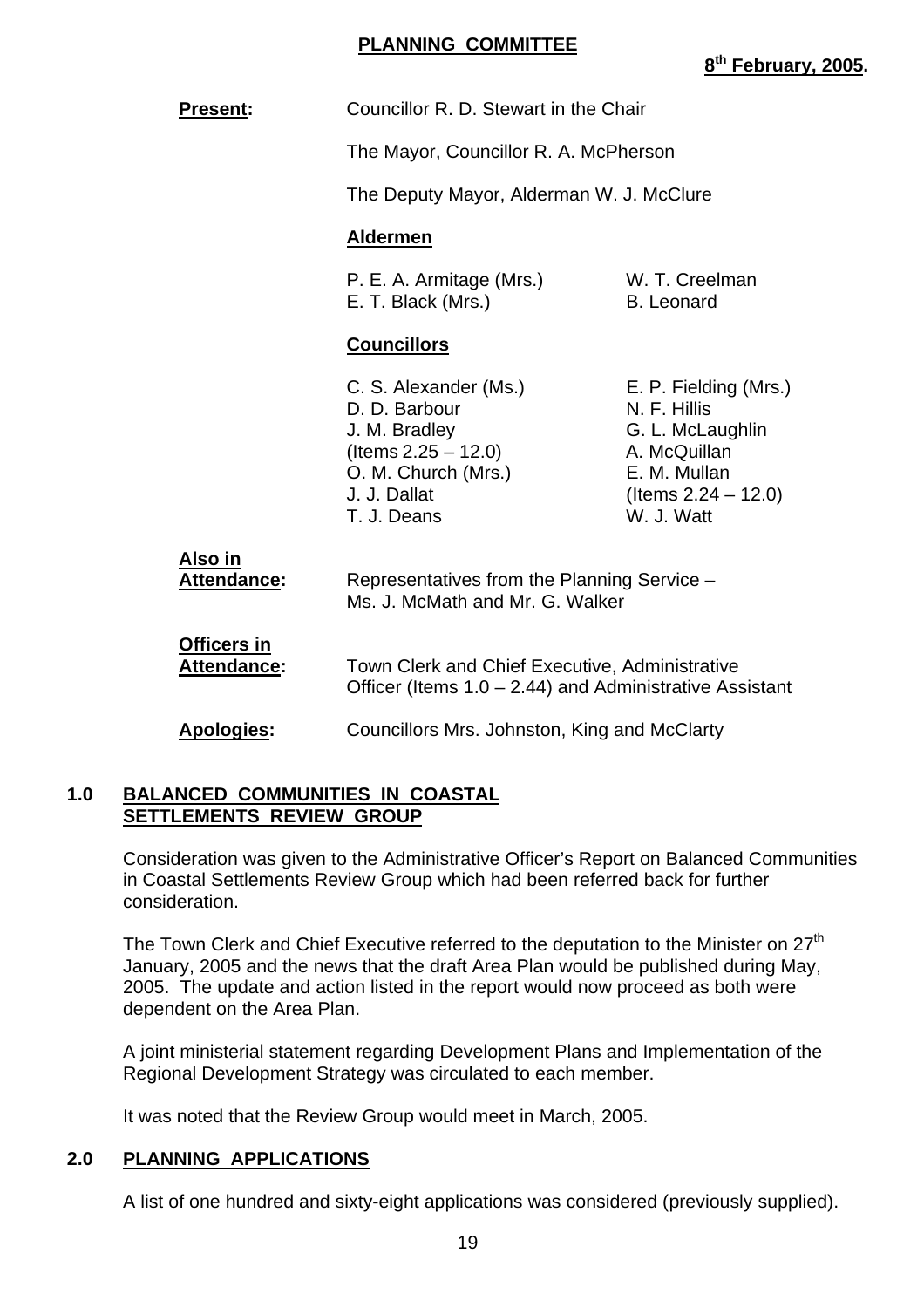#### **Applications Deferred from Previous Meeting**

- 2.1 Application No. D1 C/2003/1022/O Site for dwelling 360m south-east of 230 Windyhill Road, Coleraine for Dr. and Mrs. Burns
- 2.2 Application No. D2 C/2003/1079/F Proposed 6 no. apartments at 87/89 Strand Road, Portstewart for Mr. S. Forde
- 2.3 Application No. D3 C/2003/1348/O Site for dwelling east of 25 Shinney Road, Coleraine for Mr. J. Henry
- 2.4 Application No. D4 C/2004/0142/O Site for dwelling to rear of 136 Castleroe Road, Coleraine for Mr. and Mrs. A. Kneeland

2.5 Application No. D5

2.6 Application No. D6

C/2004/0210/F

C/2004/0297/F

for Carney Investments

Redevelopment of existing

replacement dwellings at 92 Ballyreagh Road, Portstewart for

residential property containing 2 no. dwelling units to provide 2 no.

Proposed semi-detached dwelling at 1 Millbank Avenue, Portstewart

The opinion of the Planning Service was to approve.

It was agreed that the application be approved.

The opinion of the Planning Service was to approve.

It was agreed that the application be approved.

The opinion of the Planning Service was to refuse.

A request for an office meeting would be referred to the Divisional Planning Manager.

The opinion of the Planning Service was to refuse.

It was proposed by Councillor Dallat, seconded by Councillor McLaughlin and unanimously agreed:

> That the application be approved.

The opinion of the Planning Service was to approve.

It was agreed that the application be approved.

The opinion of the Planning Service was to refuse.

It was agreed that the application be refused.

Dalzell & Snodden 2.7 Application No. D7 C/2004/0518/F Residential development of 8 no. townhouses and 9 no. apartments with associated car parking at 179 and 181 Coleraine Road and 37 Woodvale Road, Portstewart for Atlantic Properties

The opinion of the Planning Service was to approve.

It was agreed that the application be approved.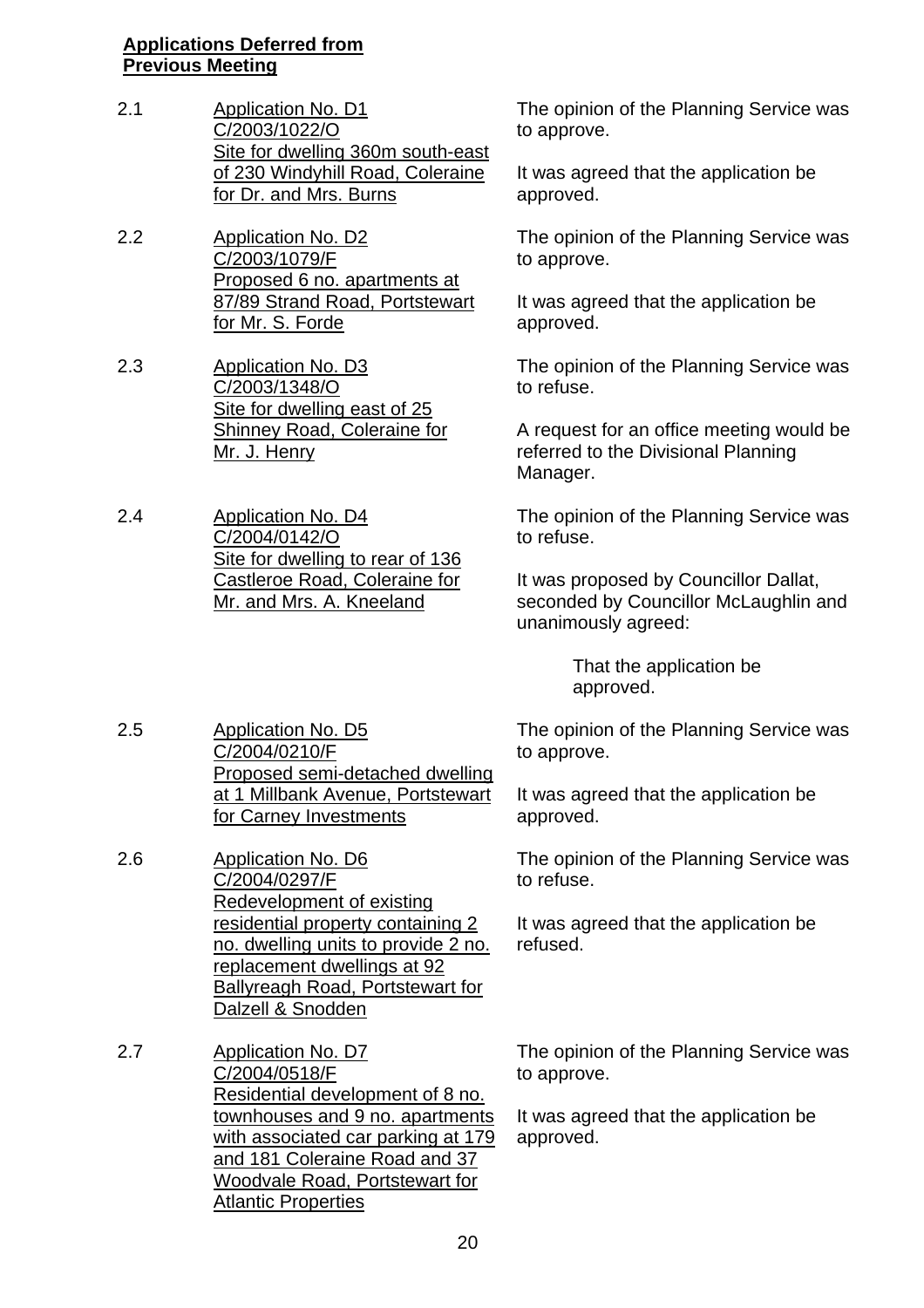2.8 Application No. D8 C/2004/0539/O Site for dwelling and garage 110m west of 10 Hillhead Road, Kilrea for Mr. Hogg

2.9 Application No. D9 C/2004/0591/O Proposed site for new dwelling and garage diagonally opposite 24 Kilmoyle Road, Ballymoney for

Mr. A. Christie

The opinion of the Planning Service was to refuse.

It was agreed that the application be deferred for one week to facilitate withdrawal. If the application was not withdrawn it would be refused.

The opinion of the Planning Service was to refuse.

It was proposed by the Mayor, seconded by Councillor Watt and unanimously agreed:

> That the application be approved.

2.10 Application No. D10 C/2004/0641/O Proposed site for single storey rural cottage approximately 280m north of 56 Cashel Road, Macosquin for Mr. W. Taylor

2.11 Application No. D11 C/2004/0649/O Site for dwelling and garage 220m south of 88 Agivey Road, Kilrea for Mr. P. McKendry

2.12 Application No. D12 C/2004/0671/F Demolition of existing dwelling to provide 3 no. apartments at 32 Brook Street, Coleriane for Mr. T. O'Kane

- 2.13 Application No. D13 C/2004/0696/O Dwelling house approximately 500m north of 68 Sconce Road, Articlave for Mr. M. Benson
- 2.14 Application No. D14 C/2004/0734/O Site for single storey dwelling and detached garage to rear of 11 Greenhill Road, Aghadowey for Mr. H. Gilmore

The opinion of the Planning Service was to refuse.

It was agreed that the application be refused.

The opinion of the Planning Service was to refuse.

It was agreed that the application be deferred for one week to facilitate withdrawal. If the application was not withdrawn it would be refused.

The opinion of the Planning Service was to refuse.

It was agreed that the application be deferred for one week to facilitate withdrawal. If the application was not withdrawn it would be refused.

The opinion of the Planning Service was to refuse.

It was agreed that the application be refused.

The opinion of the Planning Service was to refuse.

It was agreed that the application be deferred for one week to facilitate withdrawal. If the application was not withdrawn it would be refused.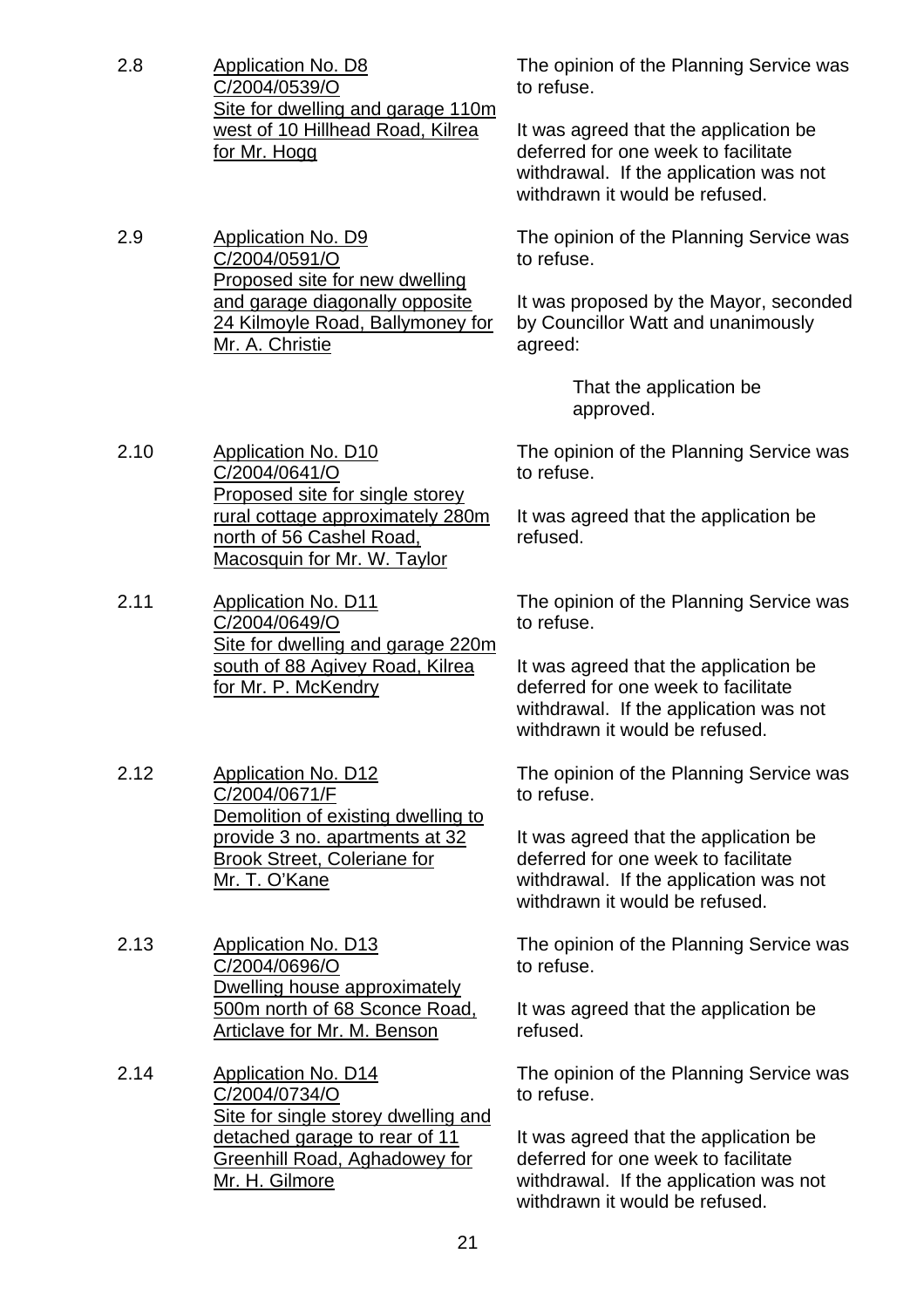- 2.15 Application No. D15 C/2004/0738/O Site for bungalow approximately 50m north-east of 30 Drumsaragh Road, Kilrea for Ms. McCotter
- 2.16 Application No. D16 C/2004/0750/O Site for 1 no. single storey dwelling and garage 100m south of 544 Glebe Road, Castlerock for Mr. T. McAleese
- 2.17 Application No. D17 C/2004/0756/O Site for traditional rural dwelling to the rear of Nos. 41 and 41A Tirkeeran Road, Garvagh for Mr. D. McNicholl
- 2.18 Application No. D18 C/2004/0764/O Site for traditional rural dwelling north-east of 47 Glebe Road, Articlave for Mr. S. Doherty

2.19 Application No. D19

C/2004/0765/O

The opinion of the Planning Service was to refuse.

It was agreed that the application be deferred for one month to facilitate the receipt of further information.

The opinion of the Planning Service was to refuse.

It was agreed that the application be refused.

The opinion of the Planning Service was to refuse.

A request for an office meeting would be referred to the Divisional Planning Manager.

The opinion of the Planning Service was to refuse.

It was proposed by Councillor Dallat, seconded by Councillor McLaughlin and unanimously agreed:

> That the application be approved.

The opinion of the Planning Service was to refuse.

It was agreed that the application be deferred for two weeks to facilitate withdrawal. If the application was not withdrawn it would be refused.

2.20 Application No. D20 C/2004/0821/O Site for dwelling and garage 300m north-east of 40 Ballyversal Road, Coleraine for Mr. D. Curry

> Application No. D21 C/2004/0839/O Site for dwelling and garage 320m north of 40 Ballyversal Road, Coleraine for Mr. D. Curry

> Site for dwelling and garage 120m west of 60 Cullyrammer Road, Garvagh for Mr. J. Taylor

2.21 Application No. D22 C/2004/0870/O

The opinion of the Planning Service was to refuse both applications.

It was agreed that both applications be refused.

The opinion of the Planning Service was to refuse.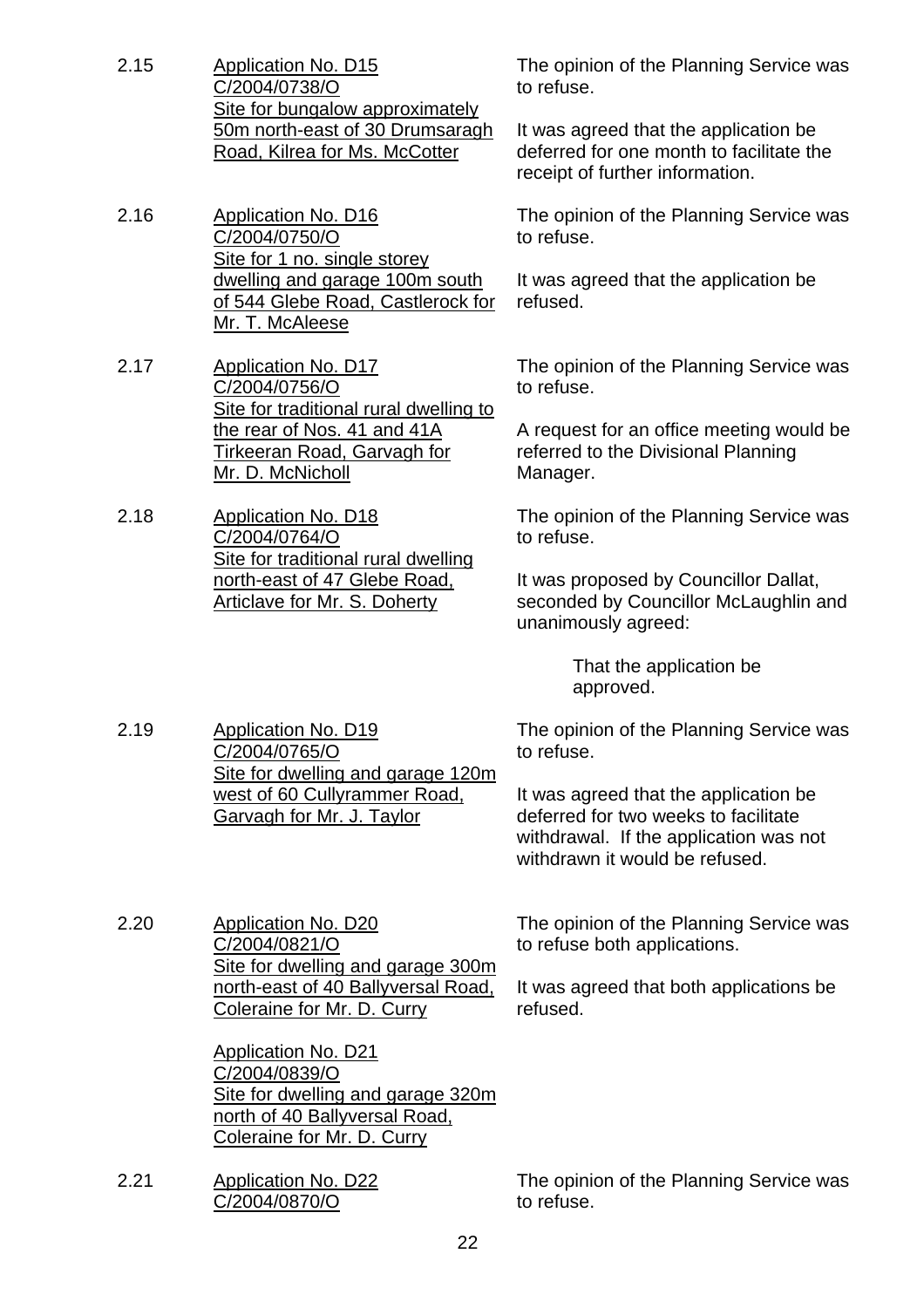Dwelling at corner of Hillhead Road and Drumsaragh Road, Kilrea for Mrs. O'Neill

It was proposed by Councillor Dallat, seconded by Councillor McLaughlin and unanimously agreed:

> That the application be approved.

The opinion of the Planning Service was to refuse.

A request for an office meeting would be referred to the Divisional Planning Manager.

The opinion of the Planning Service was to approve.

It was proposed by Councillor Deans and seconded by Councillor Mrs. Fielding:

> That the application be refused.

On being put to the Meeting the proposal was carried, thirteen members voting in favour and no one voting against.

The opinion of the Planning Service was to approve.

It was agreed that the application be approved.

The opinion of the Planning Service was to approve.

It was agreed that the application be approved.

The opinion of the Planning Service was to refuse.

A request for an office meeting would be referred to the Divisional Planning Manager.

The opinion of the Planning Service was to refuse.

It was agreed that the application be

2.22 Application No. D23 C/2004/0928/O Site for dwelling at Brockagh Road, Garvagh for Mr. D. B. O'Kane

2.23 Application No. D24 C/2004/0951/F Change of use to bookmaking office at Unit 3, Port Junction, Millburn Road, Coleraine for Eastwood Bookmakers

2.24 Application No. D25 C/2004/1044/F Change of house types at Site Nos. 91 – 95 and 120 -124 Hopefield Development, Portrush for Kennedy Holdings Ltd.

- 2.25 Application No. D26 C/2004/1091/F Detached dwelling and detached garage at 97 Boleran Road, Garvagh for P. & C. Mullan **Construction**
- 2.26 Application No. D27 C/2004/1125/F Store/garage in rear garden of 98 Ballyrashane Road, Coleraine for Mr. A. McCreadie

#### **NEW APPLICATIONS**

2.27 Application No. 3 C/2003/1082/F Extension to present ongoing housing development – three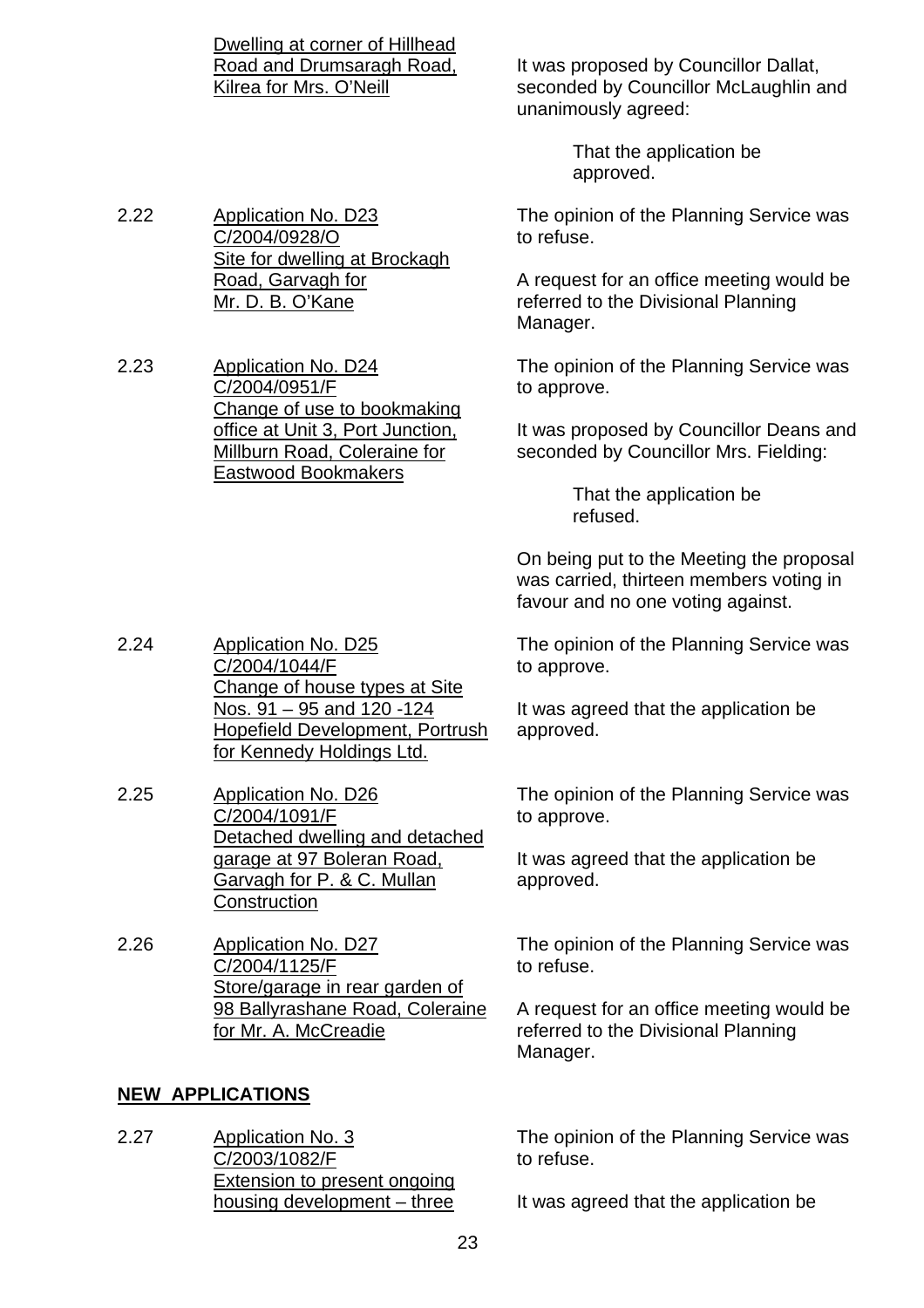additional houses together with car parking at Killowen Street, Coleraine for North and West Housing Ltd.

- 2.28 Application No. 4 C/2003/1337/O Site for replacement dwelling north of 218 Sconce Road, Articlave for Mr. C. Brown
- 2.29 Application No. 5 C/2004/0019/F Proposed dwelling and single garage at Site No. 22, Community Housing Site, Brockagh Road, Garvagh for Mr. S. Cassidy

2.30 Application No. 18 C/2004/0597/O Erection of 1.5 storey dwelling with detached garage adjacent to 20 Ballyclogh Road, Bushmills for Mrs. F. McCartney

- 2.31 Application No. 19 C/2004/0625/F Change of use of existing vehicle workshop to retail sales warehouse for furniture at  $12 - 22$ Brook Street, Coleraine for C. & L. McFarlane Ltd.
- 2.32 Application No. 28 C/2004/0773/O Site for retirement farm dwelling and garage at 360m south of 84a Carhill Road, Garvagh for Mr. and Mrs. I. McClenahan
- 2.33 Application No. 30 C/2004/0776/O New one and a half storey dwelling and garage at Magheramore Road (280m south-east of No. 10 Magheramore Road), Garvagh, Coleraine for Mr. S. Brizell

 Application No. 31 C/2004/0778/O New one and a half storey dweling and garage at Magheramore Road deferred for one month to facilitate further discussions with the applicant.

The opinion of the Planning Service was to refuse.

It was agreed that the application be deferred for one month to facilitate a Council site visit.

The opinion of the Planning Service was to refuse.

It was agreed that the application be deferred for one month to facilitate the receipt of additional information.

The opinion of the Planning Service was to refuse.

It was agreed that the application be deferred for one month to facilitate a Council site visit.

The opinion of the Planning Service was to refuse.

It was agreed that the application be deferred for one month to facilitate a Council site visit. It was further agreed that a senior representative from Roads Service be requested to attend.

The opinion of the Planning Service was to refuse.

It was agreed that the application be deferred for one month to facilitate a Council site visit.

The opinion of the Planning Service was to refuse both applications.

It was agreed that the applications be deferred for one month to facilitate Council site visits.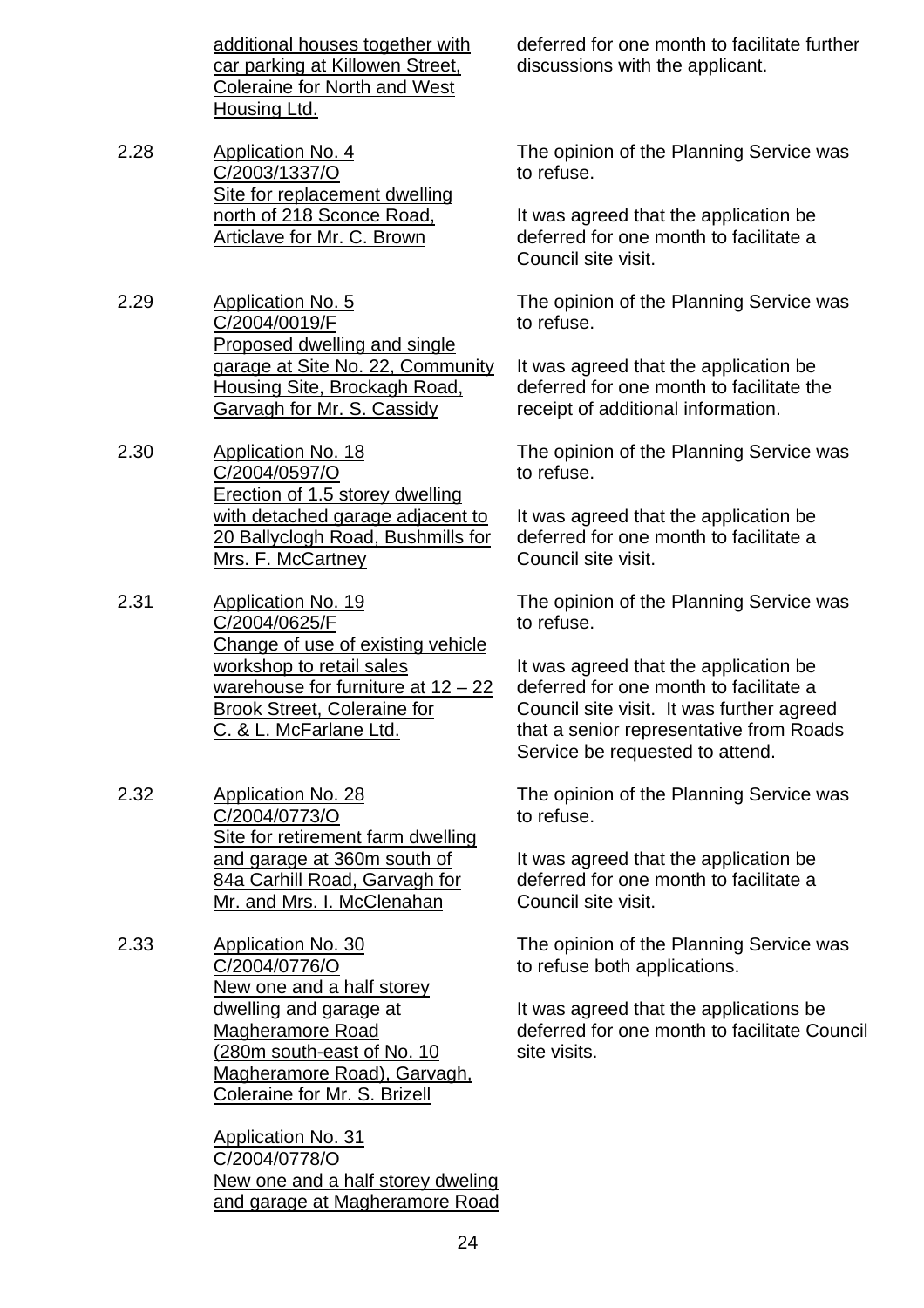(345m south-east of No. 10 Magheramore Road), Garvagh, Coleraine for Mr. S. Brizell

- 2.34 Application No. 33 C/2004/0791/O New dwelling and garage at Altikeeragh Road (380m southwest of Altikeeragh Road/ Knocknougher Road junction), Castlerock for Mr. W. Purcell
- 2.35 Application No. 34 C/2004/0792/O Erection of dwelling and detached garage at Moneydig Road (50m east of Moneydig/Drumsaragh Road junction), Kilrea for Mr. McDonald
- 2.36 Application No. 39 C/2004/0814/O Proposed site for dwelling 100m south of No. 90 Killeague Road, Coleraine for Mrs. M. Cameron
- 2.37 Application No. 40 C/2004/0815/O Site for dwelling behind No. 58 Plantation Road, Garvagh for Mr. D. McMullan
- 2.38 Application No. 42 C/2004/0822/O One dwelling 340m south of 15 Lisnamuck Road, Aghadowey for Mr. Dallas

2.39 Application No. 44 C/2004/0831/O Site for dwelling 380m north-east of 123 Agivey Road, Coleraine for Mr. B. Wilson

2.40 Application No. 45 C/2004/0841/O Dwelling to the rear of 53 Drumsaragh Road, Kilrea for Mr. Shiels

The opinion of the Planning Service was to refuse.

It was agreed that the application be deferred for one month to facilitate a Council site visit.

The opinion of the Planning Service was to refuse.

It was agreed that the application be deferred for one month to facilitate a Council site visit.

The opinion of the Planning Service was to refuse.

It was agreed that the application be deferred for one month to facilitate a Council site visit.

The opinion of the Planning Service was to refuse.

It was agreed that the application be deferred for one month to facilitate a Council site visit. The opinion of the Planning Service was to refuse.

It was agreed that the application be deferred for one month to facilitate further consideration by the Environment and Heritage Service and the Planning Service.

The opinion of the Planning Service was to refuse.

It was agreed that the application be deferred for one month to facilitate a Council site visit.

The opinion of the Planning Service was to refuse.

It was agreed that the application be deferred for one month to facilitate a Council site visit.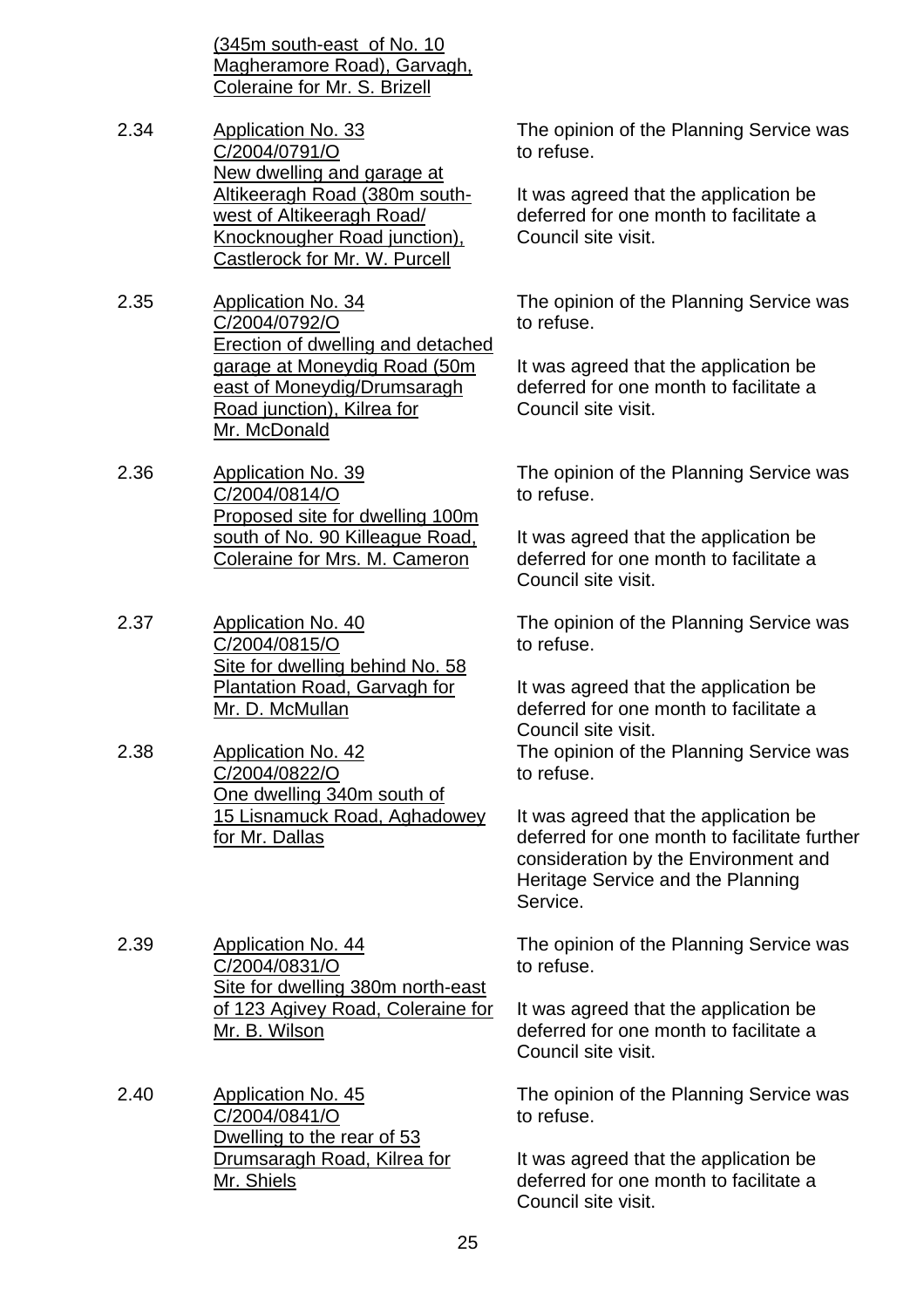- 2.41 Application No. 49 C/2004/0855/O Site for four luxury log chalets at Rhee Farm, 138 Curragh Road, Aghadowey for E. Skuce
- 2.42 Application No. 51 C/2004/0868/O New dwelling adjacent to 4 Liswatty Road, Liswatty Upper, Coleraine for Mr. Hutchinson
- 2.43 Application No. 55 C/2004/0878/O Site for dwelling and garage 220m south-east of 19 Liscall Road, Garvagh for Mr. E. Doherty
- 2.44 Application No. 53 C/2004/0871/O Replacement dwelling, retaining existing dwelling as a domestic store at 110 Dunluce Road, Portrush for Mr. D. Alexander

The opinion of the Planning Service was to refuse.

It was agreed that the application be deferred for one month to facilitate a Council site visit.

The opinion of the Planning Service was to refuse.

It was agreed that the application be deferred for one month to facilitate a Council site visit.

The opinion of the Planning Service was to refuse.

It was agreed that the application be deferred for one month to facilitate a Council site visit.

The opinion of the Planning Service was to approve.

Councillor Ms. Alexander declared an interest in this application.

Councillor Watt queried the Planning Service's opinion and suggested inconsistency in relation to the replacement policy. Councillor Mullan objected strongly to Councillor Watt's inference of irregularity.

It was proposed by Councillor Mullan and seconded by Councillor McLaughlin:

> That Councillor Watt be asked to withdraw his remarks or leave the Chamber.

Before putting the proposal to the meeting Councillor Watt apologised for any offence caused and the proposal was then withdrawn.

The opinion of the Planning Service was to refuse.

It was agreed that the application be deferred for one month to facilitate a Council site visit.

2.45 Application No. 59 C/2004/0886/O Site for traditional rural dwelling 140m south-east of Temple Road/Brockagh Road junction, Garvagh for Mr. K. McGilligan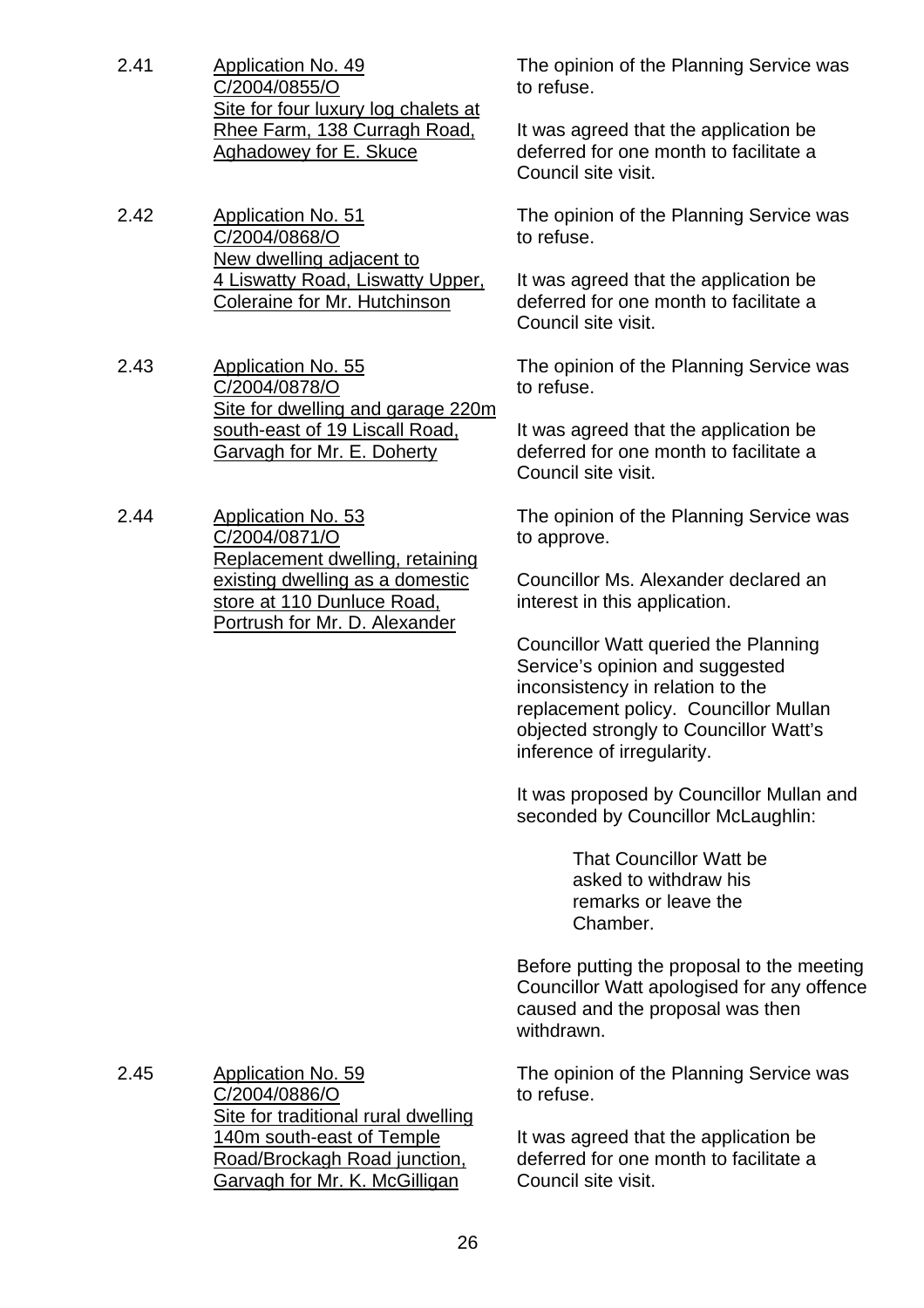- 2.46 Application No. 65 C/2004/0937/O Proposed dwelling and detached garage adjacent to No. 1 Magheramore Road, Garvagh for Mr. S. Linton
- 2.47 Application No. 66 C/2004/0939/F Three self contained two bedroom apartments arranged over three floors and parking provision adjacent to 32 Ballycastle Road, Coleraine for Mr. A. McIntosh
- 2.48 Application No. 67 C/2004/0942/O Proposed site for dwelling and domestic garage at Ballystrone Road, Coleraine for Mr. McIntyre
- 2.49 Application No. 68 C/2004/0943/O Proposed site for dwelling and domestic garage at Ballystrone Road (south of No. 3) for Mr. K. McIntyre
- 2.50 Application No. 71 C/2004/0957/O Site for dwelling and garage adjacent to 9 Revallagh Road, Bushmills for Mr. McLean
- 2.51 Application No. 74 C/2004/0965/O Site for new dwelling and garage 160m north-west of 123 Agivey Road, Coleraine for Mr. B. Wilson
- 2.52 Application No. 75 C/2004/0976/LB New signage at 14 The Diamond, Coleraine for Abbey National plc

2.53 Application No. 81 C/2004/0993/F Replacement dwelling and garage 30m south-west of 77 Sconce Road, Articlave for Mr. B. McAuley The opinion of the Planning Service was to refuse.

It was agreed that the application be deferred for one month to facilitate a Council site visit.

The opinion of the Planning Service was to refuse.

It was agreed that the application be deferred for one month to facilitate a Council site visit.

The opinion of the Planning Service was to refuse.

It was agreed that the application be deferred for one month to facilitate a Council site visit.

The opinion of the Planning Service was to refuse.

It was agreed that the application be deferred for one month to facilitate a Council site visit.

The opinion of the Planning Service was to refuse.

It was agreed that the application be deferred for one month to facilitate a Council site visit.

The opinion of the Planning Service was to refuse.

It was agreed that the application be deferred for one month to facilitate a Council site visit.

The opinion of the Planning Service was to approve.

It was agreed that the application be deferred for one month for further consideration by Council.

The opinion of the Planning Service was to refuse.

It was agreed that the application be deferred for one month to facilitate a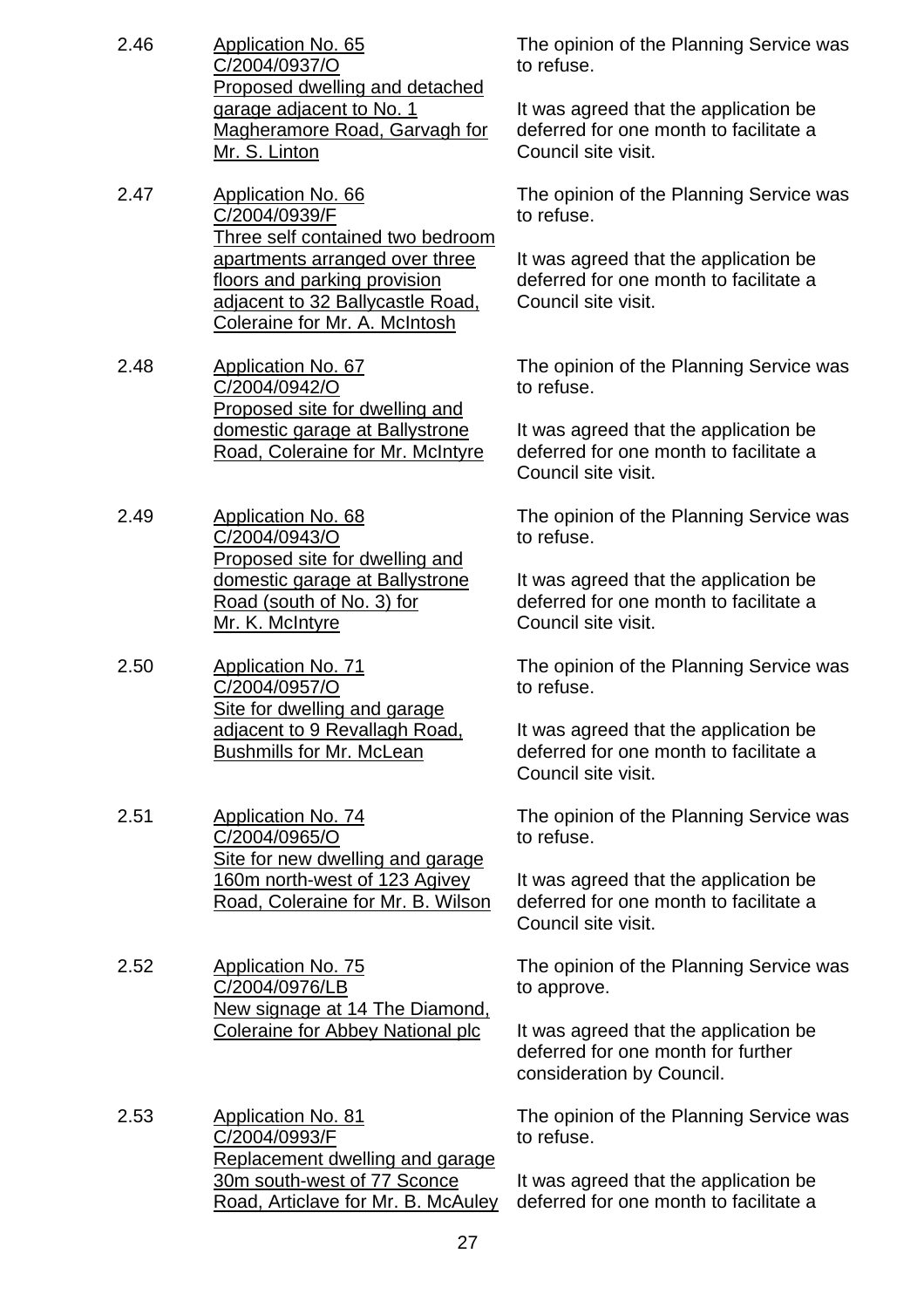- 2.54 Application No. 84 C/2004/1005/O Proposed site for dwelling approximately 45m east of 44 Drumsaragh Road, Kilrea for Mrs. F. McAllister
- 2.55 Application No. 87 C/2004/1016/O Site for dwelling adjacent to 17 Glenullin Road, Garvagh for Mr. and Mrs. J. O'Neill
- 2.56 Application No. 89 C/2004/1020/F Change of use from dwelling to day nursery at 61 Mountsandel Road, Coleraine for Miss L. Blair
- 2.57 Application No. 90 C/2004/1021/O Site for 8 no. townhouses at rear of 11 – 29 Crocknamack Road, Portrush for Mr. D. Kernohan
- 2.58 Application No. 95 C/2004/1042/O Site for dwelling and garage 120m south-east of 121 Agivey Road, Kilrea for Mr. F. Quigg
- 2.59 Application No. 96 C/2004/1053/O Replacement of existing dwelling and erection of detached garage adjacent to 42 Sconce Road, Articlave, Coleraine for Mr. D. Norris
- 2.60 Application No. 97 C/2004/1054/O Erection of 1.5 storey dwelling and detached garage at Dunboe Road (250m south-east of Sconce Road/Dunboe Road junction), Coleraine for Mr. D. Norris

Council site visit.

The opinion of the Planning Service was to refuse.

It was agreed that the application be deferred for one month to facilitate a Council site visit.

The opinion of the Planning Service was to refuse.

It was agreed that the application be deferred for one month to facilitate a Council site visit.

The opinion of the Planning Service was to approve.

It was agreed that the application be deferred for one month to facilitate a Council site visit.

The opinion of the Planning Service was to refuse.

It was agreed that the application be deferred for one month to facilitate a Council site visit. It was further agreed that a representative from Roads Service be requested to attend.

The opinion of the Planning Service was to refuse.

It was agreed that the application be deferred for one month to facilitate a Council site visit.

The opinion of the Planning Service was to refuse.

It was agreed that the application be deferred for one month to facilitate a Council site visit. It was further agreed that a representative from Roads Service be requested to attend.

The opinion of the Planning Service was to refuse.

It was agreed that the application be deferred for one month to facilitate a Council site visit. It was further agreed that a representative from Roads Service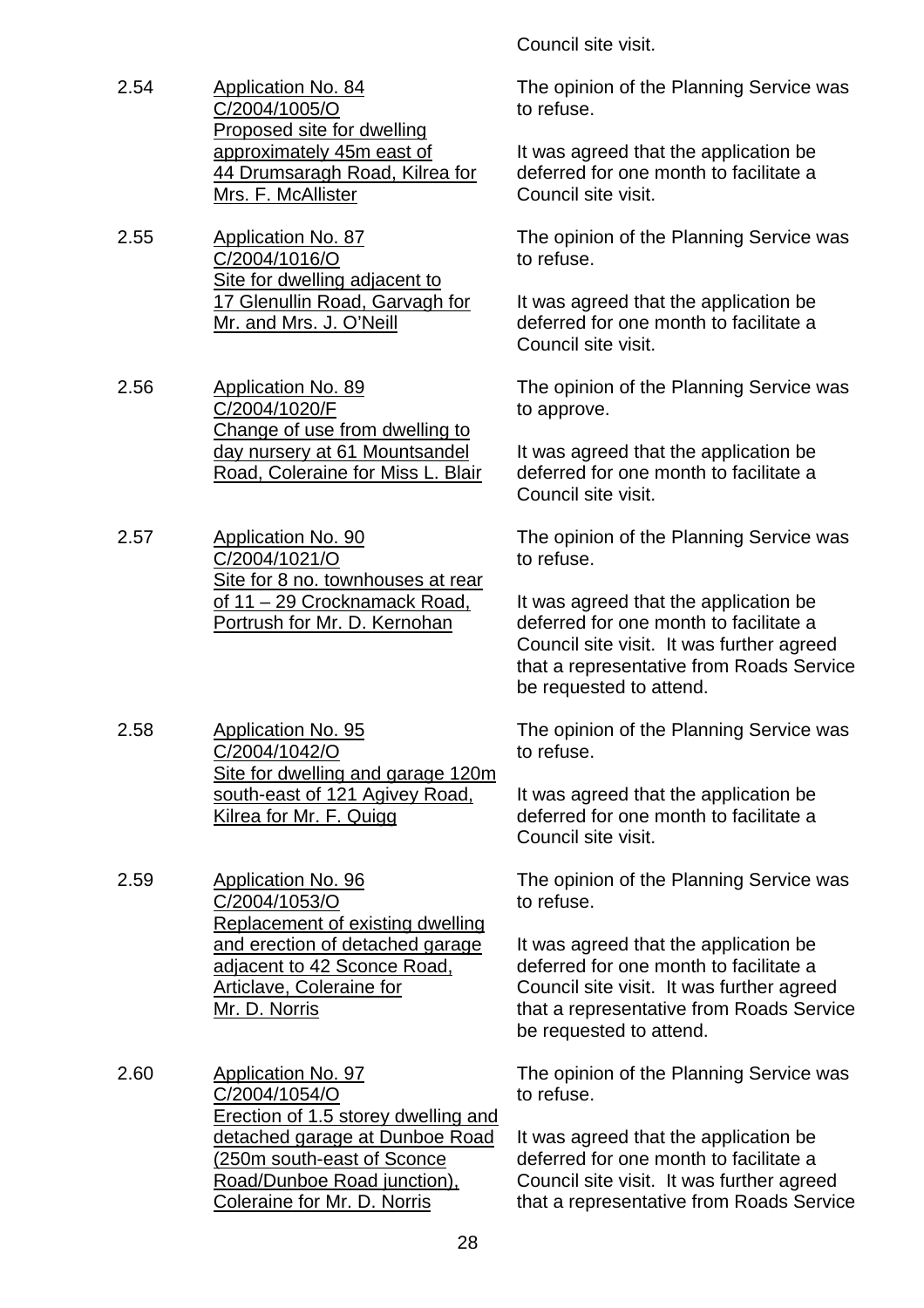be requested to attend.

2.61 Application No. 105 C/2004/1120/O Renewal of outline approval for site for bungalow and garage adjacent to 'Bellvue', 43 Greenhill Road, Garvagh for Mrs. E. Morrison

2.62 Application No. 127 C/2004/1227/F Extension to dwelling and new garage at 17 Movenis Hill, Garvagh for Mr. E. Gibson

The opinion of the Planning Service was to approve.

It was agreed that the application be deferred for one month to facilitate a Council site visit.

The opinion of the Planning Service was to refuse.

It was agreed that the application be deferred for one month to facilitate a Council site visit.

#### **3.0 NON DETERMINATION APPEALS**

 Consideration was given to Non Determination Appeals in respect of the following planning applications (Report previously supplied).

| 3.1 | C/2004/0811/O<br>Site of dwelling and garage on site<br>adjacent to 48 Ballyhackett Road,<br>Castlerock | The opinion of the Planning Service was<br>to refuse these applications.<br>Noted.              |
|-----|---------------------------------------------------------------------------------------------------------|-------------------------------------------------------------------------------------------------|
|     | C/2004/0408/O<br>Site for dwelling and garage north<br>of 86 Dunboe Road, Castlerock                    |                                                                                                 |
|     | C/2004/0409/O<br>Site for dwelling and garage north<br>of 86 Dunboe Road, Castlerock                    |                                                                                                 |
| 3.2 | C/2004/1124/O<br>Site for dwelling and garage 120m<br>south of 5 Knocknougher Road,<br>Articlave        | The opinion of the Planning Service was<br>to approve the application subject to<br>conditions. |
|     |                                                                                                         | It was agreed that Council support an<br>approval with conditions.                              |
| 3.3 | C/2004/0634/F<br>Housing development comprising<br>22 dwellings (5 detached, 10 semi                    | The opinion of the Planning Service was<br>to refuse.                                           |
|     | detached and 7 townhouses)                                                                              | It was proposed by Councillor Ms.<br>Alexander, seconded by the Mayor and<br>agreed:            |
|     |                                                                                                         | That Council support a<br>refusal.                                                              |

#### **4.0 GENERAL PLANNING ISSUES**

4.1 Application No. C/1998/0409 Reported that this application had been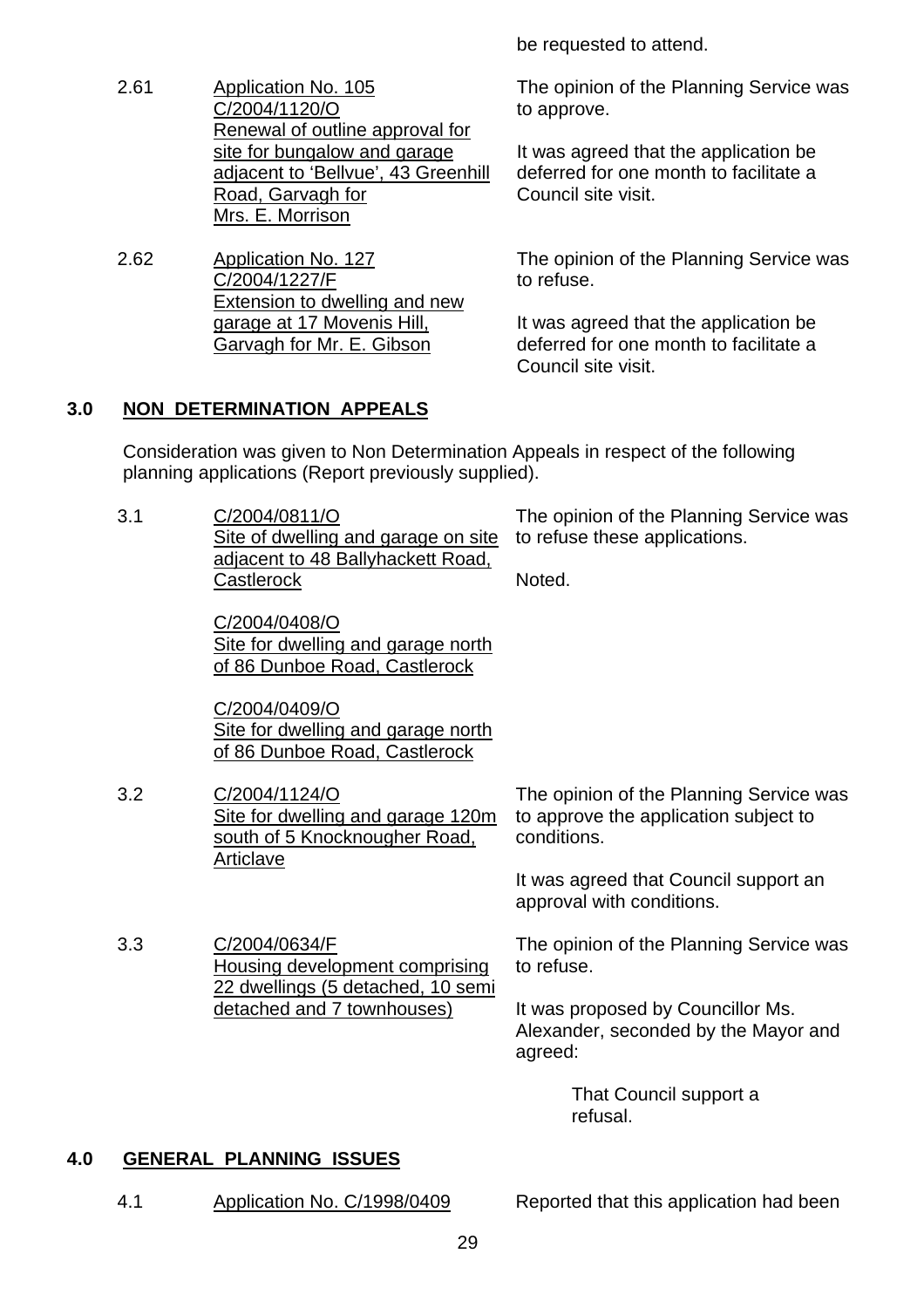11 Coolyvenny Road, Coleraine - Update

4.2 Agherton Development, Portstewart – Update on enforcement issue

#### **5.0 PLANNING ISSUES RIASED BY MEMBERS**

5.1 Application No. C/2004/1092 An update was requested as this

5.2 Development at Agherton Road/Lane, Portstewart

approved. Material start had been made and building could commence.

Reported that information was unable to be provided as this application was still under investigation.

application had not been presented to Council.

An update on the enforcement issue was requested.

#### **6.0 PLANNING POLICY STATEMENT 15 (PPS15) - PLANNING AND FLOOD RISK**

 Consideration was given to the draft response from BDP Planning on the above public consultation paper (previously supplied). It was agreed that this should form the basis of Council's response together with the additional comments identified by members.

#### **7.0 CONSULTATION ON THE REVIEW OF THE REGIONAL HOUSING GROWTH INDICATORS - EXECUTIVE SUMMARY**

 Consideration was given to the Executive Summary – Consultation on the Review of the Regional Housing Growth Indicators (previously supplied).

 The Town Clerk and Chief Executive advised members that BDP Planning had been asked to prepare a draft response for consideration at the March meeting of Committee.

#### **8.0 SEWAGE INFRASTRUCTURE - PLANNING APPLICATIONS**

 Read letter from the Chief Executive of the Planning Service in reply to Council's correspondence about Northern Ireland's sewage infrastructure.

 It was too early to assess the implications for planning applications in respect of the European Commission's Reasoned Opinion. Government officials were seeking further senior legal counsel advice on the matter.

#### **9.0 CONSULTATION PAPER - PUBLISHING PLANNING APPLICATIONS - SITE NOTICES**

 Read letter from the Planning Service Headquarters advising members that replies to the above consultation paper were currently being collated and the outcome would be published in due course.

Noted.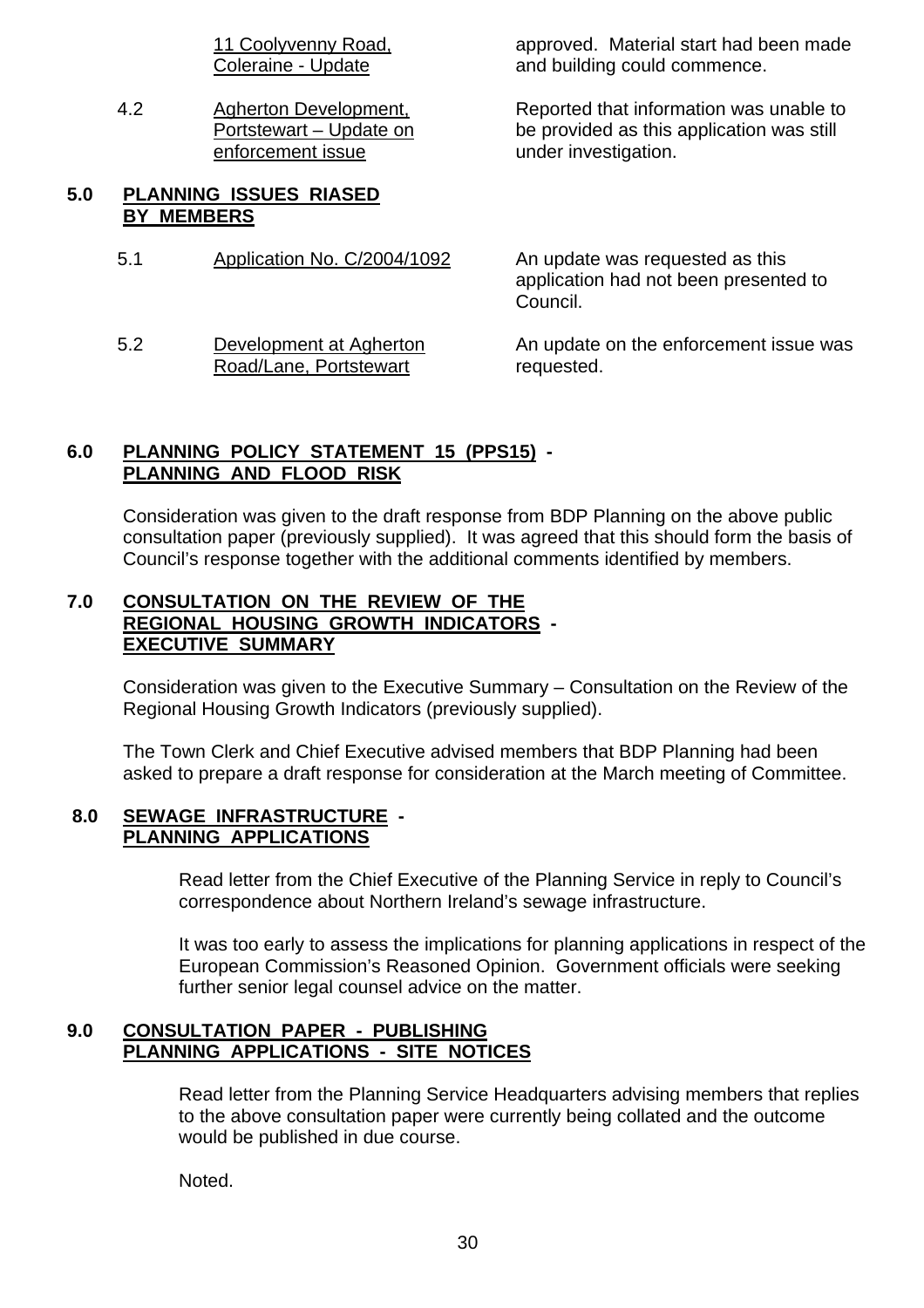**10.0 PLANNING APPEALS COMMISSION NORTH COAST HOTELS LTD. - DEMOLITION OF EXISTING BUILDING (LISTED BUILDING), ADJACENT TO COMFORT HOTEL, 73 MAIN STREET, PORTRUSH - EXTENSION TO EXISTING HOTEL TO INCLUDE CONFERENCE ROOMS, KITCHEN WITH ASSOCIATED STORAGE AND 15 NO. BEDROOMS**

> Read letter from the Planning Appeals Commission acknowledging Council's representation in relation to the above appeal. It was noted that the Informal Hearing would be held on  $31<sup>st</sup>$  March, 2005 at 10.30 a.m. in the Council Chamber, Coleraine Town Hall.

#### **11.0 PLANNING APPEALS COMMISSION APPEAL AGAINST ENFORCEMENT NOTICE - MR. J. D. TOSH - BUILDINGS AND LAND AT 11 ASHBOURNE PARK, COLERAINE**

 Read letter from the Planning Appeals Commission advising Council that an appeal had been received against the above enforcement notice. Representations should be submitted within five weeks from 1<sup>st</sup> February, 2005.

#### **12.0 CONCORDIA COMMUNITY PLANNING SEMINAR**

Reported that Concordia were holding two short seminars on Thursday  $17<sup>th</sup>$  and Friday 18<sup>th</sup> February, 2005. Four places had been reserved for the seminar being held in the Glenavon Hotel, Cookstown on Friday, 18<sup>th</sup> February at 10.00 a.m.

 Any member interested in attending should contact the Administrative Officer as soon as possible.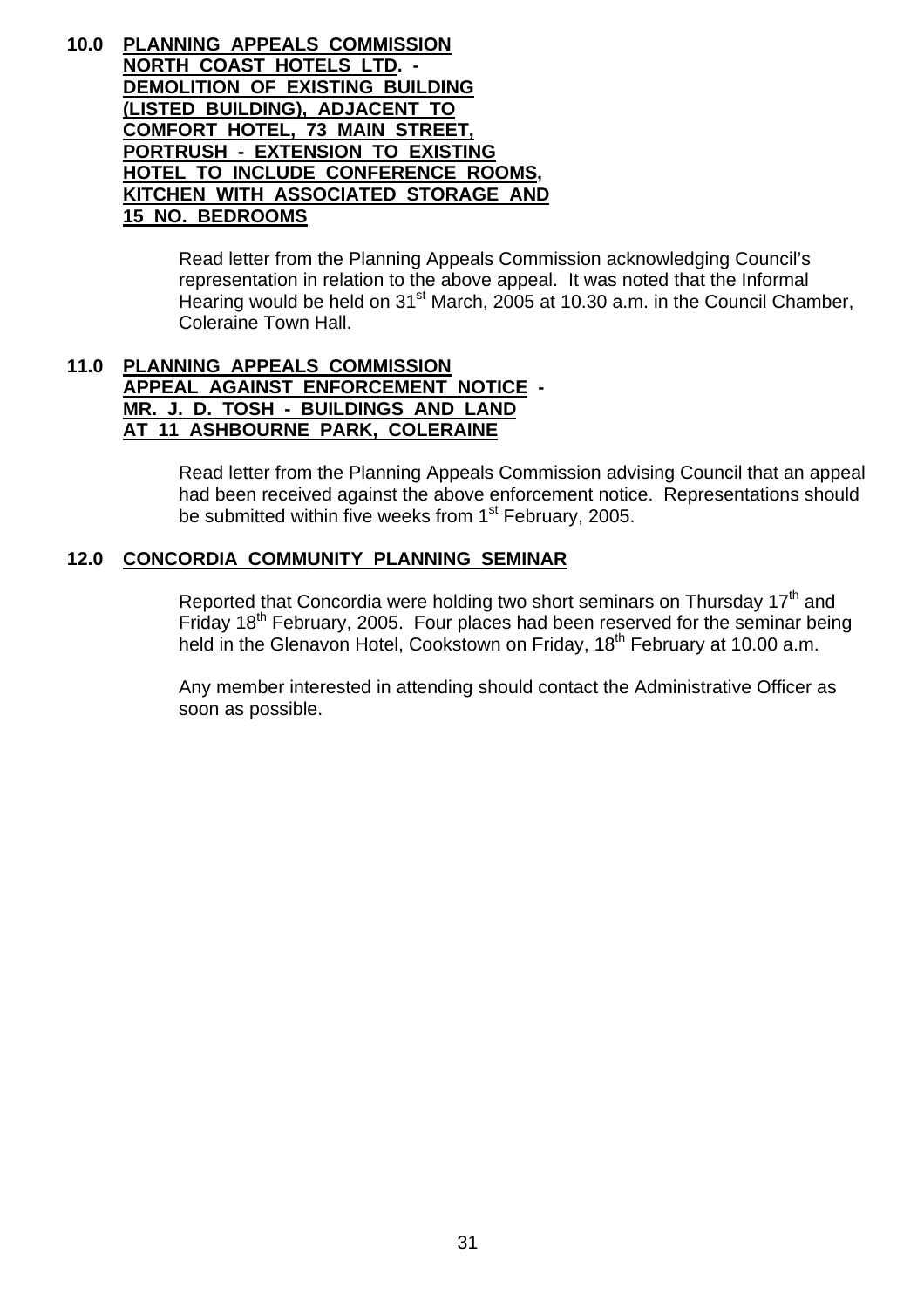#### **POLICY AND DEVELOPMENT COMMITTEE**

# **15th February, 2005.**

**Present:** Councillor D. D. Barbour, in the Chair

The Mayor, Councillor R. A. McPherson

The Deputy Mayor, Councillor W. J. McClure

#### Aldermen

P. E. A. Armitage (Mrs.) W. T. Creelman E. T. Black (Mrs.)

**Councillors**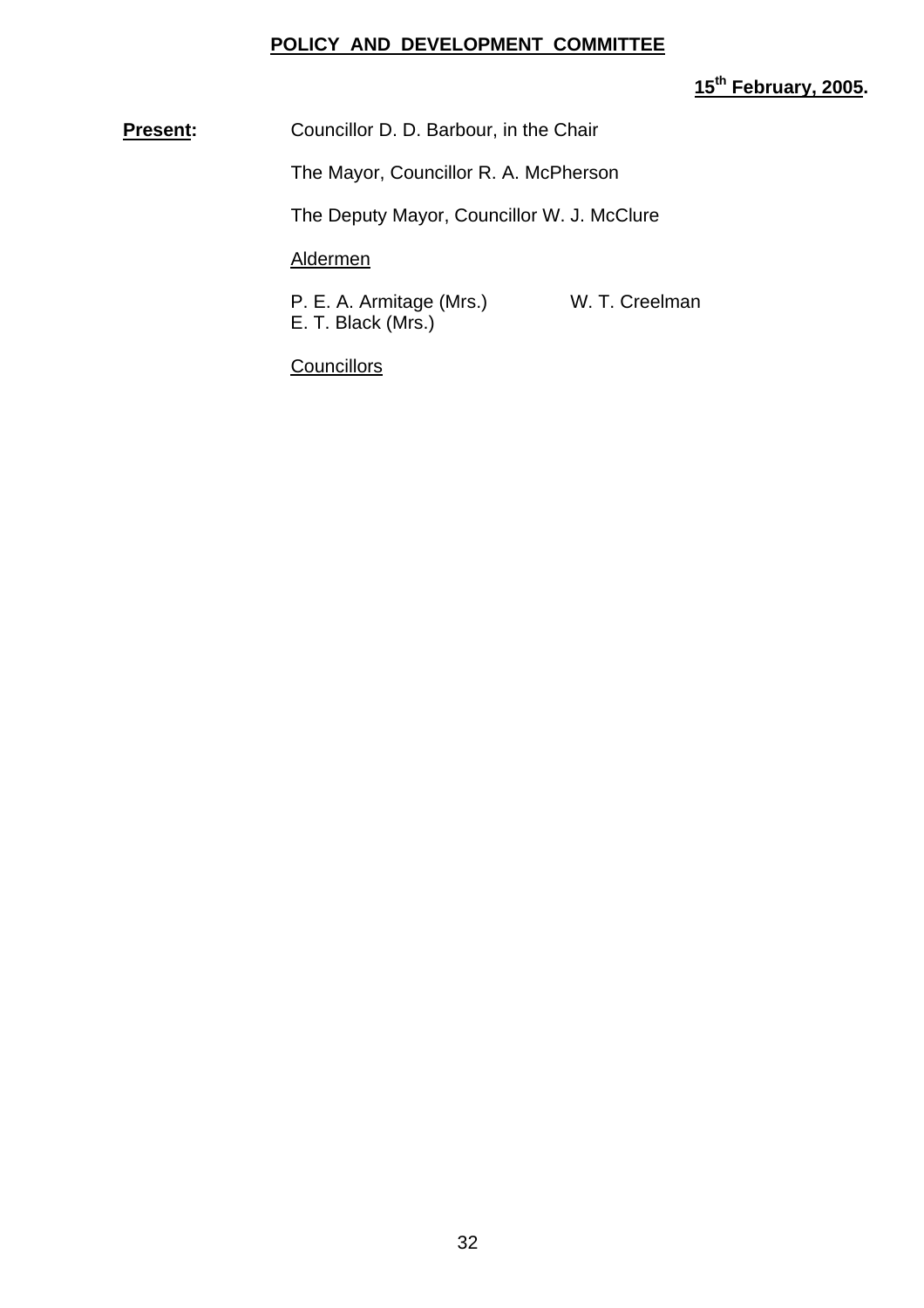C. S. Alexander (Ms.) (Items  $1.0 - 7.0$ ) J. J. Dallat T. J. Deans E. P. Fielding (Mrs.) N. F. Hillis E. A. Johnston (Mrs.) W. A. King  $($  Items 2.1.5 – 14.0)

D. McClarty G. L. McLaughlin (Items 2.0 – 14.0) A. McQuillan (Items  $1.0 - 6.0$ ) E. M. Mullan R. D. Stewart W. J. Watt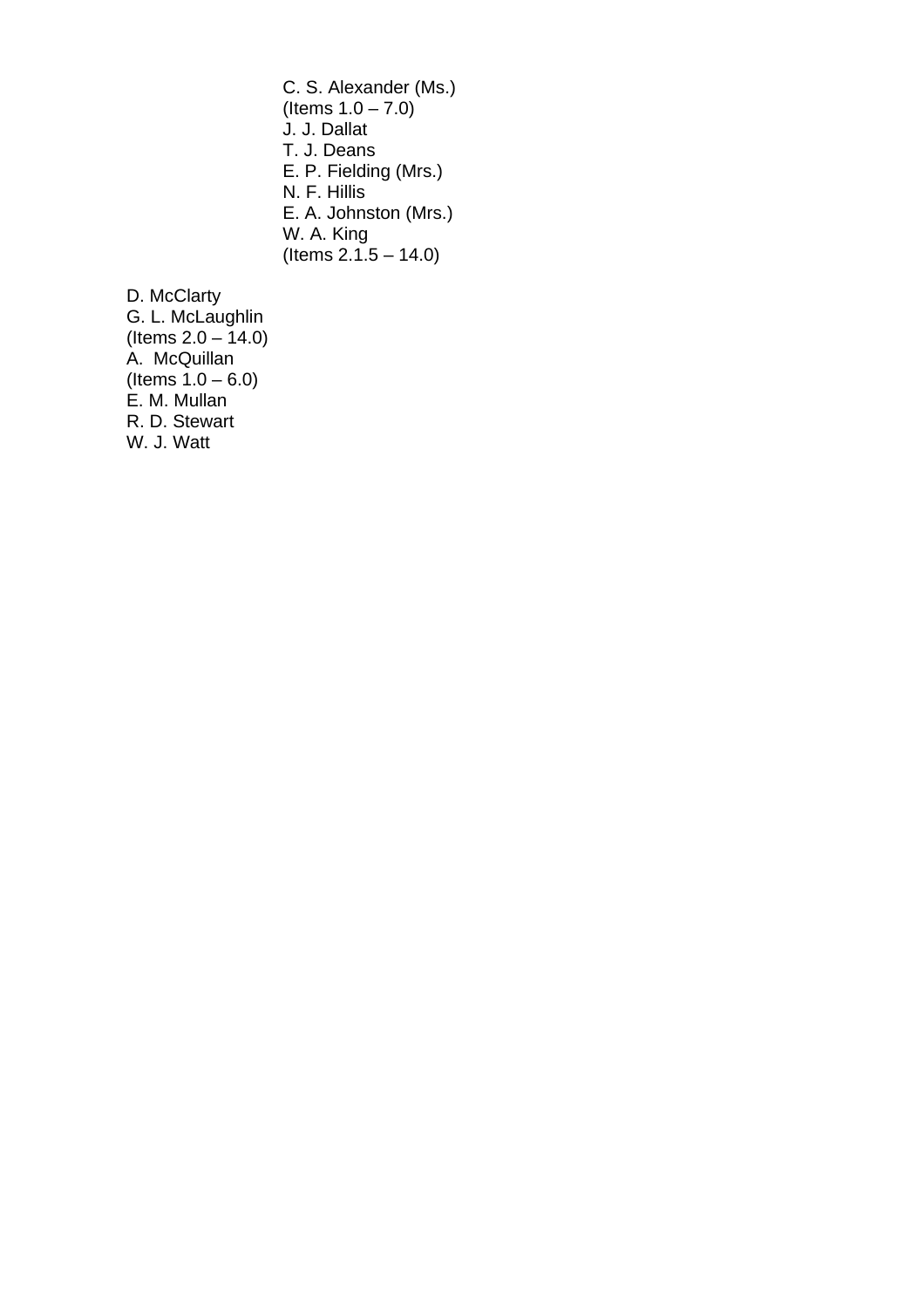**Officers in** Attendance: Town Clerk and Chief Executive, Director of Corporate Services, Head of Development Services, Head of Administrative Services, Personnel Officer (Items 1.0 – 3.1), Leisure Services Officer (Facilities) (Items 1.0 – 2.1), Services Officer (Item 1.0) and Administrative Assistant

**Apologies:** Alderman Leonard and Councillors Bradley and Mrs. Church

#### **1.0 ANNUAL TENDERS**

It was proposed by Councillor Watt, seconded by Councillor McClarty and recommended:

That Council approve recommendations for annual tenders for 2005/06 as follows:

#### 1.1 Tender No. 1 – Small Tools:

| Tenderer                       | Total $(E)$ |
|--------------------------------|-------------|
| Jamison & Green Ltd., Belfast  | 662.76      |
| Toolbox Net Ltd., Omagh        | 746.40      |
| H. & T. Bellas Ltd., Coleraine | 746.52      |
| Christies Ltd., Coleraine      | 804.00      |

Recommended:

That the tender from Jamison & Green Ltd. be accepted for the supply of bulk orders and the tender from H. & T. Bellas Ltd. for smaller orders.

#### 1.2 Tender No. 2 – Timber:

| Tenderer                     | Total $(E)$ |
|------------------------------|-------------|
| H & T Bellas Ltd., Coleraine | 4,417.48    |

Recommended:

That the tender from H. & T. Bellas Ltd. be accepted.

#### 1.3 Tender No. 3 – Electrical Work:

| <b>Tenderer</b><br><b>Materials</b>                                                     | Labour Rate per hour $(E)$ |                       |              |
|-----------------------------------------------------------------------------------------|----------------------------|-----------------------|--------------|
|                                                                                         | Electrician                | Apprentice            | $+ \%$       |
| Nevin Electrics, Coleraine<br><b>RHK Davidson, Coleraine</b><br>G. B. Electrics, Scarva | 13.75<br>13.90<br>17.50    | 7.50<br>5.80<br>14.00 | 5<br>5<br>15 |

#### Recommended:

 That tenders from Nevin Electrics and RHK Davidson be accepted for different aspects of work and that the remaining tender be included to provide quotations for larger maintenance jobs under the public tender limit.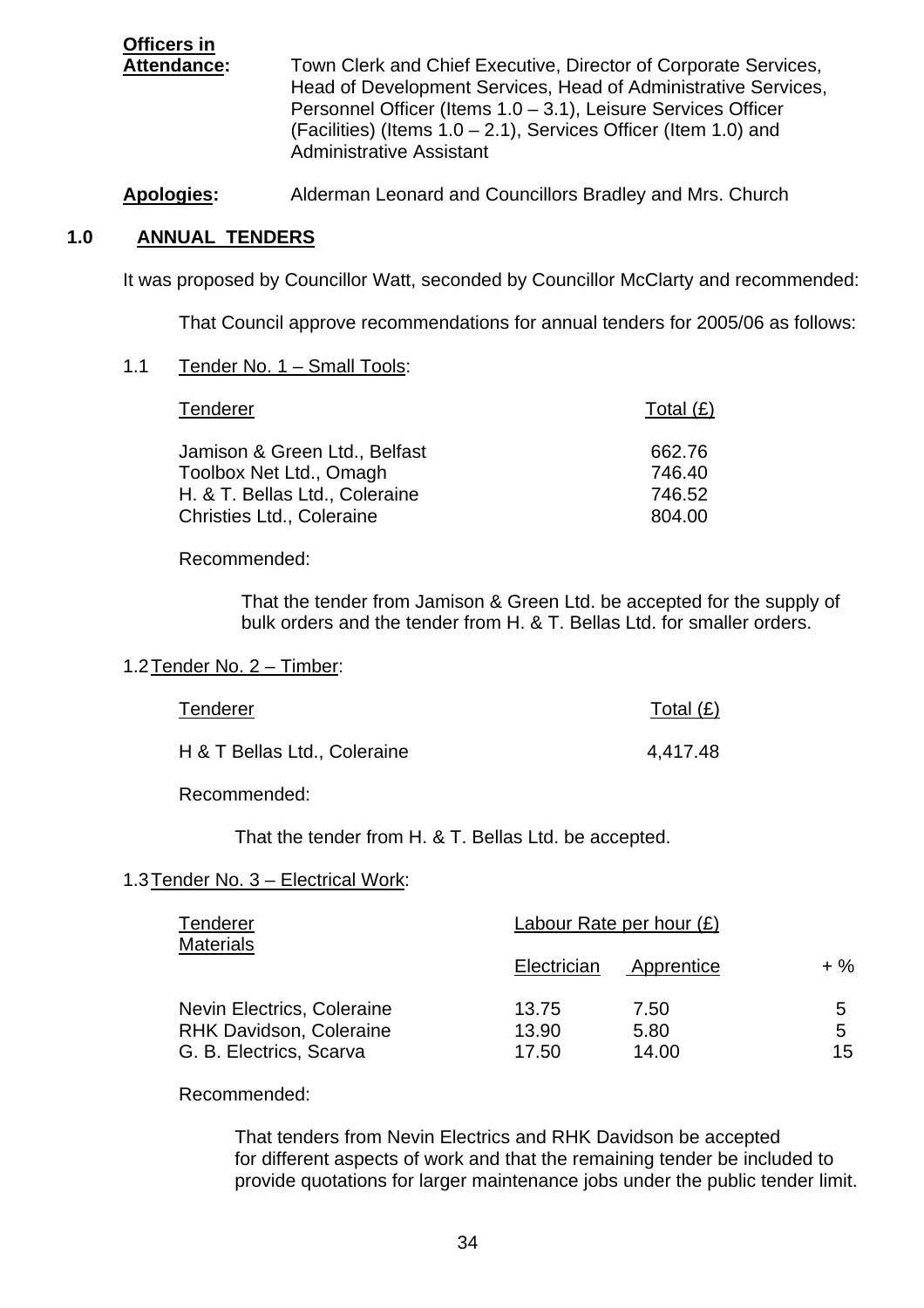#### 1.4 Tender No. 4 – Plumbing Work:

| Tenderer<br><b>Materials</b>       | Labour Rate per hour $(E)$ |            |        |
|------------------------------------|----------------------------|------------|--------|
|                                    | Plumber                    | Apprentice | $+ \%$ |
| <b>P&amp;H Services, Coleraine</b> | 13.75                      | 8.00       | 5      |

Recommended:

That the tender from P&H Services be accepted.

#### 1.5 Tender No. 5 – Mechanical Work:

| Tenderer<br><b>Materials</b>           | Labour Rate per hour $(E)$ |           |        |
|----------------------------------------|----------------------------|-----------|--------|
|                                        | Fitter                     | Machinist | $+ \%$ |
| A. Farlow (Engineering), Garvagh       | 13.50                      | 15.50     | 12     |
| B. B. Engineering, Coleraine           | 14.00                      | 16.00     | 25     |
| Atec Engineering, Coleraine            | 14.50                      | 14.50     | 22.5   |
| Scott & Stinson Engineering, Coleraine | 15.00                      | 20.00     | 20     |
| Principal Cooling, Dungannon           | 26.50                      | 26.50     | 15     |

Recommended:

 That the tender from A. Farlow (Engineering) Garvagh be accepted and that the remaining tenders be used to provide quotations for larger maintenance jobs under the public tender limit.

#### 1.6 Tender No. 7 – Paint:

| Tenderer                                  | Total $(E)$ |
|-------------------------------------------|-------------|
| * Akzo Nobel Decorative Coatings, Belfast | 10,989.08   |
| Kalon Decorative Products, Carrickfergus  | 11,857.67   |

\* Tender incomplete

Recommended:

 That, as the completed tender from Akzo would total £13,005.82, the tender from Kalon Decorative Products be accepted.

#### 1.7 Tender No. 8 – Slurry Tanker Service:

| Tenderer                | Hourly Rate $(E)$ |
|-------------------------|-------------------|
| N. Callaghan, Articlave | 12.00             |
| T. Cochrane, Macosquin  | 18.00             |

Recommended:

That the tender from N. Callaghan be accepted.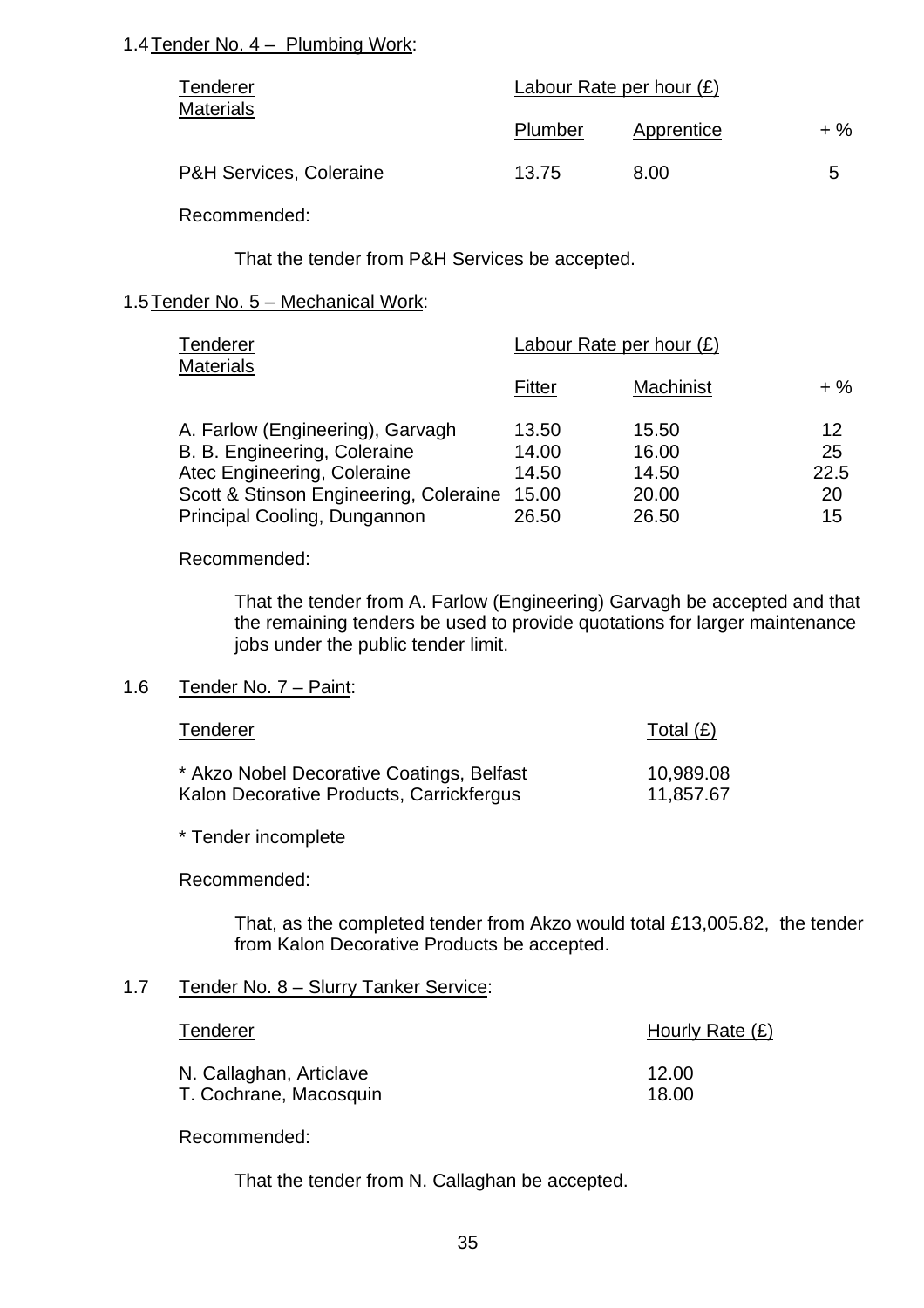#### 1.8 Tender No. 9 – Painting Work:

| Tenderer<br><b>Materials</b> | Labour Rate per hour $(E)$ |                |        |
|------------------------------|----------------------------|----------------|--------|
|                              | Painter                    | Apprentice     | $+ \%$ |
| K. Dempsey, Portstewart      | 8.50                       | $\blacksquare$ | 30     |
| H. B. Decorators, Coleraine  | 10.75                      | 5.00           | 5      |
| S. Nicholl, Coleraine        | 13.00                      | 6.00           | 10     |
| K. Galbraith, Coleraine      | 13.00                      | 6.00           | 10     |

Recommended:

That all four tenders be accepted and that the tenders also be used to provide quotations for larger maintenance jobs under the public tender limit.

#### 1.9 Tender No. 10 - Joinery Work:

| Tenderer                     | Labour Rate per hour $(E)$ |            |    |
|------------------------------|----------------------------|------------|----|
| <b>Materials</b>             | Joiner                     | Apprentice | +% |
| J. Arthur Joinery, Coleraine | 19.25                      | 10.50      | 5  |
| S. M. Oliver, Coleraine      | 16.00                      | 10.00      | 15 |

Recommended:

 That both tenders be accepted and that the tenders also be used to provide quotations for larger maintenance jobs under the public tender limit.

#### **2.0 CORPORATE SERVICES REPORT**

The Report of the Director of Corporate Services was considered (previously supplied).

Matters arising:

#### 2.1 Revision of Charges

 It was proposed by Councillor McClarty, seconded by Councillor Stewart and recommended:

That the following revised charges be applied with effect from 1<sup>st</sup> April, 2005:

2.1.1 Coleraine Leisure Centre

|                          |          | <b>Current Price</b> | <b>Proposed Price</b> |
|--------------------------|----------|----------------------|-----------------------|
|                          |          | £                    | £                     |
| Membership -             | Adult    | 9.00                 | 9.00                  |
| $\overline{\phantom{a}}$ | Juvenile | 6.00                 | 6.00                  |
| ٠                        | Family   | 14.00                | 14.00                 |
| Swimming<br>-            | Adult    | 2.00                 | 2.25                  |
| $\overline{\phantom{0}}$ | Juvenile | 1.45                 | 1.55                  |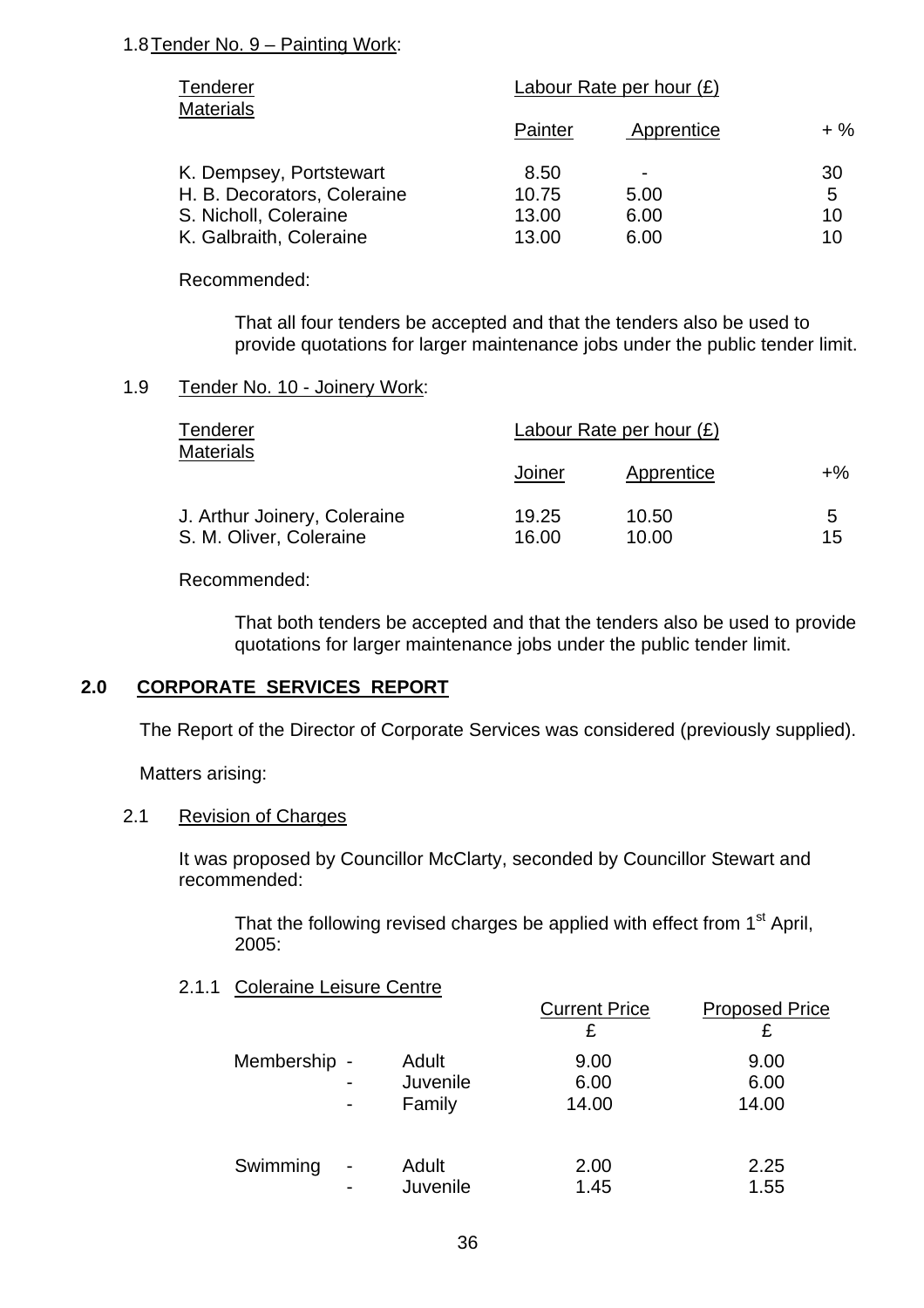|                                                                                                                                          | Club                                                                                                                      | 0.80                                               |                                           | 0.90                                              |                                           |
|------------------------------------------------------------------------------------------------------------------------------------------|---------------------------------------------------------------------------------------------------------------------------|----------------------------------------------------|-------------------------------------------|---------------------------------------------------|-------------------------------------------|
| Squash                                                                                                                                   | Adult<br>Juvenile                                                                                                         | 4.00<br>2.50                                       |                                           | 4.50<br>2.80                                      |                                           |
| <b>Badminton</b>                                                                                                                         | Adult<br>Juvenile                                                                                                         | 5.00<br>3.00                                       |                                           | 5.30<br>3.30                                      |                                           |
| Main Hall                                                                                                                                | Full<br>2/3<br>1/3                                                                                                        | 39.00<br>24.00<br>15.00                            |                                           | 42.00<br>26.00<br>16.00                           |                                           |
| Archery<br><b>Minor Hall</b><br><b>Birthday Parties</b><br>Club Room<br>Main Pool<br><b>School Swims</b><br>(from $1st$ September, 2005) |                                                                                                                           | 10.00<br>15.00<br>30.00<br>10.00<br>36.00<br>0.80  |                                           | 10.00<br>16.00<br>32.00<br>11.00<br>39.00<br>0.90 |                                           |
| 2.1.2 Dunluce Centre                                                                                                                     |                                                                                                                           |                                                    |                                           |                                                   |                                           |
| <b>Individual Tickets</b><br>per session)<br><b>Under 4 Years</b><br>4 - 14 Years<br><b>Treasure Fortress</b><br><b>Turbo Tours</b>      | Finn McCool's Playground $(1 \frac{1}{2})$ hrs.                                                                           |                                                    | 3.25<br>4.25<br>3.25<br>4.00              |                                                   | 3.50<br>4.50<br>3.50<br>4.00              |
| <b>Inclusive Ticket</b><br><b>All Attractions Ticket</b><br><b>Child - All Attractions</b>                                               | Family Ticket (minimum 4 people)<br><b>Adult - Turbo Tours &amp; Treasure Fortress</b>                                    | Finn McCool's, Treasure Fortress, Turbo Tours 8.00 | 6.50<br>5.00                              |                                                   | 8.50<br>7.50<br>6.00                      |
| <b>Schools Inclusive Ticket</b><br><b>Treasure Fortress</b><br><b>Turbo Tours</b>                                                        | Group Tickets (Groups of 20 or Over)<br>Group Inclusive Ticket (Pre-booked)<br>Finn McCool's (under 4 years/over 4 years) |                                                    | 6.50<br>5.50<br>2.75/3.75<br>2.75<br>3.00 |                                                   | 6.50<br>5.50<br>3.00/4.00<br>3.00<br>3.50 |
| <b>Birthday Parties</b><br>Finn McCool Junior<br><b>Finn McCool Senior</b>                                                               | Bonus - Turbo Tours (new charge)                                                                                          |                                                    | 6.25<br>9.00                              |                                                   | 6.50<br>10.00<br>1.50                     |
| 2.1.3 Kilrea Sports Hall                                                                                                                 |                                                                                                                           |                                                    |                                           |                                                   |                                           |
| Group - Peak Rate per hour<br>Group - Off-Peak per hour<br>Individual<br><b>Birthday Parties</b>                                         |                                                                                                                           |                                                    | 8.00<br>450<br>2.00<br>30.00              |                                                   | 9.00<br>4.50<br>2.50<br>30.00             |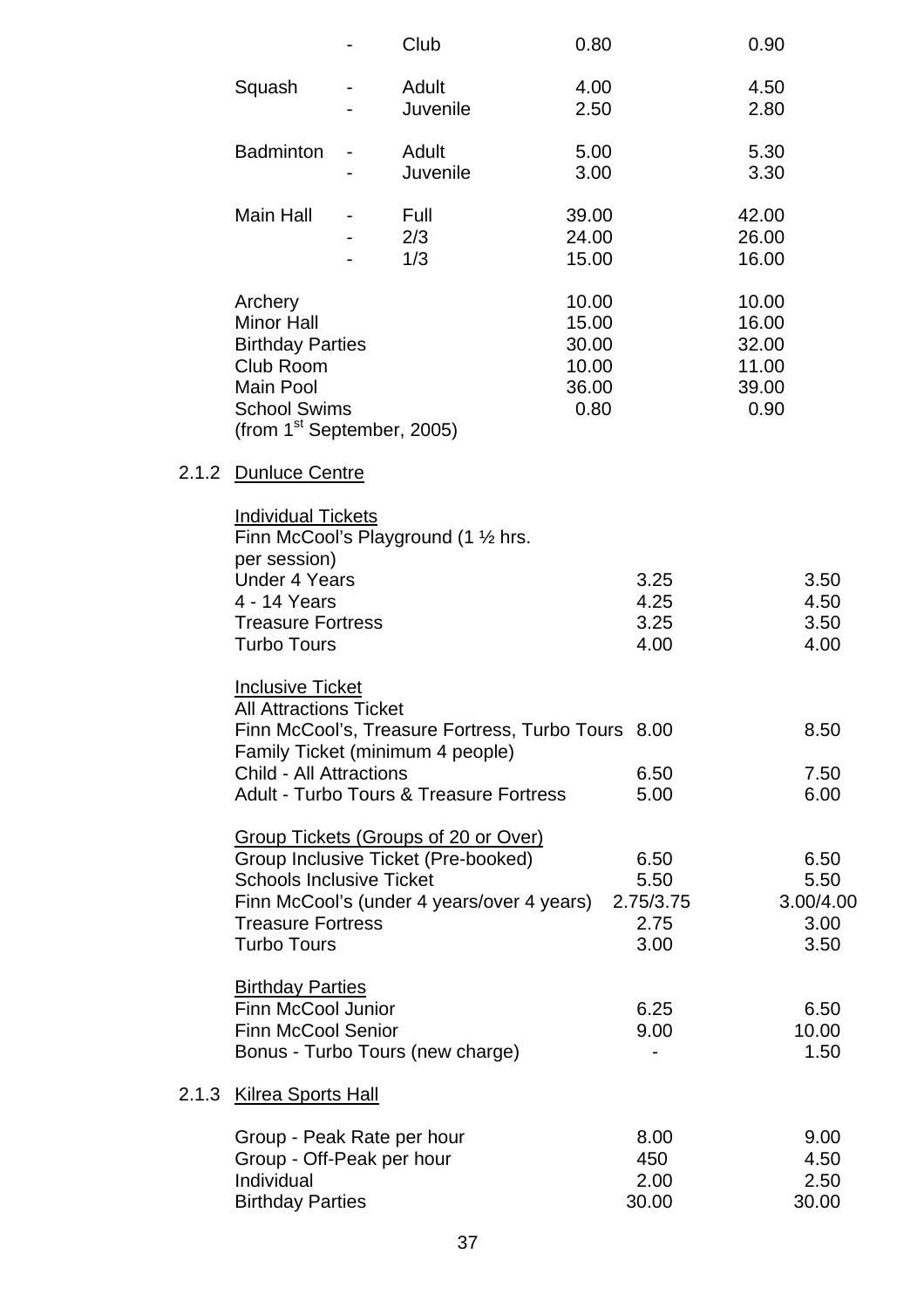#### 2.1.4 Recreation Grounds

|       | <b>Bowling</b>                                            |              |              |
|-------|-----------------------------------------------------------|--------------|--------------|
|       | One Hour                                                  | 2.20         | 2.40         |
|       | <b>Three Hour Session</b>                                 | 4.50         | 4.50         |
|       | <b>Season Ticket</b>                                      | 37.00        | 40.00        |
|       | Season Ticket (Juvenile/Senior Citizen)                   | 20.00        | 22.00        |
|       | Club Booking                                              | 16.00        | 17.00        |
|       | <b>Equipment Hire (Portrush, Portstewart, Castlerock)</b> |              |              |
|       | Woods<br>No Change                                        | 1.00         | 1.00         |
|       | No Change<br>Overshoes                                    | 1.00         | 1.00         |
|       |                                                           |              |              |
|       | <b>Tennis</b>                                             |              |              |
|       | Hourly Charge Singles (per player)                        | 1.70         | 1.80         |
|       | Hourly Charge per Doubles                                 | 4.00         | 4.50         |
|       | <b>Weekly Ticket</b>                                      | 9.00         | 10.00        |
|       | <b>Season Ticket</b>                                      | 35.00        | 38.00        |
|       | Season Ticket (Juvenile/Senior Citizen)                   | 20.00        | 21.00        |
|       | <b>Family Tennis</b>                                      | 10% discount | 10% discount |
|       | (minimum 1 adult 2 children)                              |              |              |
|       | <b>Crazy Golf/Putting</b>                                 | 0.60         | 0.60         |
|       |                                                           |              |              |
|       | <b>Hire Charges (per Hour)</b>                            |              |              |
|       | Racquets                                                  | 1.00         | 1.00         |
|       | <b>Shoes</b>                                              | 0.80         | 0.80         |
|       | <b>Balls</b>                                              | 0.60         | 0.60         |
| 2.1.5 | <b>Playpark</b>                                           | 1.40         | 1.50         |
| 2.1.6 | <b>Ballyreagh Golf Course</b>                             |              |              |
|       |                                                           |              |              |
|       | Par 3 Ticket Weekday                                      |              |              |
|       | <b>Adult</b>                                              | 5.75         | 6.00         |
|       | Juvenile/Senior Citizen                                   | 4.00         | 4.50         |
|       | Par 3 Ticket - Weekends, Public Holidays,                 |              |              |
|       | July & August                                             |              |              |
|       | Adult                                                     | 6.75         | 7.00         |
|       | Juvenile/Senior Citizen                                   | 5.75         | 6.00         |
|       |                                                           |              |              |
|       | <b>Pitch &amp; Putt Weekdays</b>                          |              |              |
|       | Adult                                                     | 2.75         | 3.00         |
|       | Juvenile/Senior Citizen                                   | 2.00         | 2.20         |
|       | Pitch & Putt - Weekends, Public Holidays,                 |              |              |
|       | July & August                                             |              |              |
|       | Adult                                                     | 3.25         | 3.50         |
|       | Juvenile/Senior Citizen                                   | 2.20         | 2.50         |
|       | <b>Yearly Ticket</b>                                      |              |              |
|       | Adult                                                     | 110.00       | 118.00       |
|       | Juvenile/Senior Citizen                                   | 60.00        | 70.00        |
|       |                                                           | 0.60         | 0.60         |
|       | Putting                                                   |              |              |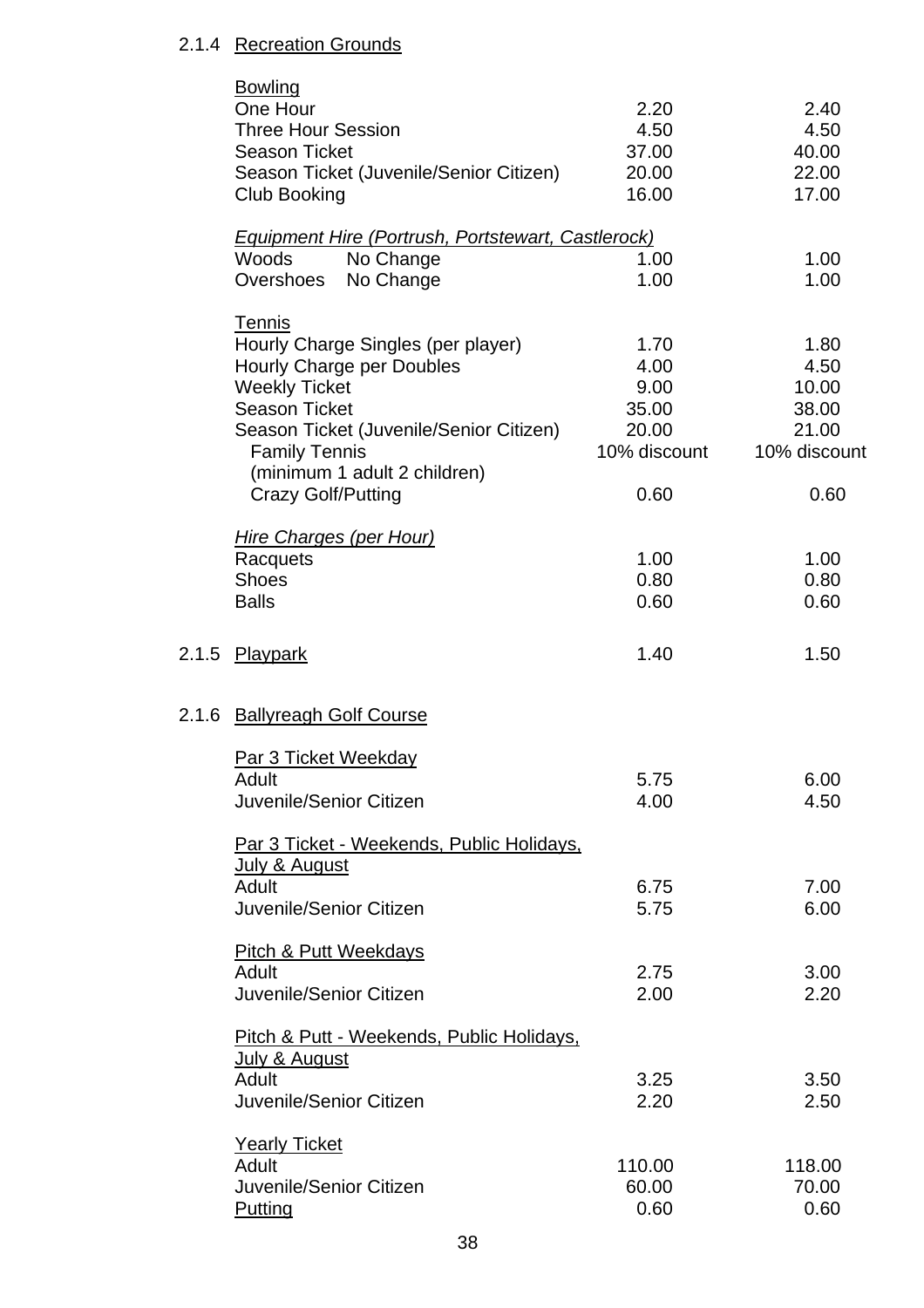#### 2.1.7 Waterworld – Portrush

|       | Wet Play Area<br>Peak<br>Off-Peak                                                             | 4.75<br>4.00                    | 4.75<br>4.00                    |
|-------|-----------------------------------------------------------------------------------------------|---------------------------------|---------------------------------|
|       | Wet Play Area Family (3 people)<br>Peak<br>Off-Peak                                           | 12.00<br>9.00                   | 12.00<br>9.00                   |
|       | Wet Play Area Family (4 people)<br>Peak<br>Off-Peak                                           | 16.00<br>12.00                  | 16.00<br>12.00                  |
|       | Wet Play Area Family (5 people)<br>Peak<br>Off-Peak                                           | 20.00<br>15.00                  | 20.00<br>15.00                  |
|       | Water Play Area - under 8 years<br>Group Rate:<br>Peak<br>Off Peak                            | 1.50<br>4.00<br>3.50            | 2.50<br>4.00<br>3.50            |
|       | <b>Bowling</b><br>Per Lane $(4-6)$<br>Per Lane (3)<br>Per Lane (2)<br>Group (3 or more lanes) | 13.00<br>10.50<br>7.00<br>10.00 | 13.00<br>10.50<br>7.00<br>10.00 |
| 2.1.8 | <b>Flowerfield Arts Centre</b>                                                                |                                 |                                 |

#### $2.1.8$

| Membership                   | 10.00 | 10.00 |
|------------------------------|-------|-------|
| Senior Citizens/Student etc. | 8.00  | 8.00  |

Individuals who hold membership to the "Friends of Flowerfield" Scheme may hire space/workshops at the rate of £5.00 per session.

| <b>Proposed Charges</b> |                 | Standard<br>$(\pounds)$ | Commercial<br>(E) |
|-------------------------|-----------------|-------------------------|-------------------|
|                         |                 |                         |                   |
| <b>Conference Room</b>  | Half Day        | 30                      | 70                |
|                         | Evening         | 30                      | 70                |
|                         | <b>Full Day</b> | 60                      | 130               |
| Auditorium<br>Unseated  | <b>Half Day</b> | 50                      | 80                |
|                         | Evening         | 50                      | 80                |
|                         | <b>Full Day</b> | 100                     | 150               |
| Auditorium<br>Seated    | Half Day        | 55                      | 100               |
|                         | Evening         | 65                      | 120               |
|                         | <b>Full Day</b> | 120                     | 200               |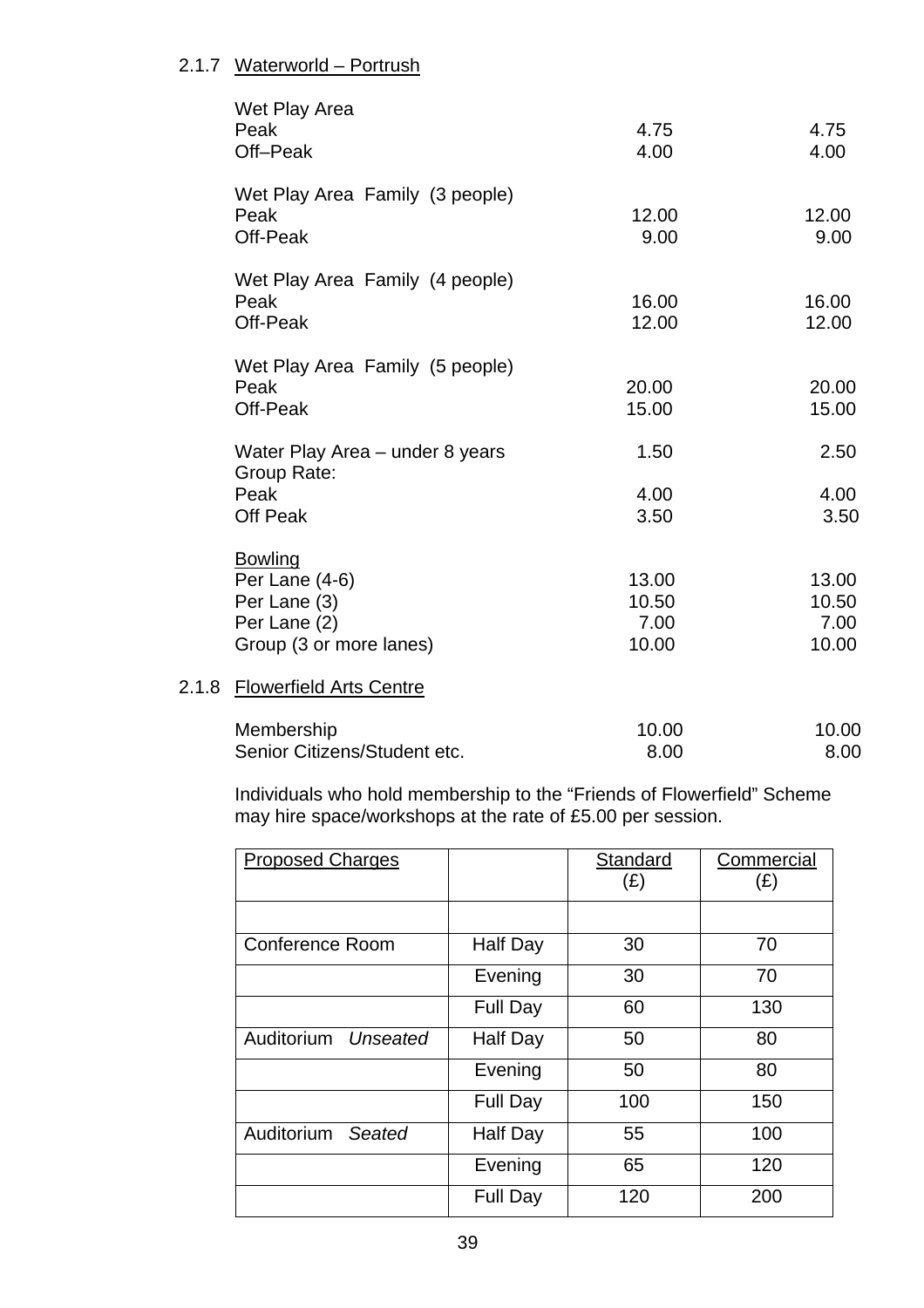| <b>Media Training Room</b>                            | Half Day                | 30 | 60  |
|-------------------------------------------------------|-------------------------|----|-----|
| (Extended Sessions may be<br>booked at Special Rates) | Evening                 | 30 | 60  |
|                                                       | <b>Full Day</b>         | 60 | 120 |
| Darkroom                                              | Half Day                | 30 | 50  |
|                                                       | Evening                 | 30 | 50  |
|                                                       | Full Day                | 60 | 100 |
| <b>Pottery Studio</b>                                 | Half Day                | 25 | 40  |
|                                                       | Evening                 | 25 | 40  |
|                                                       | Full Day                | 50 | 80  |
| Studios 1,2,3                                         | Half Day                | 25 | 40  |
|                                                       | Evening                 | 25 | 40  |
|                                                       | Full Day                | 50 | 80  |
| <b>Reception &amp; Galleries</b>                      | Half Day                | 25 | 50  |
|                                                       | Evening                 | 25 | 50  |
|                                                       | Full Day                | 50 | 100 |
| Kitchen                                               | Per Two<br><b>Hours</b> | 10 | 10  |

All above rates apply to Group Bookings

#### **2.1.9 Coleraine Marina**

| <b>PERIOD</b>                  | <b>BOATS UP TO &amp;</b><br><b>INCLUDING 7 METRES</b> | <b>BOATS OVER 7</b><br><b>METRES</b> |
|--------------------------------|-------------------------------------------------------|--------------------------------------|
| Summer – April to<br>September | £60 per metre<br>(Minimum Charge £275)                | £70 per metre                        |
| Winter - October to<br>March   | £40 per metre                                         | £50 per metre                        |
| Monthly                        | £120                                                  | £140                                 |
| Weekly                         | £45                                                   | £50                                  |
| Daily                          | £14                                                   | £17                                  |
|                                |                                                       |                                      |

Rowing Boats up to 5 metres: April to September ……………………….. £70 October to March ……………………….. £50

Season Berth Holders will have free use of slipway, free car parking and use of Boat Park in lieu of berth:-

| <b>USE OF CRANE:</b>            |        | £10 per metre                    |
|---------------------------------|--------|----------------------------------|
| <b>BOAT PARK:</b>               |        | Sailing Dinghies - £50 per annum |
| ELECTRICITY:                    |        | Hire of Meter - £20 per annum    |
|                                 |        | Charge per unit used £0.0938     |
| <b>SLIPPING &amp; CHANGING:</b> |        | £4                               |
| <b>SLIPPING:</b>                |        | Season Ticket - £35              |
|                                 | $\sim$ |                                  |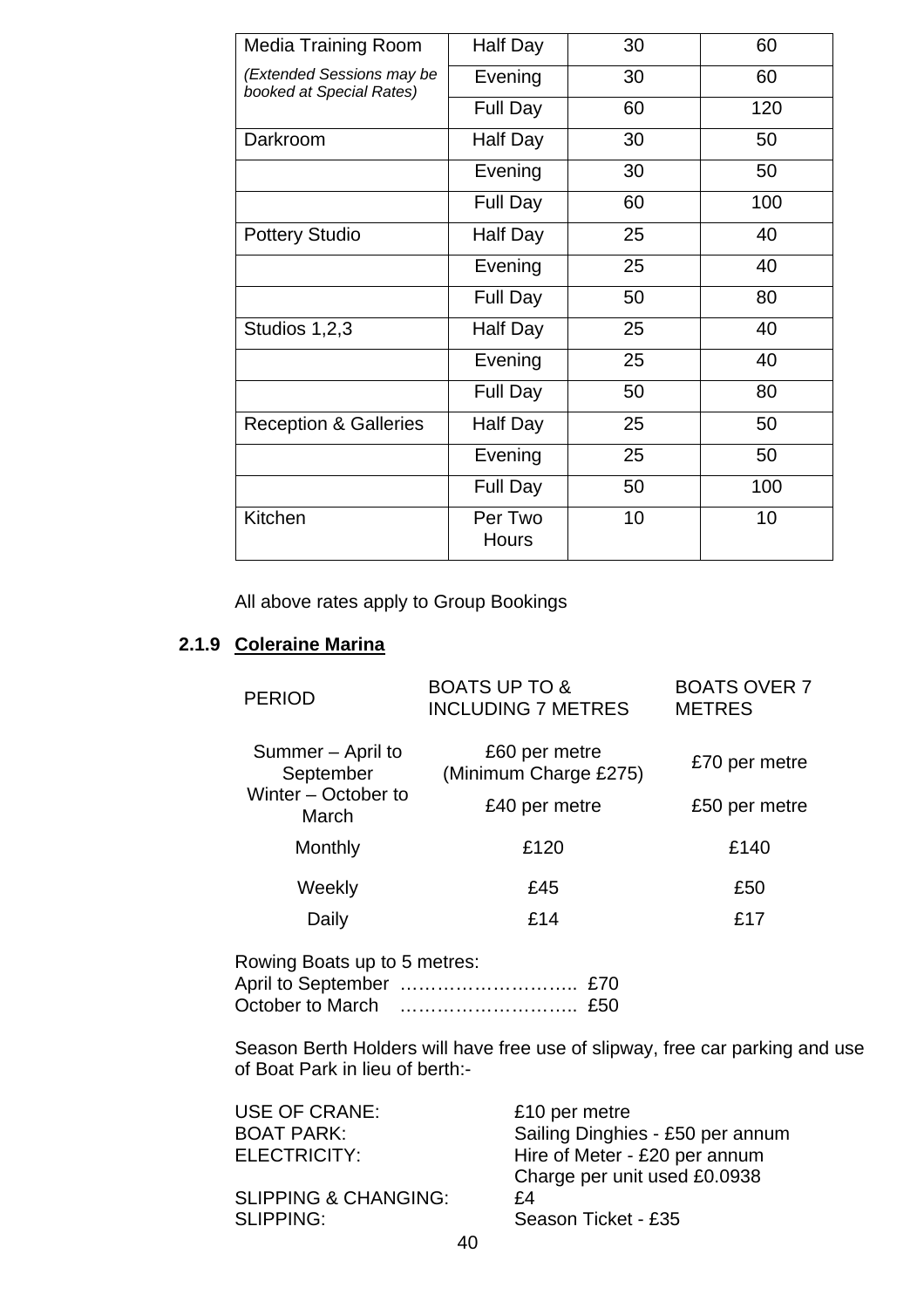| MAST HOIST WITH BOAT LIFT: £20 |     |
|--------------------------------|-----|
| MAST HOIST – BOATS             |     |
| <b>MOORED ELSEWHERE:</b>       | £30 |
| <b>SHORT STAY CHARGE:</b>      | £5  |

# 2.1.10 Portstewart Harbour

|         | <b>BOATS 7 METRES</b><br><b>AND UNDER</b> | <b>BOATS OVER 7</b><br><b>METRES</b> | <b>ALL BOATS</b><br><b>OUTER HARBOUR</b> |
|---------|-------------------------------------------|--------------------------------------|------------------------------------------|
| Season  | £45 per metre                             | £60 per metre                        | £25 per metre                            |
| Monthly | £90                                       | £110                                 | N/A                                      |
| Weekly  | £35                                       | £40                                  | N/A                                      |
| Daily   | £10                                       | £10                                  | N/A                                      |

# 2.1.11 Portrush Harbour

| P       | <b>BOATS 7 METRES AND</b><br><b>UNDER</b> | <b>BOATS OVER 7</b><br><b>METRES</b> |
|---------|-------------------------------------------|--------------------------------------|
| Season  | £50 per metre<br>Minimum charge £250      | £65 per metre                        |
| Monthly | £100                                      | £120                                 |
| Weekly  | £35                                       | £40                                  |
| Daily   | £10                                       | £12                                  |

|                                                                           | £              |
|---------------------------------------------------------------------------|----------------|
| <b>OTHER FACILITIES:</b><br><b>Rowing Boats</b><br><b>Tenders</b>         | 60.00<br>6.00  |
| <b>COVERED WINTER STORAGE:</b><br>7 metres and under<br>Over 7 metres     | 75.00<br>90.00 |
| <b>SLIPPING CHARGES:</b><br>Casual<br>Season                              | 3.00<br>35.00  |
| <b>COMMERCIAL SHIPPING:</b><br>Tonnage Charge (GRT) (per ton)<br>Pilotage | 0.60<br>40.00  |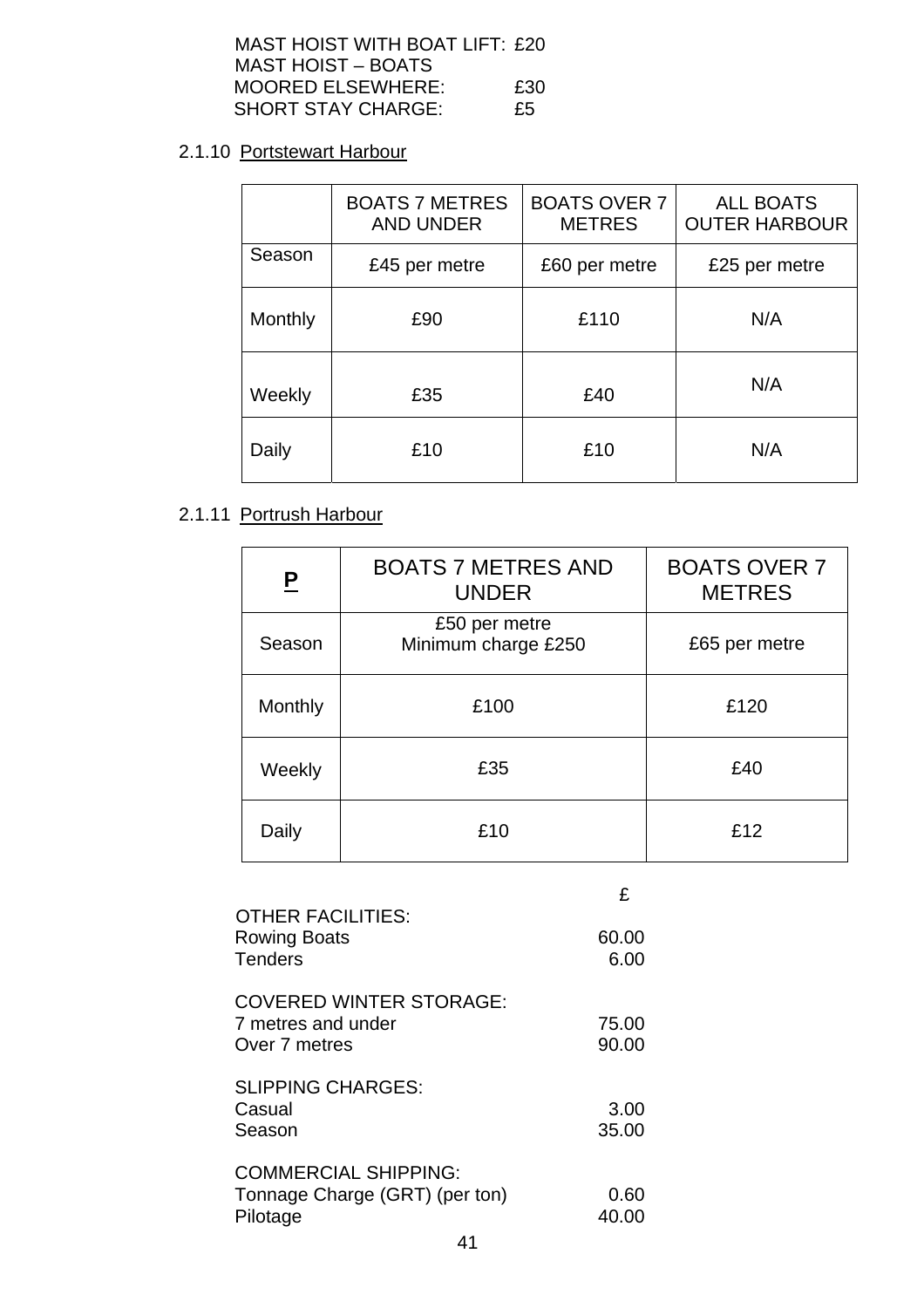| Passenger Dues         | 0.30 |
|------------------------|------|
| Loading Dues (per ton) | 0.60 |

#### 2.1.12 Burial Grounds

|                                         |                                         | Current | Proposed |
|-----------------------------------------|-----------------------------------------|---------|----------|
|                                         |                                         |         |          |
| Purchase of single plot                 |                                         | 100     | 110      |
| (including grant of title/registration) |                                         |         |          |
| Opening and closing each grave          |                                         | 100     | 110      |
|                                         | Tree and plaque – Garden of Remembrance | 80      | 85       |
|                                         | Permission to erect memorial stone      | 25      | 30       |
| Cremated ashes/newborn babies           |                                         | 25      | 25       |
|                                         |                                         |         |          |

#### 2.2 National Association of Councillors (NAC)

| 2.2.1 Annual Membership | Members noted that the NAC proposed to<br>increase its membership fee from £13 to £50 per<br>member to enable expenses for members sitting<br>on the National Executive to be paid directly by<br>the NAC. |
|-------------------------|------------------------------------------------------------------------------------------------------------------------------------------------------------------------------------------------------------|
|                         | During the ensuing discussion it was proposed by<br>Councillor Mullan and seconded by Councillor<br>Hillis:                                                                                                |
|                         | That Council pay the increased<br>membership fee.                                                                                                                                                          |
|                         | It was then proposed, as an amendment, by the<br>Mayor and seconded by Alderman Mrs.<br>Armitage:                                                                                                          |
|                         | That Council agree to pay the increased                                                                                                                                                                    |

 membership fee in principle, subject to agreement by all other councils.

On being put to the meeting the amendment was lost with seven votes for and ten votes against.

The substantive motion was then carried with twelve votes for and none against and it was recommended:

> That Council agree payment of the total increased membership fee of £1100.

 2.2.2 Conference Members noted that the National Association of Councillors would be holding a conference on 'Energy and Transport' in Glasgow at the end of February and it was proposed by Councillor Watt, seconded by Councillor Deans and recommended:

That Council's representatives on the NAC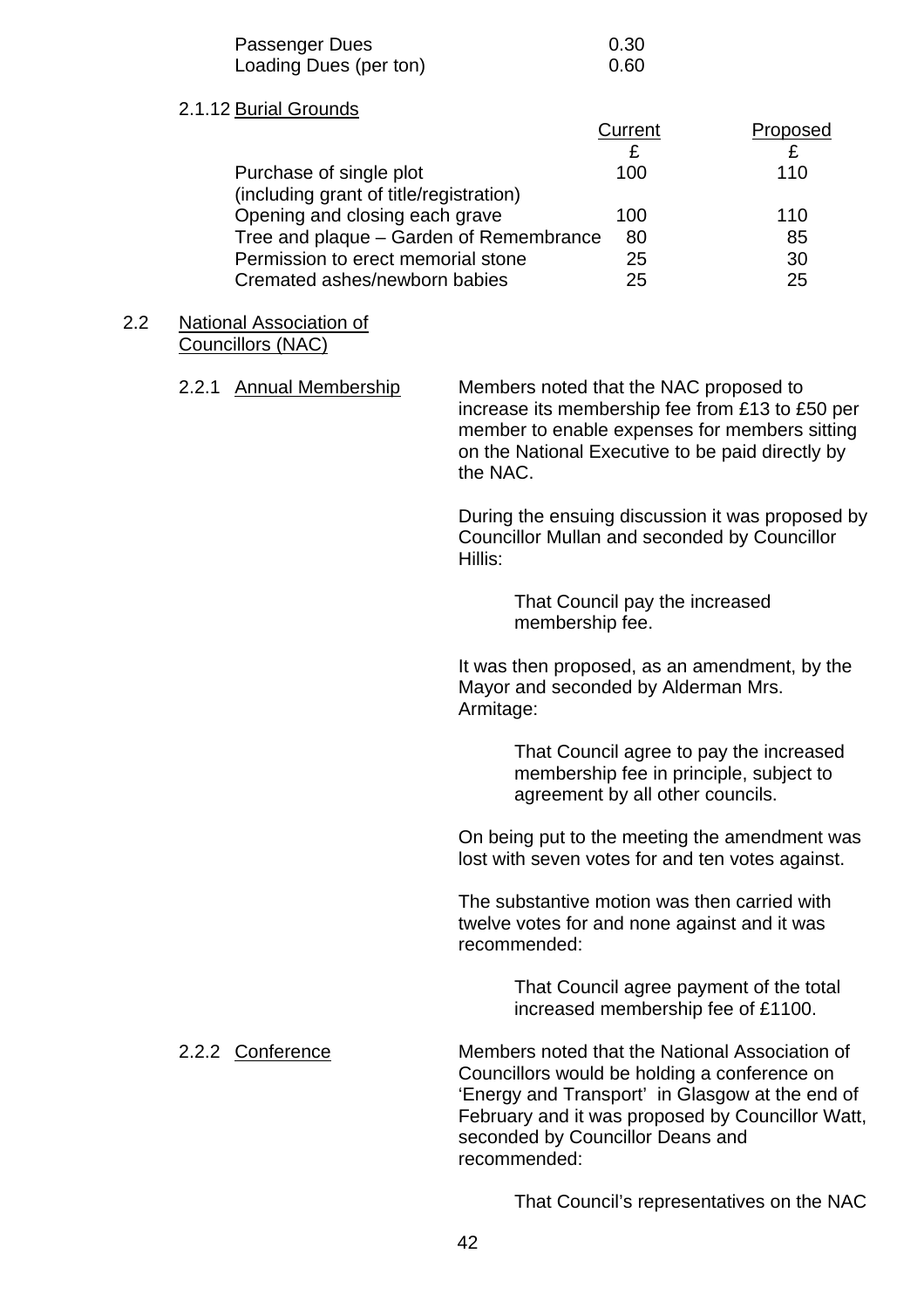attend the conference.

 Members also noted that, in future, details of all NAC conferences would be reported to members.

# on Recruitment and Selection contained in the report.

2.3 Review of Code of Procedures Committee noted amendments to this Code, as

2.4 Loan Sanctions Recommended:

That borrowing approval be sought in respect of the undernoted capital expenditure:

£

| (i)    | Upgrading of pitches - Rugby Avenue Playing Fields   | 190,000 |
|--------|------------------------------------------------------|---------|
| (ii)   | Purchase of 2 No. small vehicles                     | 14,000  |
| (iii)  | New electrical supply - Juniper Hill Caravan Park    | 10,000  |
| (iv)   | Purchase of trailer mounted access platform          | 15,000  |
| (v)    | Purchase of 2 No. medium sized vans                  | 22,000  |
| (vi)   | Provision of fencing – Millburn Community Centre     | 10,000  |
| (vii)  | Upgrading footpaths at Crescent Playing Fields       | 45,000  |
| (viii) | Resurfacing - Loughanhill depot                      | 38,000  |
| (ix)   | Environmental Improvement Scheme - Antrim Gardens,   |         |
|        | Portrush                                             | 140,000 |
| (x)    | Purchase of 1 No. tipper lorry                       | 22,000  |
| (xi    | Supply of fuel dispensing system – Loughanhill depot | 11,000  |

#### 2.5 Matters for Information

 2.5.1 Accounts Committee noted that creditors' payments for January 2005, as per lists circulated, had been issued as follows:

| Revenue A/C      | $\sim$ | £ 318,047.98 |
|------------------|--------|--------------|
| Capital A/C      |        | £ 31,552.32  |
| Petty Cash A/C - |        | £ 276,201.76 |

 Members' queries on the accounts were noted by the Director of Corporate Services.

2.5.2 New Appointments The following appointments had been made in accordance with the Local Government Staff Commission's Code of Procedures on Recruitment and Selection.

#### Technical Services Department

- **Painter (Replacement): Mr. Stephen Holmes**
- **LGV Driver/Labourer (Replacement): Mr.** Graham Smyth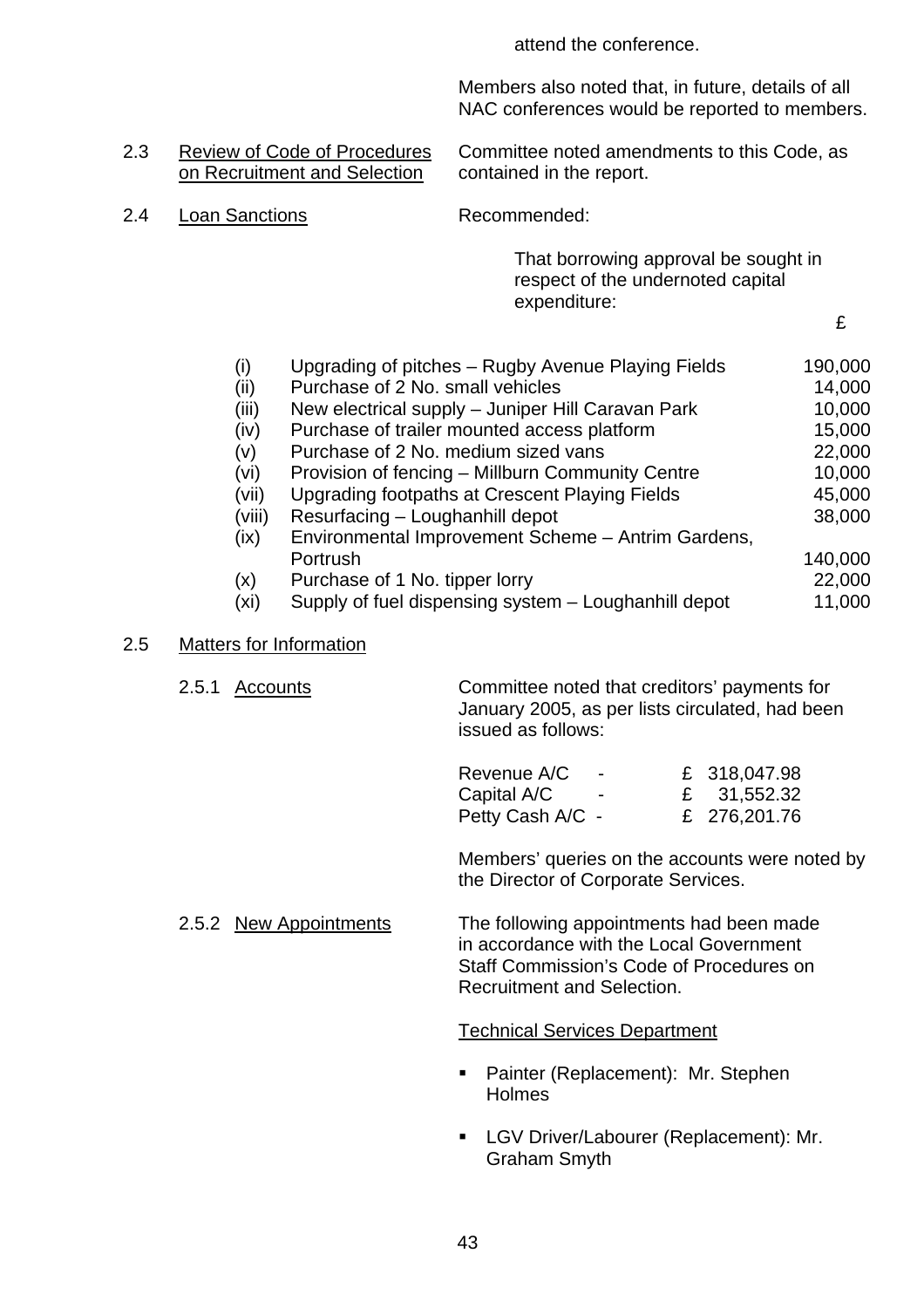- Toilet Attendant/Cleaner Castlerock (Replacement): Mrs. Kathleen McColgan
- P/T Cleaner Attendant Anderson Park (Replacement): Mr. Alan Moffett
- **LGV Driver (Replacement): Mr. Michael Wallace**

 In response to a member's query, the Director of Corporate Services confirmed that all Council posts were publicly advertised.

 2.5.3 Freedom of Information - Committee noted that nine requests for Update information had been received under the Act and that the system for logging and dealing with requests was working satisfactorily.

#### **3.0 DEVELOPMENT SERVICES REPORT**

The Report of the Head of Development Services was considered (previously supplied).

Matters arising:

3.1 Ethnic Minorities and Migrant Committee noted information on this topic, as Workers contained in the report, and the recommendation of the Head of Development Services that a workshop be set up in Coleraine and the Ballymena Ethnic Minorities Project Co-ordinator and the STEP Migrant Worker Centre Coordinator be invited to give presentations on their respective projects and experience to date. Relevant statutory agencies could also be invited to the workshop along with some representatives from neighbouring councils.

> During the debate which followed, it was proposed by Councillor McQuillan and seconded by Alderman McClure:

> > That Council adopt the recommendation of the Head of Development Services, with the exclusion of the STEP Migrant Worker Centre Co-ordinator.

 Further discussion ensued and it was proposed, as an amendment, by Councillor Ms. Alexander and seconded by Councillor Mullan:

> That the recommendation of the Head of Development Services' be adopted in full.

 On a request for a recorded vote members voted on the amendment as follows: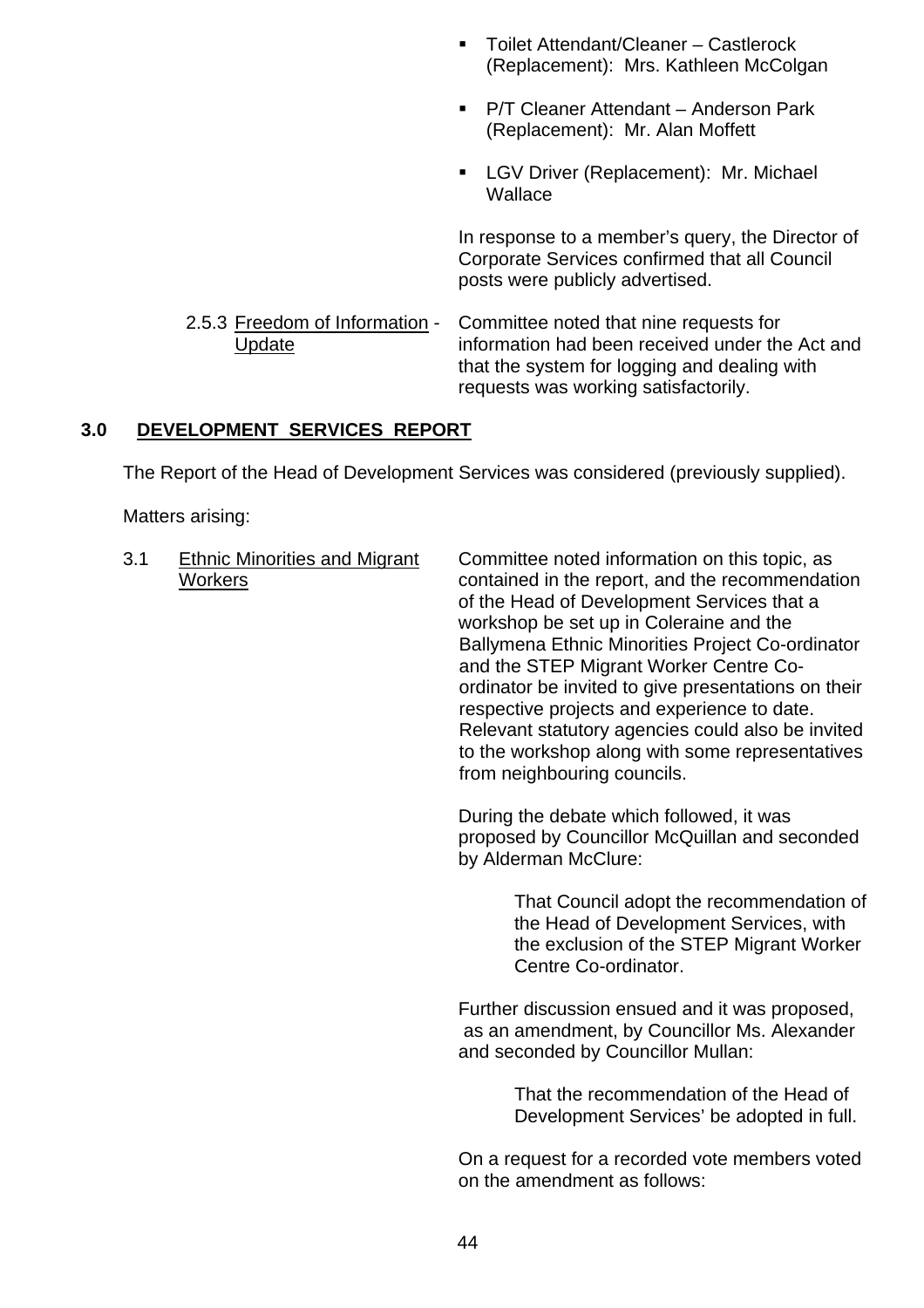- For: Alderman Mrs. Black and Councillors Ms. Alexander, Barbour, Dallat, Mrs. Johnston, McClarty, McLaughlin, Mullan and Watt (9)
- Against: The Mayor; Aldermen Mrs. Armitage, Creelman and McClure and Councillors Deans, Mrs. Fielding, Hillis, King, McQuillan and Stewart (10)

The amendment was, therefore, lost.

 On the substantive motion, members then voted as follows:

 For: The Mayor; Aldermen Creelman and McClure and Councillors Dallat, Deans, Mrs. Fielding, Hillis, King, McClarty, McQuillan, Mullan, Stewart and Watt (13)

- Against: None
- Abstentions: Aldermen Mrs. Armitage and Mrs. Black and Councillors Ms. Alexander, Barbour, Mrs. Johnston and McLaughlin (6)

 The substantive motion was, therefore, carried and it was recommended:

> That Council adopt the recommendation of the Head of Development Services, as contained in the report, with the exclusion of the STEP Migrant Worker Centre Co ordinator.

- 3.2 Tourist Information Centre Council is recommended to proceed with the Refurbishment refurbishment scheme for the Tourist Information Centre, as detailed in the report.
- 

3.3 Matters for Information Members noted information on the following topics, as contained in the report.

- (i) Science Park Development Measure Action Plan
- (ii) Think Big Phase 2
- (iii) Coleraine Borough Business Awards 2005
- (iv) Coleraine Roadshow: 'Get Connected Get Results!'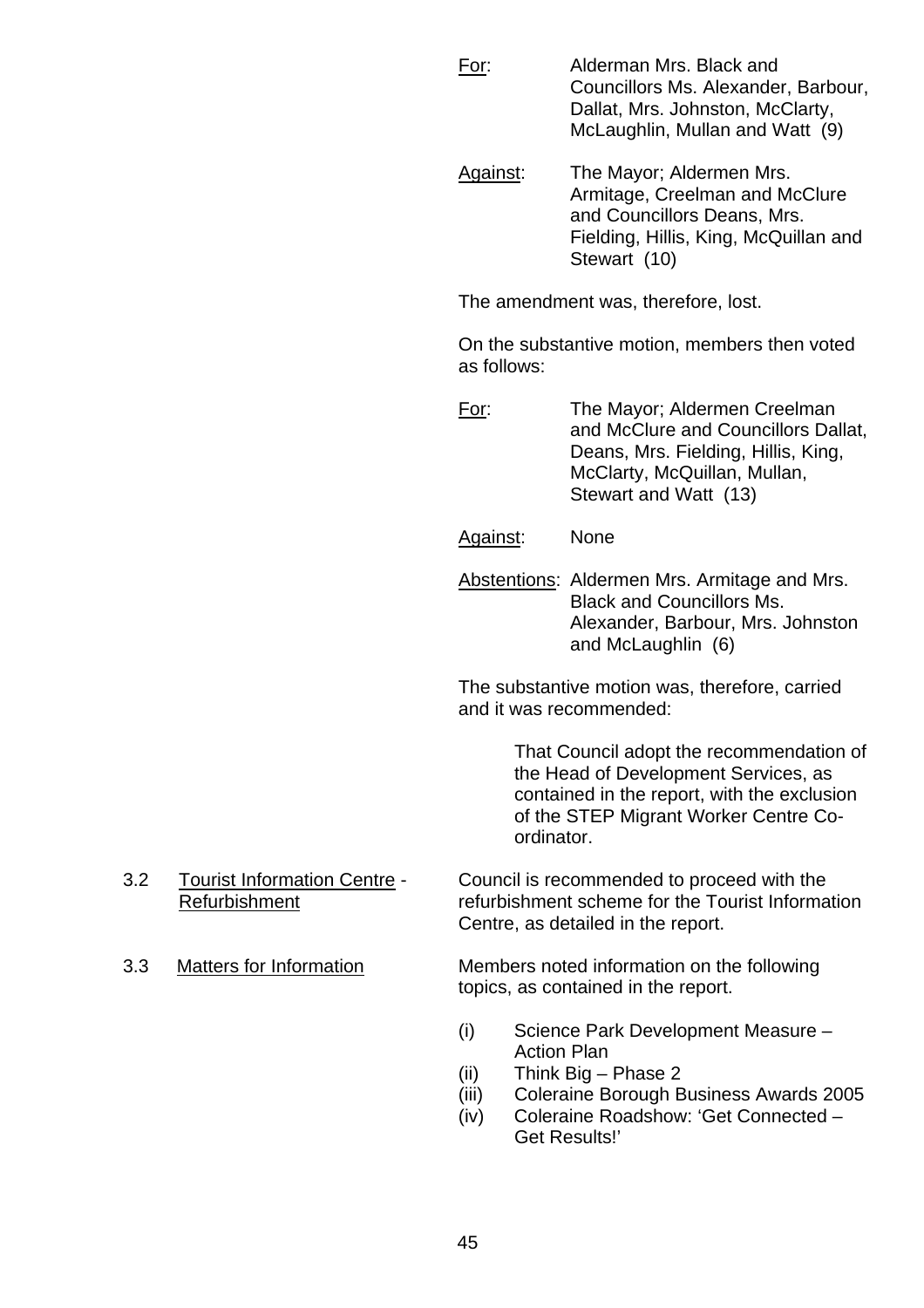#### **4.0 DEPARTMENT FOR REGIONAL DEVELOPMENT - REFORM OF WATER AND SEWERAGE SERVICES IN NORTHERN IRELAND**

 Consideration was given to the draft response to this consultation paper prepared by the Head of Administrative Services and it was recommended:

That Council adopt the draft response to this document.

#### **5.0 DRAFT INVESTMENT STRATEGY FOR NORTHERN IRELAND**

Consideration was given to the report of the Town Clerk and Chief Executive (previously supplied).

 Members' concerns on various issues contained within the Draft Investment Strategy would be addressed in a comprehensive paper to be presented at the Policy and Development Committee on 15<sup>th</sup> March, 2005.

 A member's request that a representative from the Strategic Investment Board be invited to address Committee on the role of the Board was noted.

#### **6.0 LOCAL GOVERNMENT ELECTIONS - 5TH MAY, 2005**

 Council is recommended to adopt the following schedule of Council meetings for April/May 2005:

| $5th$ April              | $\sim$     | Leisure and Environment Committee                                                   |
|--------------------------|------------|-------------------------------------------------------------------------------------|
| 12 <sup>th</sup> April   | $\sim 10$  | <b>Planning Committee</b>                                                           |
| 19 <sup>th</sup> April   | $\sim 100$ | Council (to incorporate Policy and Development<br>Committee business)               |
| Late April/<br>early May | $\sim 100$ | Issue of non-contentious planning list to members with<br>normal rights of deferral |
| $23rd$ May               |            | First meeting of newly-elected Council                                              |

#### **7.0 COLERAINE DISTRICT POLICING PARTNERSHIP**

7.1 Office Bearers Committee noted information on the Coleraine District Policing Partnership, as contained in the report and it was recommended:

> That Councillor McLaughlin be nominated to the post of Chairman.

 On the proposal of Councillor Watt and seconded by Alderman McClure, it was further recommended: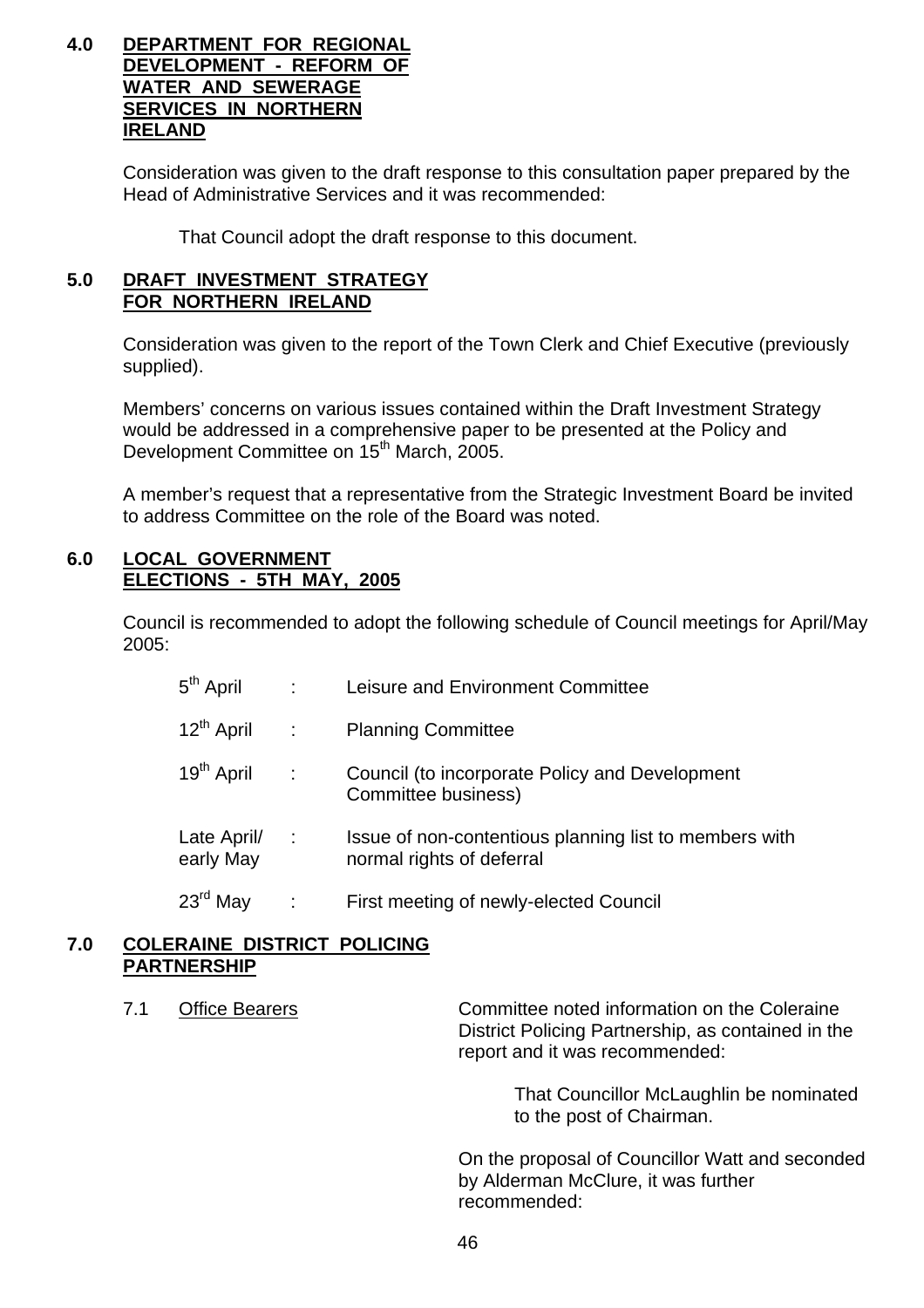That Councillor Mrs. Johnston be nominated to the post of Vice-Chairman.

 7.2 Proposed District Policing Committee noted information on the draft Order, Partnerships (Northern Ireland) the main purpose of which was to temporarily Order 2005 extend the length of time current District Policing Partnership members could hold office, as contained in the report.

> Discussion ensued, following which it was proposed by Councillor Watt and seconded by Councillor McClarty:

> > That Council make a recommendation to the Northern Ireland Policing Board that election of an independent Vice-Chairman for District Policing Partnerships take place on the second and ensuing years of each Partnership.

On being put to the meeting the proposal was carried by twelve votes to two.

#### **8.0 CONSULTATION LIST**

The following consultation paper had been received and was available for members who wished to consider making a response:

 (i) Department of Enterprise, Trade and Investment - Consultation on Draft Corporate Plan 2005 - 2008

Comments due by: 25<sup>th</sup> March, 2005

#### **9.0 EDUCATION AND LIBRARY BOARDS - FINANCIAL SITUATION**

 Read letter from the Department of Education in response to Council's letter of 27<sup>th</sup> January, 2005 expressing concern in respect of the budgetary difficulties being experienced by the Education and Library Boards.

 The Town Clerk and Chief Executive advised Committee that Mr. Topping, North-Eastern Education and Library Board, would also be writing to Council on this topic.

Noted.

#### **10.0 RE-INSTATEMENT OF EXECUTIVE FUNDS**

 Read letter from the Department of Finance and Personnel in response to Council's letter of 11<sup>th</sup> January, 2005 to the Secretary of State.

 In response to a request by Councillor Dallat, the Director of Corporate Services would consult with Council's web provider on the technical requirements for